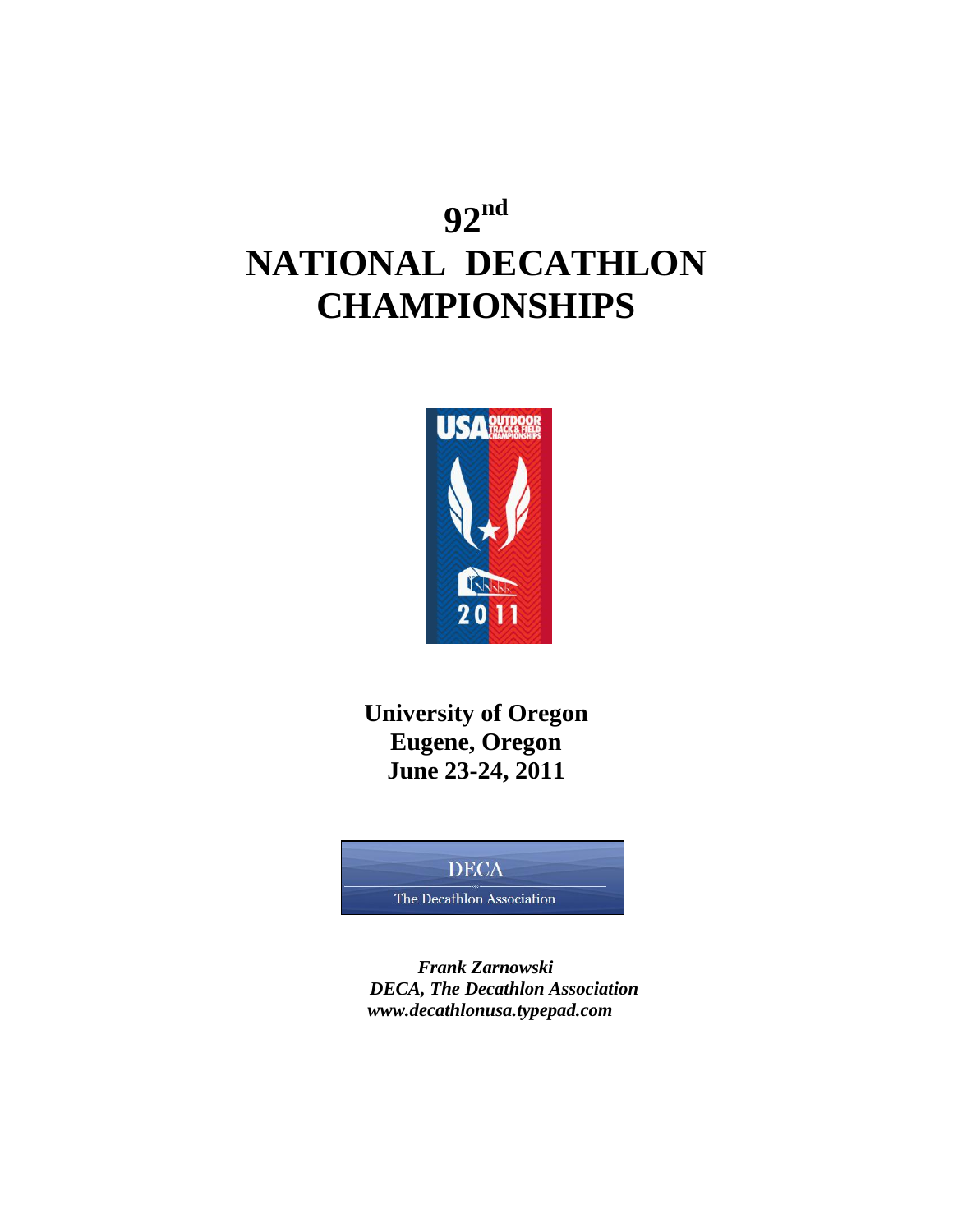# **Table of Contents**

| <b>Section One: Background Information page 2</b> |                        |
|---------------------------------------------------|------------------------|
| Time Schedule                                     | $\overline{2}$         |
| <b>Qualifying Procedures</b>                      | $\overline{2}$         |
| List of Qualifiers                                | $2 - 3$                |
|                                                   |                        |
| Web sites which will post results                 | 3                      |
| <b>Section Two: Record Section</b>                | $\overline{4}$         |
| <b>Individual Event Records</b>                   | $\overline{4}$         |
| World                                             | $\overline{4}$         |
| American                                          | $\overline{4}$         |
| Collegiate                                        | $\overline{4}$         |
| <b>USA Senior Championship Meet</b>               | 5                      |
| <b>Hayward Field</b>                              | 5                      |
| <b>Recent Results</b>                             | $5 - 6$                |
| <b>USA National Championship Winners</b>          | $8-9$                  |
| Addenda                                           | $9-10$                 |
|                                                   |                        |
| <b>Section Three: Athlete's Bios</b>              |                        |
| Nick Adcock                                       | 12                     |
| Jake Arnold                                       | $13 - 14$              |
| Michael Ayers                                     | 15                     |
| Curtis Beach                                      | 16                     |
| Eric Broadbent                                    | 17                     |
| Mat Clark                                         | 18                     |
| <b>Bryan Clay</b><br>Joe Detmer                   | 19-20                  |
|                                                   | 21                     |
| <b>Ashton Eaton</b>                               | 22                     |
| <b>Kenny Greaves</b>                              | 23                     |
| Trey Hardee<br>Ryan Harlan                        | $24 - 25$<br>$25 - 26$ |
| Chris Helwick                                     | 27-28                  |
|                                                   | 29                     |
| Gray Horn<br>Nick Huber                           | 30                     |
| Mark Jellison                                     | 31                     |
|                                                   |                        |
| Matt Johnson<br>Dan Kinsey                        | 32<br>33               |
| David Klech                                       | 34                     |
| Kevin Lazas                                       | 35                     |
| Mike Morrison                                     | 36                     |
| <b>Miller Moss</b>                                | 37                     |
| Isaac Murphy                                      | 38                     |
| Chris Randolph                                    | 39                     |
| Nick Trubachik                                    | 40                     |
| <b>PR and Record Pace Page</b>                    | 41                     |
|                                                   |                        |

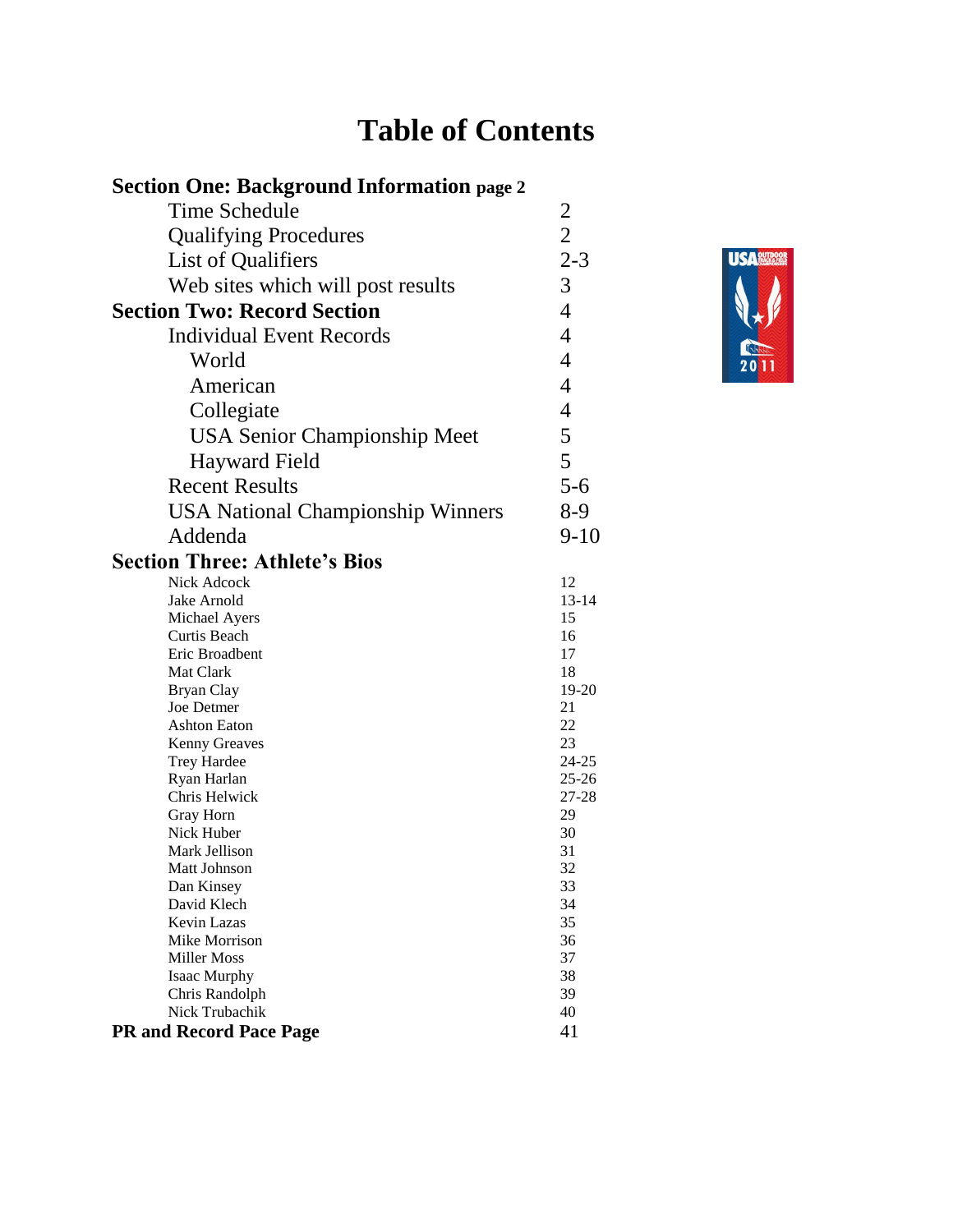### **SECTION ONE: Basic Info:**

**a) Time Schedule b) Qualifying procedures c) List of Qualifiers** 

**d) Web sites which will provide results** 

#### **a… Time Schedule**

### **Thursday, June 23, 2011 Friday, June 24, 2010**

|                  |                    | $110 \text{ m H}$ ur |
|------------------|--------------------|----------------------|
| Long Jump        | $12:30 \text{ pm}$ | <b>Discus</b>        |
| <b>Shot Put</b>  | 2:05               | <b>Pole Vault</b>    |
| <b>High Jump</b> | 4:20               | <b>Javelin</b>       |
| 400 meters       | 6:00               | 1500 meter           |
|                  | 100 meters         | $11:35$ am           |

| 100 meters       | $11:35$ am         | 110 m Hurdles     |
|------------------|--------------------|-------------------|
| Long Jump        | $12:30 \text{ pm}$ | <b>Discus</b>     |
| <b>Shot Put</b>  | 2:05               | <b>Pole Vault</b> |
| <b>High Jump</b> | 4:20               | <b>Javelin</b>    |
| 400 meters       | 6:00               | 1500 meters       |
|                  |                    |                   |

### **b …..Qualifying Procedure**

Notes

The respective Sport Committee Chair may adjust the standards, where necessary, forty-five days prior to the competition, based on received entries at that time. Therefore, early submission of an entry close to the standards is advised.

#### "A" and "B" Standards

Athletes who attain the "A" Standard will automatically be qualified for the event.

Athletes who have attained the "B" Standard will be allowed to declare, but will be notified if they have been accepted into the Championships to compete in order to fill an event for competitiveness. The Sport Committee chair will make the final field size determination once declarations close. The "B" Standard may be used to fill the fields, in ranked order of those athletes who have entered and declared their intention to compete. For notification purposes, a current phone number/e-mail address should be provided during the declaration process.

Qualifying Guidelines for Championships in Non-Olympic Years

- 1. Qualifying marks must be made in accordance with USATF Rule 149 and verifiable in one of the following:
	- a. USATF or IAAF sanctioned events which prescribe to or exceed USATF competition rules
		- b. Events at collegiate meets which prescribe to or exceed USATF competition rules, or
	- c. High school meets, but not dual or triangular meets.
	- d. Meets or events which meet a minimum for competitiveness set by the Chair of the Sport Committee and determined to be valid by the USATF National Office staff member responsible for verification.
- 2. This is an annual Championship which requires qualification within a specific period of time. Qualifying marks for the Combined Events must be attained on or after Saturday, January 2, 2010 through Sunday, June 19, 2011.

All performances are subject to verification by USATF or its statisticians.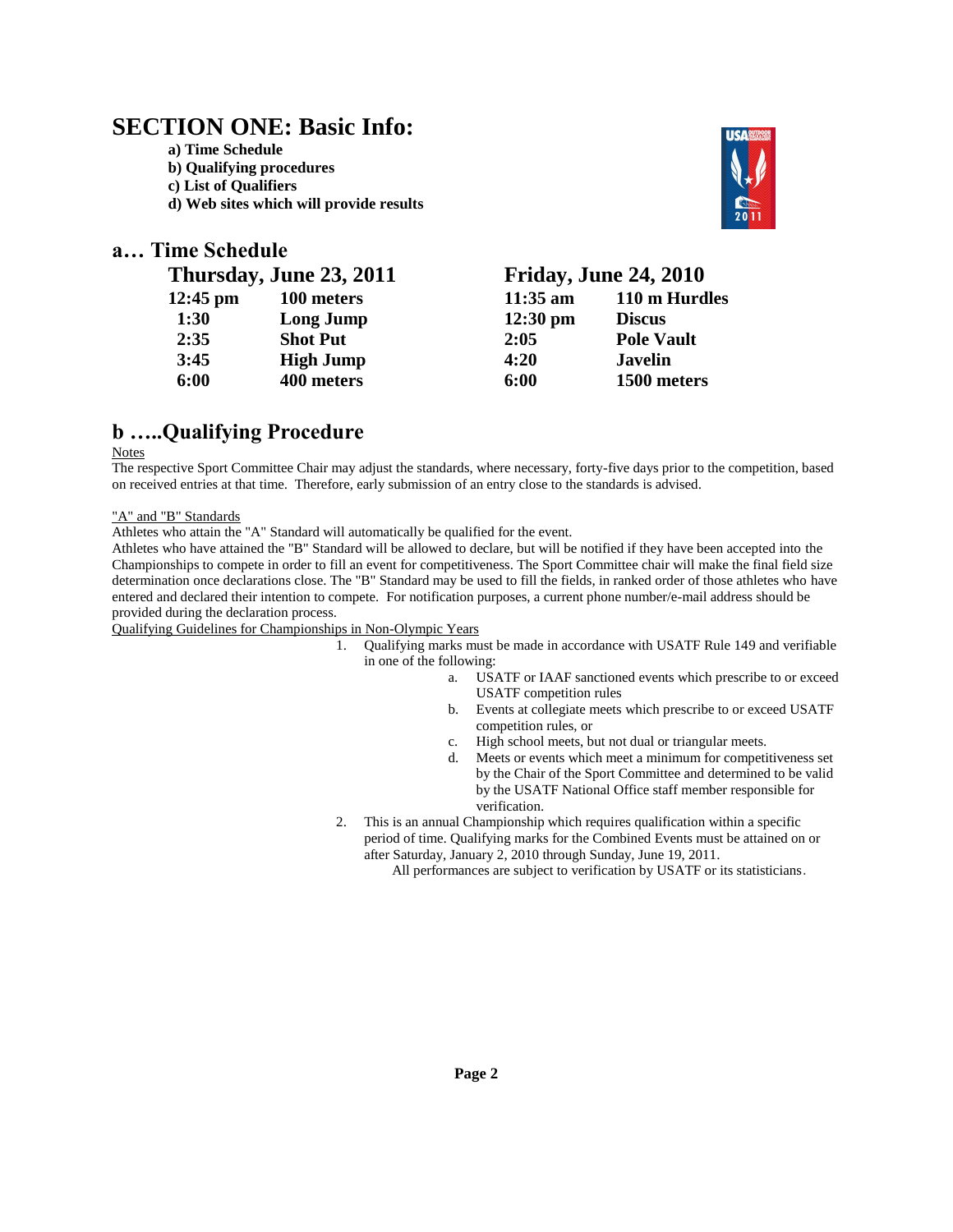### **c) ……..Qualifiers**

*Qualified Automatically(A) >7850 and Provisionally(B) 7500 [Jan 2, 2010 - June 19, 2011]*

#### **USA Qualifiers**

| <b>From 2010:</b> |                         |                     |
|-------------------|-------------------------|---------------------|
| 8493              | Bryan Clay              | Nike                |
| 8457              | <b>Ashton Eaton</b>     | Oregon              |
| 8253              | Jake Arnold             | Asics               |
| 8101              | Tom Pappas              | unat                |
| 8090              | Joe Detmer              | unat                |
| 7799              | Chris Helwick           | unat                |
| 7781              | Mark Jellison           | unat                |
| 7724              | <b>Trinity Otto</b>     | Texas A&M           |
| 7707              | Nick Adcock             | Missouri            |
| 7526              | <b>Richard Robinson</b> | Cal St-Northridge   |
| 7524              | Dan Kinsey              | Akron               |
| 7510              | Nick Trubachik          | Portland St         |
| 7500              | Cory Holman             | Georgia             |
| <b>From 2011</b>  |                         |                     |
| 8689              | <b>Trey Hardee</b>      | Nike                |
| 8118              | Mike Morrison           | California          |
| 8084              | Curtis Beach            | Duke                |
| 7996              | <b>Miller Moss</b>      | Clemson             |
| 7914              | Gray Horn               | Florida             |
| 7903              | Michael Ayers           | Georgia             |
| 7814              | Chris Randolph          | <b>SLO</b> Wellness |
| 7806              | <b>Isaac Murphy</b>     | Texas               |
| 7802              | Kevin Lazas             | Arkansas            |
| 7742              | Jeremy Taiwo            | Washington          |
| 7720              | Ryan Harlan             | unat                |
| 7686              | Matt Johnson            | Sam Houston St      |
| 7658              | Tommy Barrineau         | Georgia             |
| 7607              | Tom Fitzsimons          | Mt St Marys         |
| 7593              | Nick Huber              | Cornell             |
| 7583              | <b>Kenny Greaves</b>    | Texas               |
| 7581              | David Klech             | Oregon              |
| 7577 <sub>w</sub> | Gunnar Nixon            | Edmond, OK HS       |
| 7571              | Wes Bray                | Houston             |
| 7558              | Eric Broadbent          | HPC-elite           |
| 7514              | Philip Adam             | Rice                |
| 7500              | Mat Clark               | unat                |
|                   |                         |                     |



**Total: 35 qualifiers**

### **d)….Website listing results**

#### **1. www.flashresult.com**

**2. www.decathlon2000.ee**  *(both will post real time results)* 

#### **3. www.decathlonusa.typepad.com**

 *(I'll try to post results and story as soon after the meet each day as possible)* 

**Page 3**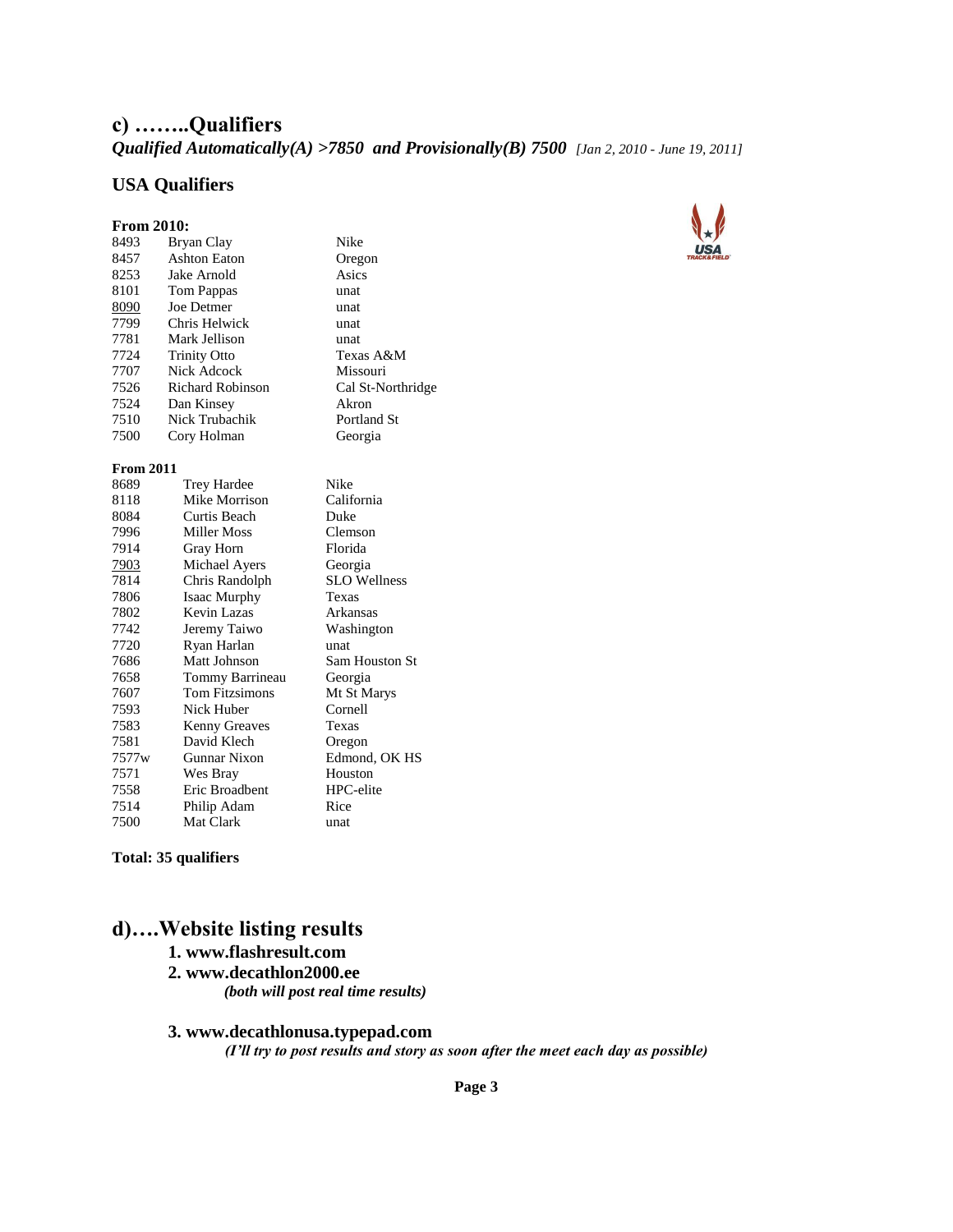## **SECTION TWO: RECORDS**

#### **Decathlon Individual Event Records World Records** (7000 point minimum)

|            | <b>WOFIG RECOFGS</b> (7000 point minimum)    |                                                     |                                     |          |  |
|------------|----------------------------------------------|-----------------------------------------------------|-------------------------------------|----------|--|
| 100m       | 10.22                                        | Chris Huffins/USA                                   | Atlanta(OT/USA)(8546)+0.9) 06/22/96 |          |  |
| LJ         | $8.22(26-11.75)$                             | Erki Nool/EST                                       | Tallinn, EST (8362)(+3.0)           | 06/15/96 |  |
| ${\rm SP}$ | 19.17(62-10 3/4)                             | Edy Hubacher/Switzerland                            | Berne (7405h)                       | 10/04/69 |  |
| HJ         | $2.27(7-51/2)$                               | Rolf Bielschmidt/GDR                                | Jena (7245h)                        | 09/30/77 |  |
|            |                                              | Christian Schenk/GDR                                | Seoul (OG) (8488)                   | 09/28/88 |  |
| 400m       | 45.68                                        | <b>Bill Toomey/USA</b>                              | Mexico City (OG) (8193)             | 10/18/68 |  |
| 110mH      | 13.47                                        | Frank Busemann/GER                                  | Atlanta (8706)                      | 08/01/96 |  |
| DT         | 55.87 (180-5)                                | Bryan Clay/USA                                      | Carson (8506)                       | 06/24/05 |  |
| PV         | $5.76(18-10\frac{1}{2})$                     | Tim Lobinger/GER                                    | Leverkuesen (7346)                  | 09/16/99 |  |
| JT (old)   | 81.76 (268-3)                                | Lennart Hedmark/Sweden                              | Spala, Pol (EC) (7522)              | 06/25/78 |  |
|            | $(new)$ 79.80 (261-10)                       | Peter Blank/GER                                     | Emmelhausen, GER(7425)              | 07/19/92 |  |
| 1500m      | 3:58.7                                       | Robert Baker/USA                                    | Austin, Texas (7583)                | 04/03/80 |  |
| 1st day    | 4738                                         | Dan O'Brien/USA                                     | Knoxville, TN (8707)                | 06/15/94 |  |
|            | 4747 nwi                                     | Dan O'Brien/USA                                     | New York (TAC) (8844)               | 06/12/91 |  |
| 2nd day    | 4455                                         | Dave Johnson/USA                                    | New Orleans(OT) (8649)              | 06/27/92 |  |
| Total      | 9026                                         | Roman Sebrle/CZE                                    | Gotzis, AUT 2001                    |          |  |
|            | <b>American Records</b> (7000 point minimum) |                                                     |                                     |          |  |
| 100m       | 10.22                                        | Chris Huffins/Mizuno (+0.9) Atlanta (OT/USA) (8546) |                                     | 1996     |  |
| IJ         | $8.08m(26-4\frac{1}{4})$                     | Dan O'Brien/Talence (+0.81) Talence, FRA (8891)     |                                     | 1992     |  |
| SP         | $17.76(58-3\frac{1}{4})$                     | Russ Hodge/Foothill JC                              | Hamburg, FRG                        | 1966     |  |
| HJ         | $2.21(7-3)$                                  | Tom Pappas/adidas                                   | Sydney, AUS (OG) (8425)             | 2000     |  |
| 400m       | 45.68                                        | Bill Toomey/SC Striders                             | Mexico City (OG) (8193)             | 1968     |  |
| 110mH      | 13.67                                        | Dan O'Brien/unat (+0.4)                             | Uniondale (Goodwill) (8755)1998     |          |  |
| DT         | 55.87 (183-3)                                | Bryan Clay/Nike                                     | Carson $(8506)$                     | 2005     |  |
| PV         | $5.70(18-8\frac{1}{4})$                      | Tim Bright/Athletics West                           | Seoul (OG) (8216)                   | 1988     |  |
| $JT$ (old) | 78.18 (256-6)                                | Jim Connolly/UCLA                                   | Pullman (7756)                      | 1984     |  |
|            | $(new)$ 74.58 (244-8)                        | Dave Johnson/ReebokRT                               | New Orleans (8649)                  | 1992     |  |
| 1500m      | 3:58.7                                       | Robert Baker/Hi Plains TC                           | Austin (TexR) (7583)                | 1980     |  |
| 1st day    | 4738                                         | Dan O'Brien/Footlocker AC                           | Knoxville (8707)                    | 1994     |  |
|            | 4747 nwi                                     | Dan O'Brien/Reebok RT                               | New York(TAC) (8844)                | 1991     |  |
| 2nd day    | 4455                                         | Dave Johnson/ReebokRT                               | New Orleans (OT) (8649)             | 1992     |  |
| Total      | 8891                                         | Dan O'Brien/Reebok RT                               | Talence (8891)                      | 1992     |  |
|            | <b>American Collegiate Records</b>           |                                                     |                                     |          |  |
| 100m       | $10.34 (+2.6)$                               | Mantas Silkauskas/Kansas St Lubbock (Big 12)        |                                     | 2009     |  |
| LJ         | $8.01m(26-3\frac{1}{2})$                     | Chris Huffins/California                            | Tucson, Arizona (VISA)              | 1993     |  |
| SP         | $17.76(58-3\frac{1}{4})$                     | Russ Hodge/Foothill JC                              | Hamburg, FRG (vs W Ger)             | 1966     |  |
| HJ         | $2.22(7-3\frac{1}{4})$                       | Attila Zsivoczky/Kansas St                          | Tallinn, EST (EC)                   | 1998     |  |
| 400m       | 46.28                                        | Ashton Eaton/Oregon                                 | NCAA, Eugene                        | 2010     |  |
| 110mH      | 13.70                                        | Jangy Addy/Tennessee                                | Auburn, AL (SEC)                    | 2008     |  |
| DT         | 53.84m(176-8)                                | Brian Brophy/Tenn                                   | Talence, FRA                        | 1992     |  |
| PV         | $5.50m(18-0\frac{1}{2})$                     | Lawrence Johnson/Tenn                               | Dogwood & SEC Knoxville 1993        |          |  |
|            |                                              | Dominic Johnson/Arizona                             | Pac 10, Palo Alto                   | 1998     |  |
|            | $JT$ (old) $78.18$ (256-6)                   | Jim Connolly/UCLA                                   | Pullman, Wash. (PAC-10)             | 1984     |  |
|            | $(new)$ 75.50 (247-8)                        | Mikail Olander/LSU                                  | Baton Rouge, La. (NCAA)             | 1988     |  |
| 1500m      | 3:59.13                                      | Curtis Beach/Duke                                   | Des Moines, (NCAA)                  | 2011     |  |
| 1st day    | 4500                                         | Ashton Eaton/Oregon                                 | Eugene, (NCAA)                      | 2010     |  |
| 2nd day    | 4145                                         | Jake Arnold/Arizona                                 | NCAA, Sacramento                    | 2007     |  |
| Total      | 8465                                         | Trey Hardee/Texas                                   | Austin $(Tex R)$                    | 2006     |  |
|            |                                              | U.S. Senior Championships (AAU - TAC - USATF)       |                                     |          |  |
| 100m       | 10.22                                        | Chris Huffins\Mizuno                                | Atlanta                             | 06/21/96 |  |
| LJ         | $8.04(26-4\frac{1}{2})$                      | Dan O'Brien\Moscow-USA                              | Norwalk, Cal                        | 06/12/90 |  |
| SP         | $17.47(57-4)$                                | Russ Hodge\So.Cal. Striders S. Lake Tahoe           |                                     | 06/24/70 |  |
|            |                                              |                                                     |                                     |          |  |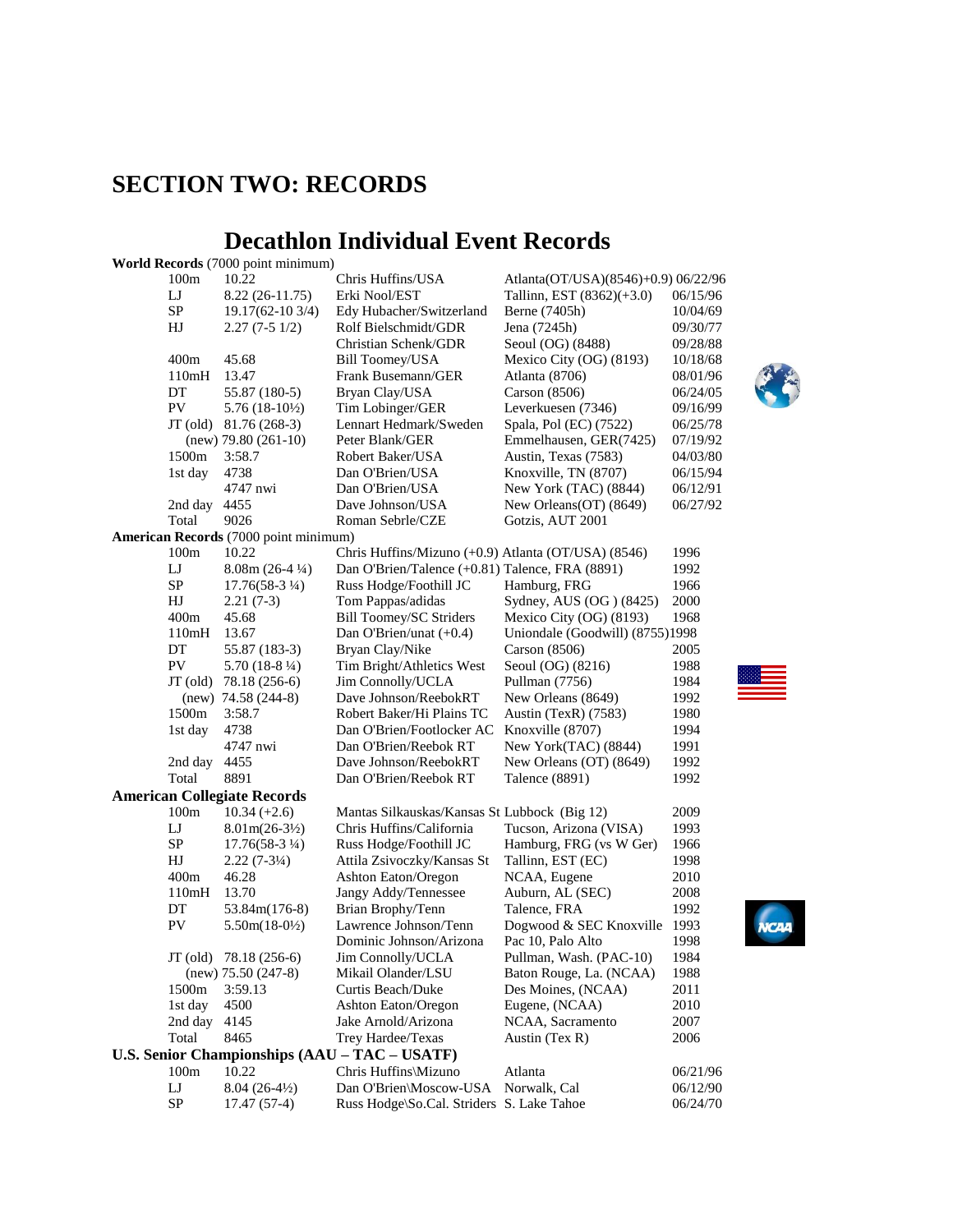| HJ               | $2.18(7-1\frac{3}{4})$                            | Chris Huffins\Mizuno                      | New Orleans     | 06/19/98         |
|------------------|---------------------------------------------------|-------------------------------------------|-----------------|------------------|
|                  |                                                   | Darwin VandeHoef\Beach TC New Orleans     |                 | 06/19/98         |
| 400m             | 46.4 <sub>h</sub>                                 | Jeff Bennett\U.S. Army                    | Los Angeles     | 06/04/72         |
| 110mH            | 13.74                                             | Steve Fritz\Accusplit                     | Indianapolis    | 06/12/97         |
| DT               | 55.89 (183-4)                                     | Bryan Clay/USA                            | Carson $(8506)$ | 06/24/05         |
| PV               | 5.60 $(18-4\frac{1}{2})$                          | Tim Bright\Athletics West                 | ndianapolis     | 07/21/88         |
| JT               | 74.58 (244-8)                                     | Dave Johnson\ReebokRT                     | New Orleans     | 06/27/92         |
| 1500m            | 4:08.4                                            | Wally Wilson\Los Angeles AC Santa Barbara |                 | 07/04/54         |
| 1st day          | 4747w                                             | Dan O'Brien\Reebok RT                     | New York        | 06/12/91         |
|                  | 4738                                              | Dan O'Brien\Footlocker AC Knoxville       |                 | 06/14/93         |
| 2nd day          | 4455                                              | Dave Johnson\Reebok RT                    | New Orleans     | 06/27/92         |
| Total            | 8832                                              | Bryan Clay/Nike                           | Eugene          | 06/30/08         |
|                  | 8844 nwg                                          | Dan O'Brien\Reebok RT                     | New York        | $6/12 - 13/91$   |
|                  | <b>Facility (Hayward Field) Decathlon Records</b> |                                           |                 |                  |
| 100m             | $10.37 (+0.5)$                                    | Ashton Eaton/Oregon                       | <b>NCAAI</b>    | 6/11/10          |
| LJ               | $8.00m(26-3)$                                     | Mike Herman/NYPC                          | USOT/AAU        | 7/08/60          |
| <b>SP</b>        | $17.26m(56-7\frac{1}{2})$                         | Tom Pappas/Nike                           | USOT/USA        | 6/29/08          |
| HJ               | $2.18m/7-13/4$                                    | Aric Long/Tennessee                       | <b>NCAA</b>     | 6/01/91          |
|                  | dnf 2.19m $(7-2\frac{1}{4})$                      | Tom Pappas/adidas                         | <b>USATF</b>    | 6/21/01          |
| 400m             | 46.28                                             | Ashton Eaton/Oregon                       | NCAA I          | 6/11/10          |
| 110mH            | 13.68 $(+1.6)$                                    | <b>Ashton Eaton/Oregon</b>                | NCAA I          | 6/12/10<br>REGON |
| DT               | $52.74m(173-0)$                                   | Bryan Clay/Nike                           | <b>USOT/USA</b> | 6/30/08          |
| PV               | $5.40m(17-8\frac{1}{2})$                          | Marcus Nichols / USAFA                    | <b>NCAA</b>     | 6/01/96          |
|                  |                                                   | Paul Terek/Michigan St                    | <b>NCAA</b>     | 5/31/01          |
| JT               | $70.62m(231-8)$                                   | Mikail Olander/LSU                        | <b>NCAA</b>     | 6/04/88          |
| $1500 \text{ m}$ | 4:02.70                                           | Robert Baker/Hi Plains TC                 | <b>USOT/TAC</b> | 6/22/80          |
| $1st$ day        | $4523$ pts                                        | Chris Huffins/Oakley                      | <b>USATF</b>    | 6/24/99          |
| 2nd day          | 4352                                              | Bryan Clay                                | USOT/USA        | 6/30/08          |
| Total            | 8832                                              | Bryan Clay/Nike                           | USOT/USA        | $6/29 - 30/08$   |

#### *All Time University of Oregon Track (Hayward Field)-Decathlon Performances*

The City of Eugene ranks  $1^{st}$  in USA (and  $6^{th}$  in world) for most 8000+ performances with 41 (Götzis  $1^{st}$ worldwide with 273). Other American cities: Atlanta 42, Los Angeles 21, Sacramento 20, Indianapolis 18. Here are 38 of 40 (sorry, I couldn't locate the other 2).



| 8832 | Clay, Bryan/Nike       | <b>USOT</b>    | 08 | 8132 | Dixon                              | URS/POL        | 75 |
|------|------------------------|----------------|----|------|------------------------------------|----------------|----|
| 8534 | Hardee, Trey/Nike      | USOT           | 08 | 8130 | Arnold, Jake/unat                  | <b>USOT</b>    | 08 |
| 8511 | Pappas, Tom/Nike       | USOT           | 08 | 8122 | Eaton                              | <b>USOT</b>    | 08 |
| 8465 | Jenner, Bruce/SJ Stars | <b>USOT</b>    | 76 | 8121 | Avilov, Nikolai/USSR               | URS/POL        | 75 |
| 8457 | Eaton, Ashton/Oregon   | <b>NCAA</b>    | 11 | 8113 | Dixon                              | <b>USOT</b>    | 80 |
| 8429 | Jenner                 | <b>URS/POL</b> | 75 | 8105 | Skowronek, Ryszard/POL             | <b>URS/POL</b> | 75 |
| 8350 | Huffins, Chris/Mizuno  | USATF          | 99 | 8091 | Eaton                              | $Pac-10$       | 09 |
| 8331 | O'Brien, Dan/Reebok    | <b>USATF</b>   | 93 | 8075 | Smith, Chad/unat                   | <b>USATF</b>   | 01 |
| 8261 | Hardee                 | <b>USATF</b>   | 09 | 8075 | Eaton                              | <b>USATF</b>   | 09 |
| 8241 | Janvrin, Kip/K&K       | <b>USATF</b>   | 01 | 8060 | daSilva, Pedro/Ore-BRA             | $Pac-10$       | 92 |
| 8221 | Bright, Tim/AW         | Ore Invt       | 85 | 8059 | Blockburger, Sheldon/unat Ore Invt |                | 89 |
| 8220 | McMullen, Phil/IndyInv | USATF          | 01 | 8057 | Muzzio/VISA                        | <b>USATF</b>   | 93 |
| 8205 | Muzzio, Rob/GMU        | <b>NCAA</b>    | 84 | 8040 | Janvrin                            | <b>USATF</b>   | 93 |
| 8203 | Johnson, Dave/NYAC     | TAC            | 86 | 8025 | Addy, Jangy/Tenn                   | <b>USOT</b>    | 08 |
| 8188 | Dixon, Fred/Striders   | USOT           | 76 | 8023 | Eaton                              | Ore R          | 09 |
| 8187 | Pappas/Tenn            | <b>USATF</b>   | 99 | 8020 | Blockburger/VISA                   | <b>USATF</b>   | 93 |
| 8176 | Fritz, Steve/Accusplit | <b>USATF</b>   | 93 | 8013 | Long, Aric/VISA                    | <b>USATF</b>   | 93 |
| 8169 | Clay/APU               | USATF          | 01 | 8010 | Helwick, Chris/unat                | <b>USOT</b>    | 08 |
| 8166 | Coffman, Bob/HurrTC    | <b>USOT</b>    | 80 | 8000 | Litvenyenko, Leonid/USSR URs/POL   |                | 75 |
| 8159 | Palles, Lee/AA         | USOT           | 80 |      |                                    |                |    |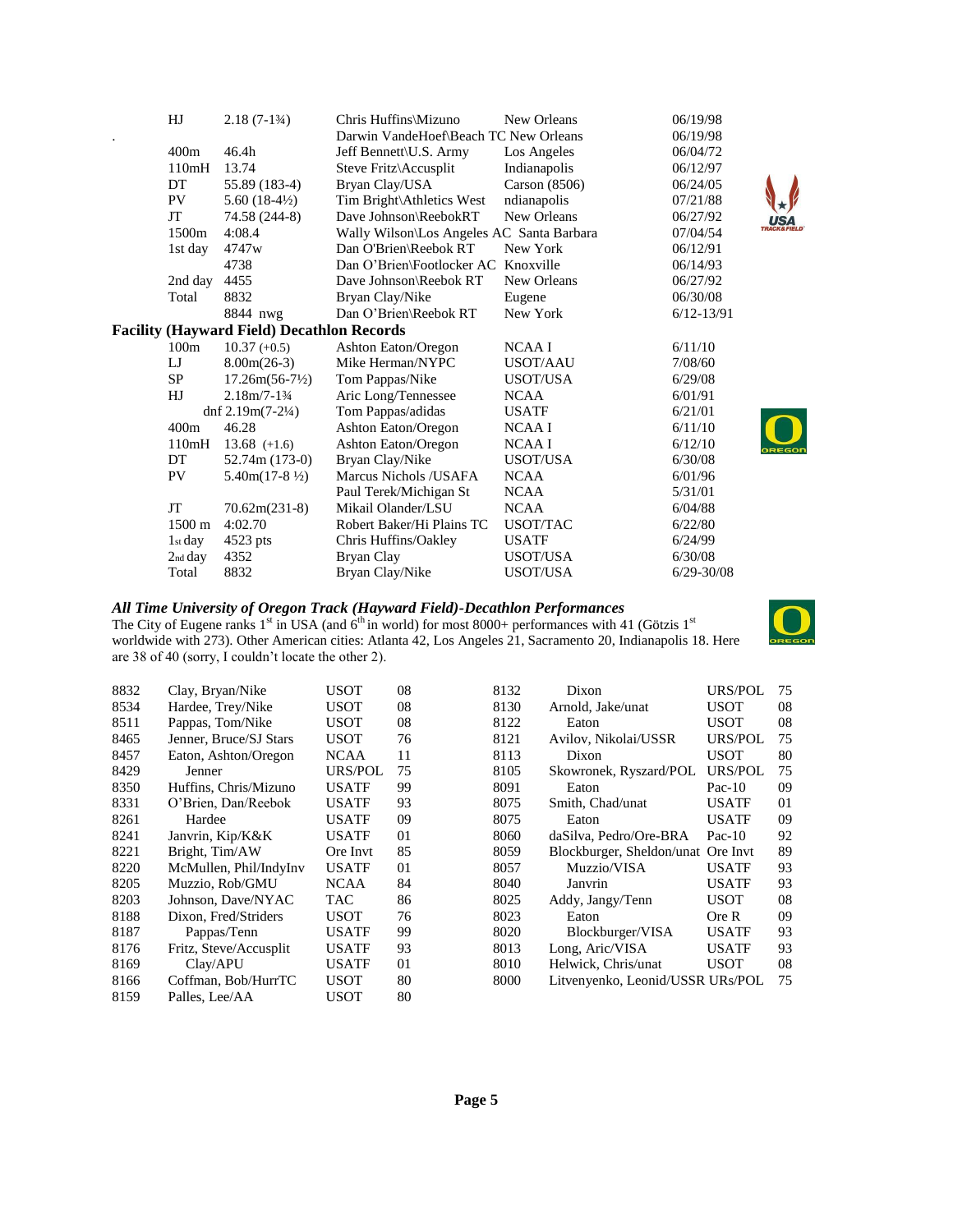## **Recent USA National Championships**

#### **2006**

#### **6/23-24 87th USA National Champs, Michael A Carroll Stadium, IUPUI, Indianapolis, IN**

| 8319 | Pappas, Tom/Nike                | 10.88+0.5 747+0.3 1653 196 48.68 14.32-1.0 4978 510 5568 4:59.50 |              |
|------|---------------------------------|------------------------------------------------------------------|--------------|
| 7872 | Harlan, Ryan/unat               | $11.13+0.5652-1.3163420550.2614.08-1.0429446063135:01.90$        | $\downarrow$ |
| 7827 | Arnold, Jake/Arizona            | 11.23+0.5 683-0.1 1427 199 49.48 14.67-0.9 3878 490 5861 4:31.04 | <b>USA</b>   |
| 7780 | Boyles, Chris/unat              | 11.42-0.4 722-0.1 1441 211 50.91 15.04-0.9 4274 470 5902 4:52.13 |              |
| 7714 | Terek, Paul/Asics               | 11.11+0.5 683-0.3 1439 187 49.39 15.35-0.9 4455 510 5644 4:48.04 |              |
| 7205 | Geopfert, Travis/unat           | 11.33-0.4 685+0.2 1415 184 49.44 16.00-1.0 4195 420 4909 4:34.90 |              |
| 6453 | Detmer, Joe/Wisconsin           | 11.15-0.4 660-0.2 1176 181 47.03 15.27-0.9 3343 nh 5278 4:30.46  |              |
| Dnf  | Clay, Bryan/Nike                | 10.49-0.4 722 0.0 1560 202 48.15 13.34-1.0 5106 nh               |              |
| Dnf  | Hardee, Trey/Texas              | 10.62-0.4 735+0.2 1399 187 48.15 14.10-0.9 4187 nh               |              |
| Dnf  | Cebulski, Joe/unat              | 11.59-0.4 639+0.6 1440 202 51.83 withdrew                        |              |
| Dnf  | Randolph, Chris/Seattle Pacific | 11.40-0.4 674-0.7 1306 nh withdrew                               |              |
|      |                                 |                                                                  |              |

Declared but did not start: Ryan Olkowski/unat, Allen Bulick/unat. 11s,7f

1st/2nd day scores: Papp 4342/3977, Harl 4059/3813, Arno 3962/3755, Boyl 40673713, Tere 3892/3822, Geop 38073398, Detm 3732/2721, Clay 4394, hard 4162, Cebu 3714. Weather: Day one: showers, hot , muggy, Day Two: Hot, muggy.

#### **2007**

#### **6/22-23 88th USA National Championships, IUPUI, Indianapolis, IN**

| 8352 | Pappas, Tom/Nike               | 11.00-0.5 750+0.3 1643 205 48.81 14.12+1.9 4634 500 5970 4:59.69   |              |
|------|--------------------------------|--------------------------------------------------------------------|--------------|
| 8064 | Terek, Paul/Asics              | 11.03-0.5 726+1.4 1527 202 48.70 14.92+1.4 4260 510 5295 4:39.98   |              |
| 7921 | Arnold, Jake/Arizona           | 11,23+0.3 689+2.9 1493 199 48.70 14.36+1.9 3971 500 5523 4:36.21   | $\downarrow$ |
| 7883 | Harlan, Ryan/unat              | 11.35-2.0 677+1.5 1658 208 51.01 14.16+1.9 4295 460 6218 4:59.17   |              |
| 7804 | Boyles, Chris/CBO-E            | $11.35+0.3718+2.3153320851.0914.90+1.4413350053704.52.79$          | <b>USA</b>   |
| 7723 | Randolph, Chris/CNW            | $11.59+0.3679+1.2136920249.4015.05+1.4425947055264:20.88$          |              |
| 7714 | Helwick, Chris/Tenn            | $11.43+0.3668+1.5134319950.5415.09+1.4409949062804:29.59$          |              |
| 7640 | Abdur-Rahim, Mustafa           | 10.84-0.5 693 0.0 1385 181 48.32 14.14+1.4 4306 410 4980 4:24.40   |              |
| 7542 | Richardson, Chris/VS Athletics | 11.28-2.0 704+2.6 1472 190 50.39 14.76+1.4 4229 420 6289 4:54.23   |              |
| 7503 | Olkowski, Ryan/unat            | 10.73-0.5 706+1.9 1272 196 48.22 14.82+1.4 3630 470 5119 5:01.50   |              |
| 7424 | Marsh, Mike/Champ Nutrition    | 11.11-0.5 691+2.0 1389 190 51.06 14.56+1.4 3825 450 5263 4:41.05   |              |
| 7194 | Cepeda, Raven/N Iowa           | $11.40+0.3$ 545+1.8 1437 187 52.22 14.65+1.4 3935 490 4858 4:54.81 |              |
| 6478 | Cebulski, Joe/TigerBar         | $11.80 - 2.0671 + 1.0132119950.4415.27 + 1.44127$ nh 5482 4:52.03  |              |
| dnf  | Detmer, Joe/Wisconsin          | 11.29-2.0 676+2.5 1193 nh 47.09 15.21+1.4 3560 withdrew            |              |
| dnf  | Clay, Bryan/Nike               | 10.58-0.5 718+1.6 1574 193 withdrew                                |              |
| dnf  | Hoskins, Brandon/Liberty       | 11.42-2.0 641 0.0 1292 nh withdrew                                 |              |

16s, 13f**. Weather**: Day 1: rainy and cool in morning, light rain and headwinds during 100m. Weather steadily improved during day, mostly cloudy, and 758degrees by 4 pm (400m). Day 2: rainy during both hurdles and discus. Downpour delayed pole vault. High of 73. **Records**: Pappas win is his 5th, tying meet record for most wins with Bill Toomey (1965-69) and Dan O'Brien (1991-1996).

#### **2008**

#### **6/29-30 US Olympic Trials & 89th USA National Championships, U of Oregon, Eugene, OR**

| 8832 | Clay, Bryan/Nike       | 10.39-0.4 739-1.6 1517 208 48.41 13.75+1.9 5274 500 7055 4:50.97     |  |  |  |  |
|------|------------------------|----------------------------------------------------------------------|--|--|--|--|
| 8534 | Hardee, Trey/Nike      | 10.43-0.4 775-1.1 1407 202 47.99 13.71+1.9 4241 500 6369 4:44.79     |  |  |  |  |
| 8511 | Pappas, Tom/Nike       | 10.90-0.4 777+0.4 1726 196 49.80 14.17+1.9 4944 520 5934 4:54.08     |  |  |  |  |
| 8130 | Arnold, Jake/una       | $11.11 - 0.4$ 704+1.3 1454 196 48.66 14.12+0.8 4602 500 5785 4:31.61 |  |  |  |  |
| 8122 | Eaton, Ashton/Oregon   | 10.61-0.4 749 0.0 1228 196 47.07 14.26+1.9 3969 510 4728 4:20.56     |  |  |  |  |
| 8025 | Addy, Jangy/Tennessee  | 10.77-0.4 720-1.2 1563 196 48.61 13.73+1.9 4241 440 5710 5:05.07     |  |  |  |  |
| 8010 | Helwick, Chris/unat    | 11.34-0.4 698-0.3 1380 199 50.20 15.26+1.7 4425 490 6735 4:21.44     |  |  |  |  |
| 7765 | Edmonds, Lysias/ArizPu | 10.92+0.1 688+1.4 1243 199 47.80 14.30+0.8 3852 490 5160 4:37.92     |  |  |  |  |
| 7757 | Abdur-Rahim, M/ASC-e   | 10.90-0.4 688-0.9 1400 187 47.64 14.38+1.9 4749 420 4586 4:21.34     |  |  |  |  |
| 7660 | Randolph, Chris/CNW    | 11.38-0.4 663-0.8 1372 202 49.08 14.81+0.8 4217 450 5826 4:35.28     |  |  |  |  |

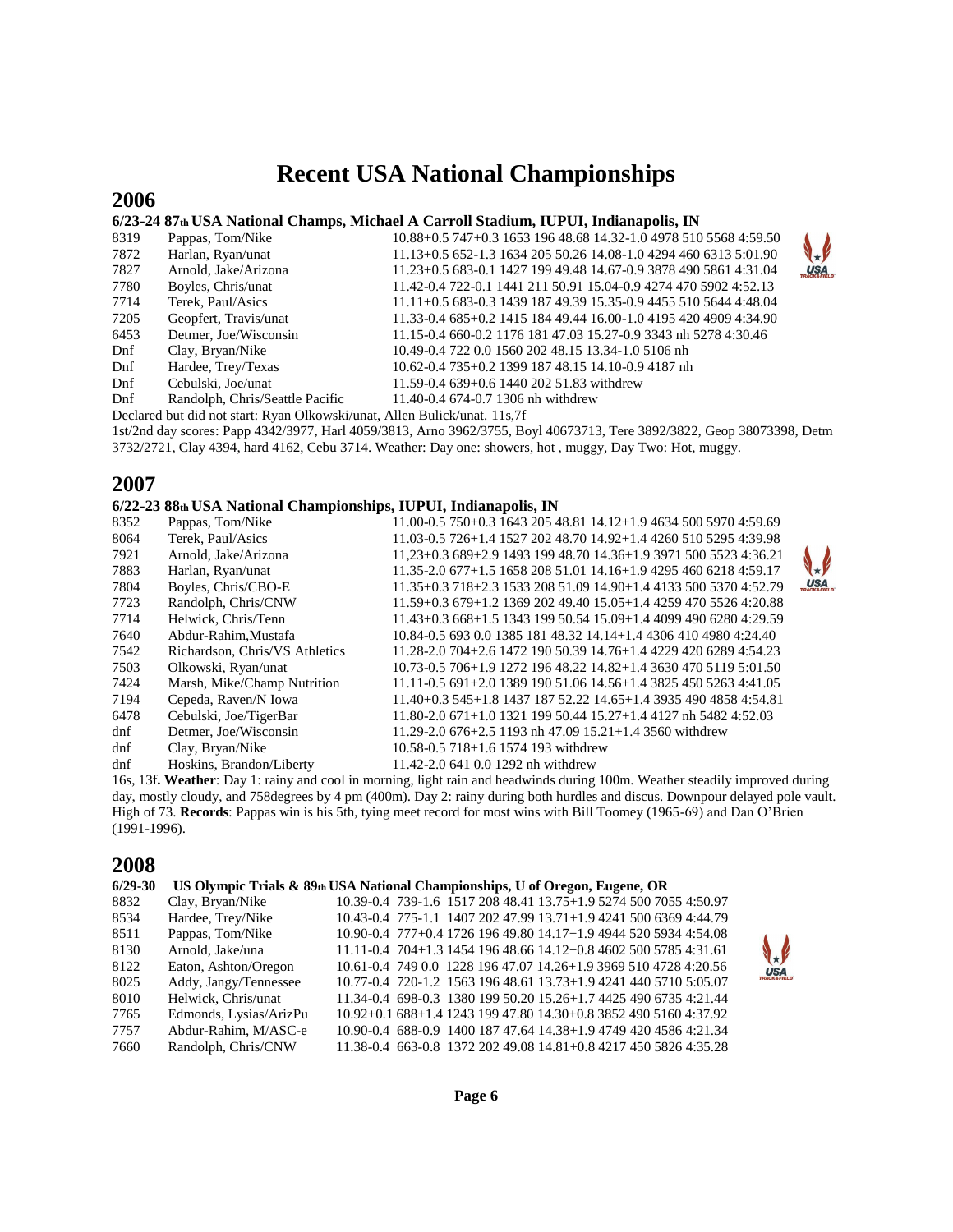| 7653     | Detmer, Joe/unat         | 11.09+0.1 677-0.6 1275 190 48.12 15.08+0.8 3545 460 5631 4:07.63    |
|----------|--------------------------|---------------------------------------------------------------------|
| 7633     | Olkowski, Ryan/unat      | 10.85-0.4 704+1.3 1257 208 49.46 14.75+0.8 3759 480 5303 4:56.80    |
| 7587     | Harlan, Ryan/unat        | 11.18+0.1 648-1.3 1523 205 50.96 14.68+1.9 4290 460 5959 5:08.30    |
| 7512     | Moody, Rickey/Wash St    | 11.09+0.1 741+0.8 1528 205 52.58 14.74+0.8 4354 400 5495 5:09.89    |
| 7429     | Chisam. Matt/unat        | 11.45-0.4 625+0.1 1376 193 52.10 14.88+1.7 4377 510 5508 4:46.56    |
| 7312     | Richardson II, Chris/VS  | 11.41-0.4 744-0.8 1370 187 51.70 15.14+1.7 4450 440 5573 5:12.35    |
| 7279     | Clark, Mat/N Iowa        | $11.21+0.1$ 683-0.6 1252 193 48.71 15.62+1.7 3399 440 4561 4:12.60  |
| 6629     | Cebulski, Joe/Tri Valley | $11.68 - 0.4$ 657+1.2 1346 199 50.93 14.99+1.7 4610 nh 5607 4:49.78 |
| 6443     | Cepeda, Chris/N Iowa     | $11.22+0.1654+0.3143419053.4714.70+0.84093$ nh $48754.43.26$        |
| dnf      | Boyles, Chris/unat       | 11.30-0.4 nm 1457 208 withdrew                                      |
| 20s, 19f |                          |                                                                     |

1st/2nd day: Clay 4476/4356, Hard 4454/4080, Papp 4405/4106, Arno 4003/4127, Eato 4226/3896, Addy 4249/3776, Helw 3910/4100, Edmo 4009/3756, Ab-Ra 4010/3747, Rand 3896/3764, Detm/3870/3783, Olko 4076/3557, Harl 3939/3648, Mood 4111/3501, Chis 3585/3851, Rich 3826/3486, Clar 3841/3438, Cebu 3689/2940, Cepe 3644/2799.

#### **2009 Indoors**

#### **3/7-8 th USA National Combined Events Champs, U North Carolina, Chapel Hill, NC**

| 5748 | Arnold, Jake/Asics                                      | 7.20 681 1494 197 8.15 495 2:50.03 |
|------|---------------------------------------------------------|------------------------------------|
| 5514 | Johnson, Justin/unat                                    | 7.27 717 1199 203 8.22 445 2:50.46 |
| 5505 | Detmer, Joe/unat                                        | 7.18 686 1279 188 8.46 435 2:31.54 |
| 5443 | Chisam. Matt/unat                                       | 7.33 654 1433 197 8.37 465 2:51.80 |
| 5393 | Broadbent, Eric/unat                                    | 7.04 706 1269 194 8.26 415 2:54.01 |
| 5265 | Woods, Patrick/unat                                     | 7.26 652 1289 203 8.44 435 2:57.52 |
| 4865 | Abdur-Rahim, Mustafa/ASC-e                              | 7.10 679 1426 185 8.07 nh 2:39.74  |
| 3847 | Creekmur, Ceith/unat                                    | 7.22 688 1266 188 8.28 nh dnf      |
|      | 8s, 8f. nb: 2 <sup>nd</sup> consecutive win for Arnold. |                                    |

#### **2009 Outdoors**



**USA** 

| $6/25 - 26$ | 90 <sup>th</sup> USA National Champs, Hayward Field, U of Oregon, Eugene, OR |                                                                                                                                       | <b>USA</b> |
|-------------|------------------------------------------------------------------------------|---------------------------------------------------------------------------------------------------------------------------------------|------------|
| 8261        | Hardee, Trey/Nike                                                            | 10.43+3.6 741+1.7 1438 199 48.49 13.95+0.9 4476 500 6412 5:16.01                                                                      |            |
| 8075        | Eaton, Ashton/Oregon                                                         | 10.53+3.6 760+3.7 1263 205 47.99 14.03+0.9 4133 450 5146 4:35.45                                                                      |            |
| 7984        | Arnold, Jake/Asics                                                           | $11.01+1.9695+1.81469196494914.17+3.345754705782438.59$                                                                               |            |
| 7766        | Randolph, Chris/VS Athletics                                                 | 11.33+0.9 721+1.8 1376 202 49.38 14.88+0.9 3936 490 5501 4:40.78                                                                      |            |
| 7689        | Terek. Paul/unat                                                             | 11.13+1.9 657+3.4 1475 196 50.62 15.42+3.3 4461 500 5611 4:41.64                                                                      |            |
| 7650        | Edmonds, Lysias/Arizona Puma                                                 | $11.00+3.6707+3.3118119348.3914.63+0.9367750054594:41.21$                                                                             |            |
| 7588        | Adcock. Nick/Missouri                                                        | 11.18+1.9 689+1.4 1392 187 49.46 14.16+3.3 3675 450 6022 4:40.81                                                                      |            |
| 7534        | Marsh, Mike/Champ Nutrition                                                  | $10.96+1.965+2.0136619050.3814.55+1.6395049053524:47.63$                                                                              |            |
| 7385        | Chisam, Matt/unat                                                            | $11.48+0.9642+1.6139419052.3414.60+0.9421550053374.45.78$                                                                             |            |
| 7327        | Keller, Dan/North Carolina                                                   | 11.59+0.9 680+2.2 1302 202 51.31 15.22+3.3 3827 500 4970 4:47.26                                                                      |            |
| 7178        | Kinsey, Dan/Akron                                                            | 11.87+0.9 660+1.7 1448 198 54.70 15.57+1.6 4875 460 5743 4:55.95                                                                      |            |
| 6809        | Detmer, Joe/unat                                                             | $10.94+1.9723+2.1122719647.9615.13+0.93288$ nh 51364.21.48                                                                            |            |
| 5669        | Clark, Mat/Northern Iowa                                                     | $11.08+3.6699+1.7124719050.7618.41+1.63897$ nh nm 4:28.26                                                                             |            |
| dnf         | Burt, Desi/VS Athletics                                                      | 11.28+0.9 700+2.2 1311 217 50.40 16.80+0.9 3548 400 3805                                                                              | dns        |
| dnf         | Moody, Ricky/Club NW                                                         | $11.16+1.9694+1.21111196$ dnf $15.04+0.942944205460$                                                                                  | dns        |
|             |                                                                              | 15s,13f. 1 <sup>st</sup> /2 <sup>nd</sup> day scores: Hard 4337/3924, Eato 4333/3741, Arno 4036/3948, Rand 4032/3734, Tere 3872/3817, |            |
|             |                                                                              | Edmo 3916/3734, Adco 3859/3729, Mars 3821/3713, Chis 3585/3800, Kell 3746/3581, Kins 3480/3698, Detm                                  |            |

4044/2765, Clar 3783/2886, Burt 4046, Mood 2944. Weather: Thursday, cool and breezy in am, sunny pm; Friday: same.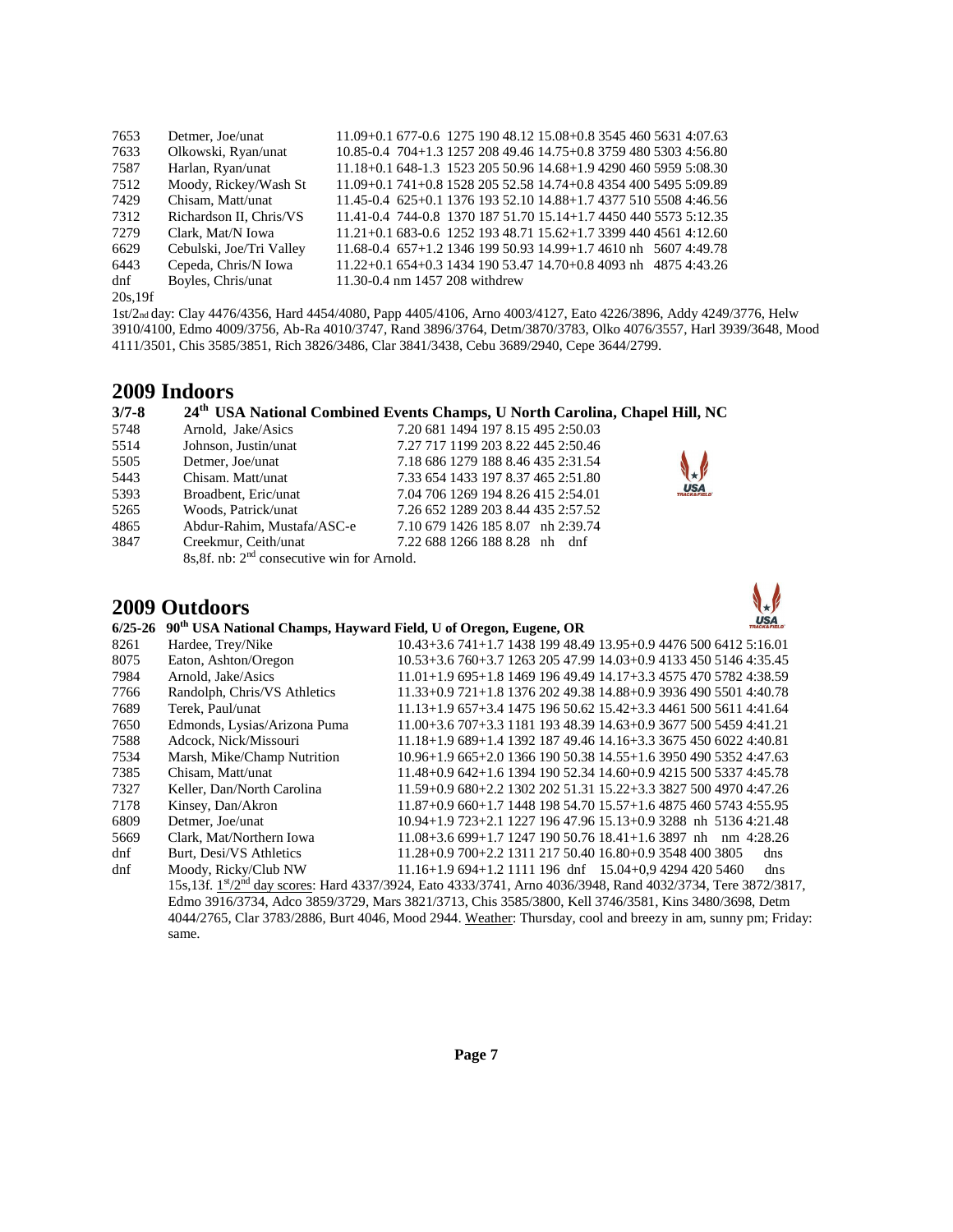#### **2010 Outdoors**

#### **6/25-26 91st USA Senior Champs, Drake U, Des Moines, IA**

| 8215 | Arnold, Jake/Asics    | 11.08+1.5 689+2.6 1439 202 49.22 14.06+4.4 4914 500 6085 4:40.21                            |
|------|-----------------------|---------------------------------------------------------------------------------------------|
| 8101 | Pappas, Tom/unat      | 11.00+3.3 726+2.9 1687 205 51.60 14.43+4.4 4863 490 5964 5:12.01                            |
| 8009 | Detmer, Joe/unat      | 10.80+3.3 733+1.1 1237 199 47.78 14.88+4.4 3841 470 5394 4:06.63                            |
| 7614 | Moss, Miller/Clemson  | 10.81+3.3 716+2.5 1263 199 47.90 14.56+4.4 3562 440 5170 4:39.66                            |
| 7592 | Otto, Trinity/Tex A&M | 10.73+3.3 740+2.4 1369 193 48.79 14.57+3.0 3860 430 5128 4:54.42                            |
| 7579 | Adcock, Nick/Missouri | 11.13+3.3 688+1.7 1333 196 49.01 14.20+4.4 3776 460 5256 4:42.86                            |
| 7485 | Jellison, Mark/unat   | 11.26+1.5 729+3.0 1393 199 52.25 14.51+4.4 3805 460 5148 4:48.12                            |
| 7434 |                       | Trubachik, Nick/Portland St11.20+1.5 674+2.4 1384 193 51.31 15.05+3.0 4086 430 5878 4:40.31 |
| 7428 | Keller, Dan/UNC       | 11.51+1.5 674+5.1 1302 199 51.21 14.98+3.0 4045 480 5417 4:40.57                            |
| 7355 | Clark, Mat/unat       | 11.04+3.3 721+5.0 1270 199 49.20 16.16+3.0 4300 410 5374 4:50.75                            |
| 6137 | Kinsey, Dan/Akron     | $11.65+1.5704+3.11502$ nh dnf $15.25+3.0499549057955:05.88$                                 |
| dnf  | Helwick, Chris/unat   | $11.13+1.5$ 717+2.7 1333 196 51.06 dnf, injured, withdrew,<br>12s.11f                       |

#### **2011 Indoors**

#### **3/5-6 26th USA National CE Indoor Champs, Indiana University Gladstein Fieldhouse, Bloomington, IN**

| 5711 | Adcock, Nick/unat                 | 7.17 692 1375 197 8.15 470 2:42.90 |                                                            |
|------|-----------------------------------|------------------------------------|------------------------------------------------------------|
| 5700 | Woods. Pat/unat                   | 7.18 679 1450 209 8.20 460 2:51.57 |                                                            |
|      | 5681 Helwick, Chris/unat          | 7.30 691 1447 200 8.58 490 2:44.00 |                                                            |
|      | 5542 Broadbent, Eric/HPC-elite    | 6.99 717 1248 209 8.21 410 2:55.98 | $\bigcup$                                                  |
| 5320 | Kinsey, Dan/unat                  | 7.47 680 1488 194 8.87 480 2:58.91 | $\overrightarrow{\text{USA}}_{\text{TRACKFIELD}^{\infty}}$ |
| 5329 | Dickman. Chris/unat               | 7.10 692 1082 188 8.99 460 2:44.10 |                                                            |
|      | 4560 Edmonds, Lysias/Arizona Puma | 7.16 680 1213 197 8.28 nh 3:00.05  |                                                            |
|      | 4736 Arnold, Jake/Asics           | 7.20 647 1456 188 8.11 470 dnf     |                                                            |
|      | 8s.8f.                            |                                    |                                                            |

### **U.S. NATIONAL CHAMPIONSHIPS**

#### **Meet winners (AAU – TAC – USATF) U.S. CHAMPIONS (1915-2008) AAU – TAC - USATF**

**\*\*\*\*\*\*\*\*\*\*\*\*\*\*\*\*\*\*\*\*\*\*\*\*\*\*\*\*\*\*\*\*\*\*\*\*\*\*\*\*\*\*\*\*\*\*\*\*\*\*\*\*\*\*\*\*\*\*\*\*\*\*** 

|        |                         |                          | 1912 tables  | 1985 tables |
|--------|-------------------------|--------------------------|--------------|-------------|
| 1915   | Alma Richards           | Intermountain Assn       | 6858.81      | 5719        |
|        |                         |                          | 1920 tables  |             |
| 1920   | <b>Brutus Hamilton</b>  | U of Missouri            | 7022.9815 MR | 5937        |
| 1921   | Dan Shea                | Pastime AC-ex Dartmouth  | 5849.338     | 5181        |
| 1922   | Samuel Thompson         | Princeton                | 6890.23      | 5869        |
| 1923   | Harold Osborn           | Illinois AC-ex Illinois  | 7351.89 MR   | 6247        |
| 1924   | <b>Anthony Plansky</b>  | Pere Marquette KofC      | 5901.45      | 4544        |
| 1925   | Harold Osborn (2nd win) | Illinois AC              | 7706.36 MR   | 6375        |
| 1926   | Harold Osborn (3rd win) | Illinois AC              | 7187.832     | 6021        |
| 1927#  | <b>Fait Elkins</b>      | U of Nebraska            | 7574.42      | 6291        |
| 1928## | Ken Doherty             | Cadillac AC-ex Wayne St  | 7600.52      | 6345        |
| 1929   | Ken Doherty (2nd win)   | Cadillac AC              | 7784.68R MR  | 6393        |
| 1930   | Wilson Charles          | Haskell Institute        | 7313.343     | 6118        |
| 1931   | <b>Jess Mortensen</b>   | Los Angeles AC-ex USC    | 8166.66 MR   | 6757        |
| 1932   | James Bausch            | Kansas City AC-ex Kansas | 8103.25      | 6431        |
| 1933   | <b>Barney Berlinger</b> | Penn AC-ex Pennsylvania  | 7597.19      | 6158        |
| 1934   | <b>Bob Clark</b>        | S.F. Olympic Club-ex Cal | 7966.30      | 6861        |
| 1935   | Bob Clark (2nd win)     | S.F. Olympic Club        | 7929.22      | 6697        |



**USA** 



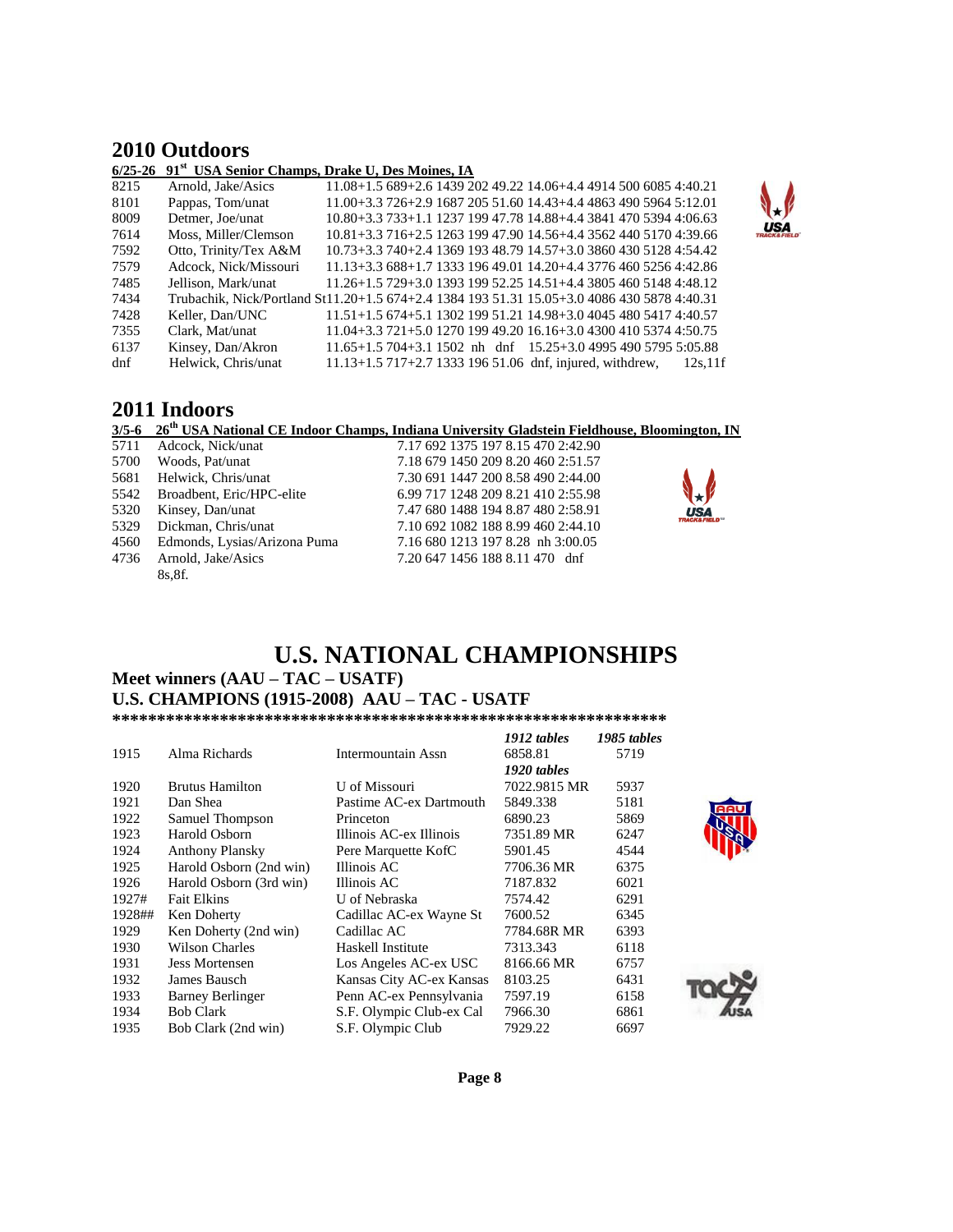|      |                          |                                      | 1934 tables    |                   |
|------|--------------------------|--------------------------------------|----------------|-------------------|
| 1936 | Glenn Morris             | unat, Silma, -ex Colo State          | 7880 WR        | 7213              |
| 1937 | --no meet held--         |                                      |                |                   |
| 1938 | Joseph Scott             | Western Reserve U                    | 6486           | 6087              |
| 1939 | Joseph Scott (2nd win)   | Western Reserve U                    | 6671           | 6218              |
| 1940 | William Watson           | unat, Ann Arbor, ex Michigan 7523    |                | 6904              |
| 1941 | John Borican             | Asbury Park AC                       | 5666           | 5596              |
| 1942 | <b>Bill Terwilliger</b>  | unat, DeKalb, IL, ex N Illinois 6802 |                | 6403              |
| 1943 | William Watson (2nd win) | Detroit Police AA                    | 5994           | 5449              |
| 1944 | Irv Mondschein           | <b>Brooklyn Army Base</b>            | 5748           | 5510              |
| 1945 | <b>Charles Beaudry</b>   | Marquette U                          | 5886           | 5910              |
| 1946 | Irv Mondschein (2nd win) | New York U                           | 6466           | 6089              |
| 1947 | Irv Mondschein (3rd win) | N Y Pioneer Club                     | 6715           | 6300              |
| 1948 | <b>Bob Mathias</b>       | unat, Tulare, CA                     | 7227           | 6713              |
| 1949 | Bob Mathias (2nd win)    | unat, Tulare, CA                     | 7556           | 6944              |
| 1950 | Bob Mathias (3rd win)    | unat, Tulare, CA /Stanford           | 8042 WR        | 7287              |
| 1951 | <b>Bob Richards</b>      | Illinois AC-ex Illinois              | 7834           | 6552              |
|      |                          |                                      | 1950 tables    |                   |
| 1952 | Bob Mathias (4th win)    | Stanford U                           | 7825 WR        | 7543              |
| 1953 | Milt Campbell            | Plainfield NJ HS                     | 7235           | 7040              |
| 1954 | Bob Richards (2nd win)   | Los Angeles AC                       | 6501           | 7125              |
| 1955 | Bob Richards (3rd win)   | Los Angeles AC                       | 6862           | 6864              |
| 1956 | Rafer Johnson            | <b>UCLA</b>                          | 7754           | 7420              |
| 1957 | <b>Charles Pratt</b>     | U.S. Army                            | 7164           | 6993              |
| 1958 | Rafer Johnson (2nd win)  | <b>UCLA</b>                          | 7549           | 7432              |
| 1959 | C.K. Yang                | <b>UCLA</b>                          | 7549           | 7246              |
| 1960 | Rafer Johnson (3rd win)  | S.S. Striders                        | 8683 WR        | 7981              |
| 1961 | Paul Herman              | U.S. Army, ex Westmont               | 7142           | 7160              |
| 1962 | C.K. Yang (2nd win)      | <b>UCLA</b>                          | 8249           | 7694              |
| 1963 | <b>Steve Pauly</b>       | Oregon State U                       | 7852           | 7541              |
| 1964 | C.K. Yang (3rd win)      | Pasadena AA                          | 8641           | 7732              |
|      |                          |                                      | 1962 tables    |                   |
| 1965 | <b>Bill Toomey</b>       | Pasadena AA-ex Colorado              | 7764           | 7594              |
| 1966 | Bill Toomey (2nd win)    | S.C. Striders                        | 8234 WR        | 8096              |
| 1967 | Bill Toomey (3rd win)    | S.C. Striders                        | 7880           | 7761              |
| 1968 | Bill Toomey (4th win)    | S.C. Striders                        | 8037           | 7900              |
| 1969 | Bill Toomey (5th win)    | S.S. Striders                        | 7818           | 7664              |
| 1970 | John Warkentin           | Fresno State U                       | 8026           | 7908              |
| 1971 | Rick Wanamaker           | Drake U                              | 7989           | 7879              |
| 1972 | <b>Jeff Bennett</b>      | U.S. Army ex Okla Christian 7910     |                | 7765              |
| 1973 | Jeff Bennett             | U.S. Army                            | 8121           | 8006              |
| 1974 | <b>Bruce Jenner</b>      | unat, San Jose, ex Graceland 8245 WR |                | 8202              |
| 1975 | Fred Samara              | New York AC-ex Penn                  | 8061           | 7912              |
| 1976 | Bruce Jenner (2nd win)   | San Jose Stars                       | 8542 WR(8444a) | 8459              |
| 1977 | Fred Dixon               | Tobias Striders, ex CSU-LA           | 8037           | 8007              |
| 1978 | Mike Hill                | Colorado TC, ex Colorado             | 8004           | 7971              |
| 1979 | <b>Bob Coffman</b>       | Hurricane TC, ex USC                 | 8154           | 8166              |
| 1980 | Bob Coffman (2nd win)    | Houston AC                           | 8184           | 8166              |
| 1981 | John Crist               | Athletics West, ex Alabama           | 8005           | 7976              |
| 1982 | John Crist (2nd win)     | <b>Athletics West</b>                | 8129           | 8121              |
| 1983 | Mark Anderson            | Wilt's AC, ex UCLA                   | 8152           | 8142              |
| 1984 | John Crist (3rd win)     | <b>Athletics West</b>                | 8102           | 8126              |
| 1985 | John Sayre               | U of Chicago TC, ex Sn ILL           |                | 8391w             |
| 1986 | Dave Johnson             | Puma, ex Azusa Pacific               |                | 8203w             |
| 1987 | Tim Bright               | Athletics West, ex Abilene Christian |                | 8340              |
| 1988 | Gary Kinder              | unat, Albuquerque,, ex New Mexico    |                | 8293              |
| 1989 | Dave Johnson (2nd win)   | New York AC                          |                | $8549 = AR$       |
| 1990 | Dave Johnson             | Nike                                 |                | 8600 <sub>w</sub> |





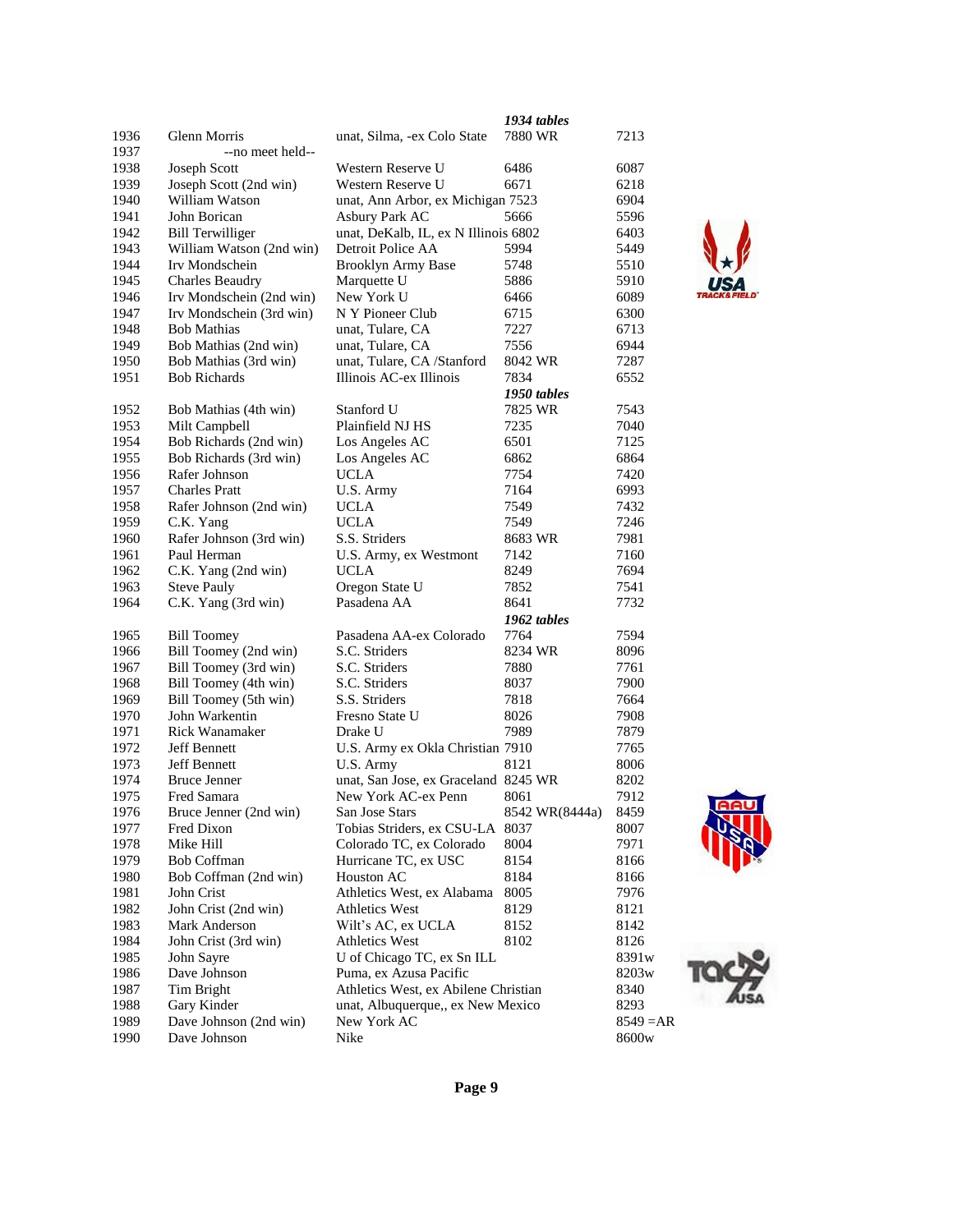| 1991 | Dan O'Brien                                           | Reebok RT, ex Idaho          | 8844w |
|------|-------------------------------------------------------|------------------------------|-------|
| 1992 | Dave Johnson                                          | Reebok RT                    | 8649  |
| 1993 | Dan O'Brien                                           | Reebok RT                    | 8331  |
| 1994 | Dan O'Brien                                           | Footlocker AC                | 8707  |
| 1995 | Dan O'Brien                                           | Footlocker AC                | 8682  |
| 1996 | Dan O'Brien                                           | Footlocker AC                | 8726  |
| 1997 | <b>Steve Fritz</b>                                    | VISA/Accusplit, ex Kansas St | 8604  |
| 1998 | Chris Huffns                                          | Oakley, ex California        | 8694  |
| 1999 | Chris Huffins                                         | Oakley                       | 8350  |
| 2000 | Tom Pappas                                            | adidas, ex Tennessee         | 8467  |
| 2001 | Kip Janvrin                                           | K&K TC, ex Simpson           | 8241  |
| 2002 | Tom Pappas                                            | Nike                         | 8398  |
| 2003 | Tom Pappas                                            | Nike/WGA                     | 8784  |
| 2004 | Bryan Clay                                            | Nike, ex Azusa Pacific       | 8660  |
| 2005 | Bryan Clay                                            | Nike                         | 8506  |
| 2006 | Tom Pappas                                            | Nike                         | 8316  |
| 2007 | Tom Pappas                                            | Nike                         | 8352  |
| 2008 | Bryan Clay                                            | Nike                         | 8832  |
| 2009 | <b>Trey Hardee</b>                                    | Nike                         | 8261  |
| 2010 | Jake Arnold                                           | Asics                        | 8253  |
|      | # - meet held in one day ## - meet held in three days |                              |       |

#### **Multiple U.S. Champions**

| *********************** |                          |
|-------------------------|--------------------------|
| 5 wins: Bill Toomey     | 1965 1966 1967 1968 1969 |
| Dan O'Brien             | 1991 1993 1994 1995 1996 |
| Tom Pappas              | 2000 2002 2003 2006 2007 |
| 4 wins: Bob Mathias     | 1948 1949 1950 1952      |
| Dave Johnson            | 1986 1989 1990 1992      |
| Harold Osborn           | 1923 1925 1926           |
| Irv Mondschein          | 1944 1946 1947           |
| <b>Bob Richards</b>     | 1951 1954 1955           |
| Rafer Johnson           | 1956 1958 1960           |
| C.K. Yang               | 1959 1962 1964           |
| John Crist              | 1981 1982 1984           |
| Bryan Clay              | 2004 2005 2008           |
|                         |                          |

#### **Most Consecutive U.S. Titles**

| **************************** |                    |         |  |
|------------------------------|--------------------|---------|--|
| $5$ in a row:                | <b>Bill Toomey</b> | 1965-69 |  |
| $4$ in a row:                | Dan O'Brien        | 1993-96 |  |
| $3$ in a row:                | <b>Bob Mathias</b> | 1948-50 |  |

#### **Most Meets:**

| *********** |                |           |
|-------------|----------------|-----------|
| 17          | Kip Janvrin    | 1989-2005 |
| 13          | John Warkentin | 1967-1979 |
| 12          | Dave Johnson   | 1984-1996 |

#### **Most Top 3 places (most medals)**

| *************** |                |                                                                   |
|-----------------|----------------|-------------------------------------------------------------------|
| 8               | Tom Pappas     | 1999-2008 [5 wins, 2 2nds, 1 3rd]                                 |
| -6              | Dave Johnson   | 1986-1992 [4 wins, $1 \, 2^{\text{nd}}$ , $1 \, 3^{\text{rd}}$ .] |
| -6              | Dan $O'$ Brien | 1989-1996 [5 wins, $12nd$ ]                                       |

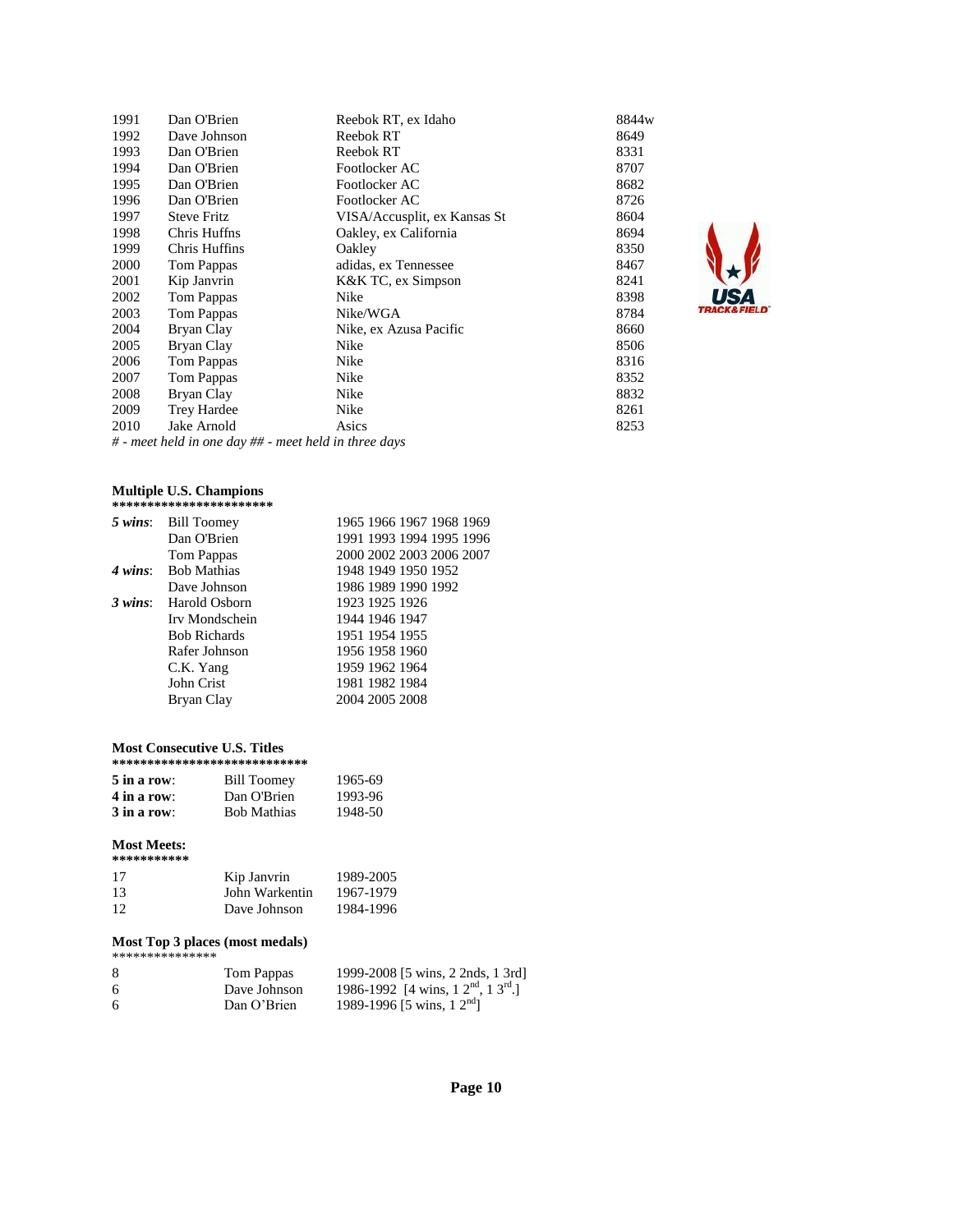#### **Most Top 8 places**

| *************** |  |
|-----------------|--|
|                 |  |

| 13  | Kip Janvrin    | 1989-2003 [1 win, 2 3rds, 5 4ths, 2 5ths, 1 6 <sup>th</sup> , 1 7 <sup>th</sup> , 1 8 <sup>th</sup> ]                                   |
|-----|----------------|-----------------------------------------------------------------------------------------------------------------------------------------|
| 11  | John Warkentin | 1967-1979 [1 win, 2 2nds, 1 3 <sup>rd</sup> , 3 4ths, 1 5 <sup>th</sup> , 1 6 <sup>th</sup> , m 1 7 <sup>th</sup> , 1 8 <sup>th</sup> ] |
| - 8 | Jeff Bennett   | 1968-1976 [2 wins, $12^{nd}$ , $23rds$ , $14ths$ , $17^{th}$ ]                                                                          |

#### **Youngest Winner:**  \*\*\*\*\*\*\*\*\*\*\*\*\*\*\*\*

17 yrs, 222 days Bob Mathias, 1948

#### **Oldest Winner:**

\*\*\*\*\*\*\*\*\*\*\*\*\*

35 yrs, 349 daysKip Janvrin, 2001

#### **Youngest Competitor:**

**\*\*\*\*\*\*\*\*\*\*\*\*\*\*\*\*\*\***

17 yrs, 222 days Bob Mathias 1948

#### **Oldest Competitor: \*\*\*\*\*\*\*\*\*\*\*\*\*\*\*\*\***

39 years, 351 days Kip Janvrin 2005

#### **Number of Competitors/Finishers, by Year:**

| ************************************* |              |                |            |  |                |  |  |  |  |  |  |  |  |
|---------------------------------------|--------------|----------------|------------|--|----------------|--|--|--|--|--|--|--|--|
|                                       | 1992 25 - 22 | 1997           | $-20 - 16$ |  | 2002 17 - 12   |  |  |  |  |  |  |  |  |
|                                       | 1993 20 - 15 | $1998$ $17-12$ |            |  | $2003$ 18 - 17 |  |  |  |  |  |  |  |  |

| $1993 \quad 20 - 15$ | $1998$ $17-12$ |           | 2003 18 - 17   | $2008$ 20 - 19       |
|----------------------|----------------|-----------|----------------|----------------------|
| 1994 22 - 17         | 1999.          | -16 - 13  | $2004$ 24 - 19 | $2009$ 15 - 13       |
| $1995 \quad 26 - 19$ | 2000-          | $16 - 11$ | $2005$ 13 - 11 | $2010 \quad 12 - 11$ |
| 1996 24 - 16         | 2001.          | $15 - 11$ | $2006$ 11 - 7  |                      |

#### **Sites of U.S. Championships**

**\*\*\*\*\*\*\*\*\*\*\*\*\*\*\*\*\*\*\*\*\*\*\*\*\*\*\*** 

CALIFORNIA 33 times in 14 cities (San Francisco 15, 25; San Diego 35; Tulare 49, 50, 52, 62; Santa Barbara 51, 68, 75, 81; Kingsburg 57, 59; Walnut 64, 79; Bakersfield 65, 69; Los Angeles 67, 72, 84; South Lake Tahoe 70; Porterville 71, 73, San Jose 87; Norwalk 90; Sacramento 95, 00, 04, 06, 07; Berkeley 02, Palo Alto 03; Carson 05). NEW JERSEY 13 times in 9 cities (Jersey City 21; Newark 22; West Orange 24; Bridgeton 41; Elizabeth 43, 44; Bloomfield 45, 46, 47, 48; Plainfield 53; Atlantic City 54, Palmyra 58). OREGON 10 times in 2 cities (Eugene 60, 76, 86, 93; 99, 01, 08, 09, 11; Corvallis 63). INDIANA 8 times in 3 cities (Crawfordsville 55, 56; Bloomington 77, Indianapolis 85, 88, 97, 06. 07). ILLINOIS 4 times in 2 cities (Chicago 23, 33, 42; Evanston 32). PENNSYLVANIA 3 times in 2 cities (Philadelphia 26,28; Pittsburgh 30). LOUISIANA 3 times (Baton Rouge 82, New Orleans 92, 98), NEW YORK 3 times (New York City 20, 38, 91). NEBRASKA 2 times (Lincoln 27,31). VIRGINIA 2 times (Richmond 74, 78). COLORADO 1 time (Denver 29). WISCONSIN 1 time (Milwaukee 36). NEW MEXICO 1 time (Albuquerque 61). KANSAS 1 time (Salina 66). TEXAS 1 time (Houston 89). TENNESSEE 1 time (Knoxville 94). GEORGIA 1 time (Atlanta 96), IOWA 1 time (Des Moines 2010).

2007 16 - 13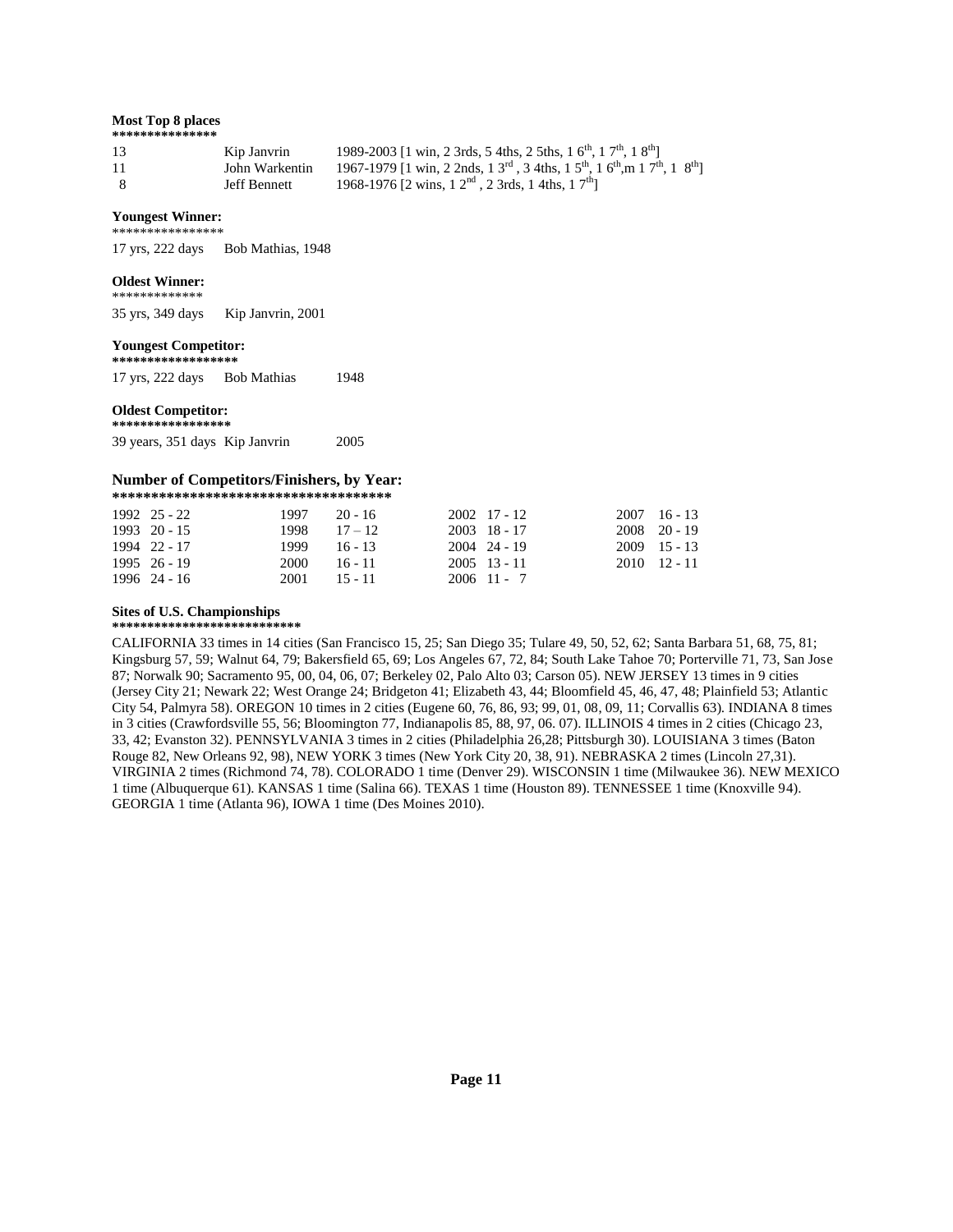### **Athletes Bios…….**

### **NICK ADCOCK**

Ht/Wt: 6-2, 180

DOB: April 2, 1988 POB: Kansas City, MO Hometown: Kansas City, MO High School: Oak Park HS College: Missouri '10



**2011:** Placed2<sup>nd</sup> at Iowa State hept indoors, then won national USA indoor heptathlon. **2010: 2010: 2010:** Place  $5<sup>th</sup>$  at NCAAs and  $6<sup>th</sup>$  at USAs. Big 12 champ with PR 7704 effort in the rain.



Scored PR for  $2^{nd}$  at Mt Sac Relays in mid-April.  $4^{th}$  at NCAAs indoors. Won a pair of heptathlons including Iowa State affair (5758) and Big 12 (PR 5938). 2009: Placed 7<sup>th</sup> at USA senior champs. A pair of vault no-heights marred early outdoor season. 5<sup>th</sup> at Thorpe Cup (vs Germany). Placed 4<sup>th</sup> at NCAA indoor heptathlon. Won initial heptathlon at Texas A&M new facility in January (5508), then was silver medalist at Big 12 affair (5747). **2008:**  Opened outdoor campaign with PR 7329 win at Kansas Relays then was runner-up at Big 12 with PR 7657. Placed  $4<sup>th</sup>$  at NCAA decathlon with 7612 score.  $4<sup>th</sup>$  at NCAA indoor (5776) after winning Big 12 Heptathlon with 5795 score. **2007:** Was USA national junior champ after  $8<sup>th</sup>$  at Big 12 champs with PR 7078 score after a  $6<sup>th</sup>$  place at Walton Multis at home where he posted a 6694 total. Runner-up at Arizona's Click decathlon (6977). Indoors was 10<sup>th</sup> at Big 12 heptathlon with 5129. **High School:** a 6 time all-state performer with PRs 14.09 hurdles and 6-7 high jump. Coach: Mike Maus. **Personal:** Son of Gary and Sue Adcock. Business major.

|              |       |                          |                   |                                                                               |                                                                  | <b>Career:</b>                               |  |                      |  |       |
|--------------|-------|--------------------------|-------------------|-------------------------------------------------------------------------------|------------------------------------------------------------------|----------------------------------------------|--|----------------------|--|-------|
| Indoor:      |       |                          |                   |                                                                               |                                                                  | 60m lj                                       |  | $sp$ hj 60h pv 1000m |  |       |
| 2/10/07      | 4993  | 7                        | <b>Iowa State</b> | Ames                                                                          |                                                                  | 7.32 634 1131 204                            |  |                      |  |       |
| 2/24/07      | 5129  | 10                       | $Big$ 12          | Ames                                                                          |                                                                  | 7.24 654 1266 199 8.47 352 2:44.21           |  |                      |  |       |
| 2/15/08      | 5644  | 3                        | Cyclone           | Ames                                                                          |                                                                  | 6.72 695 1339 205 7.66 425 2:41.29 [55m,55H] |  |                      |  |       |
| 3/01/08      | 5795  | 1                        | $Big$ 12          | Lincoln                                                                       |                                                                  | 7.09 685 1378 212 8.12 455 2:45.91           |  |                      |  |       |
| 3/15/08      | 5776  | 4                        | <b>NCAA</b>       | Fayetteville                                                                  |                                                                  | 7.14 680 1382 208 8.10 445 2:39.56           |  |                      |  |       |
| 1/31/08      | 5508  | 1                        | Texas A&M         | <b>College Station</b>                                                        |                                                                  | 7.18 681 1374 202 8.33 440 2:50.87           |  |                      |  |       |
| 2/28/09      | 5747  | 2                        | Big 12            | <b>College Station</b>                                                        |                                                                  | 7.14 679 1315 206 8.12 465 2:41.26           |  |                      |  |       |
| 3/14/09      | 5714  | $\overline{4}$           | <b>NCAA</b>       | <b>College Station</b>                                                        |                                                                  | 7.17 688 1461 202 8.24 460 2:45.74           |  |                      |  |       |
| 1/29/10      | 5758  | 1                        | ISU Bergan        | Ames                                                                          |                                                                  | 7.19 697 1370 199 7.99 465 2:42.73           |  |                      |  |       |
| 2/27/10 5939 |       | 1                        | Big <sub>12</sub> | Lincoln                                                                       |                                                                  | 7.12 709 1411 204 7.98 490 2:44.80           |  |                      |  |       |
| 3/13/10      | 5763  | 4                        | <b>NCAA</b>       | Fayetteville                                                                  |                                                                  | 7.12 705 1419 190 7.94 470 2:44.23           |  |                      |  |       |
| 2/11/11      | 5669  | 2                        | <b>Iowa State</b> | Ames                                                                          |                                                                  | 7.17 674 1358 204 8.14 480 2:51.09           |  |                      |  |       |
| 3/06/11 5711 |       | 1                        | <b>USA</b>        | Bloomington                                                                   |                                                                  | 7.17 692 1375 197 8.15 470 2:42.90           |  |                      |  |       |
| Outdoor:     |       |                          |                   |                                                                               | $100m \le v$ lj w sp hj $400m$ $110H \le w$ disc pv jav          |                                              |  |                      |  | 1500m |
| 3/23/07      | 6612  | 2                        | Click             | Tucson                                                                        | 11.17+1.5 634 0.0 1275 189 49.38 14.98+0.7 2820 375 4518 4:56.55 |                                              |  |                      |  |       |
| 4/13/07      | 6694  | 6                        | Walton            | Columbia                                                                      | 11.23+3.0 627+1.3 1256 195 50.18 14.88 0.0 2760 345 5280 4:44.26 |                                              |  |                      |  |       |
| 5/12/07      | 7078  | 8                        | $Big$ 12          | Lincoln                                                                       | 11.22+0.7 639+0.4 1305 201 48.88 14.99-0.7 2724 405 5638 4:42.05 |                                              |  |                      |  |       |
| 6/21/07      | 7293* | 1                        | USA Jr            | Indianapolis 11.20+0.7 634+0.8 1395 202 49.36 14.43+2.0 3541 410 5526 4:49.77 |                                                                  |                                              |  |                      |  |       |
| 7/07/07      | 7074* | 2                        | Pan-Am Jr         | Ibirapuera                                                                    | 11.37+0.2 628+0.9 1430 195 48.57 14.26 0.0 2676 390 5284 4:37.49 |                                              |  |                      |  |       |
| 4/18/08      | 7329w | 1                        | Kansas R          | Lawrence                                                                      | 10.99+4.1 685+4.4 1313 193 49.25 14.44+2.7 3256 437 4834 4:36.17 |                                              |  |                      |  |       |
| 5/17/08      | 7657  | 2                        | $Big$ 12          | Boulder                                                                       | 10.94+0.7 731+1.8 1323 201 48.03 14.36+0.7 3549 435 5626 4:49.85 |                                              |  |                      |  |       |
| 6/12/08      | 7612  | 4                        | <b>NCAA</b>       | Des Moines                                                                    | 11.18-1.0 687-2.0 1350 199 48.88 14.59-1.4 3742 460 5335 4:35.53 |                                              |  |                      |  |       |
| 7/20/08      | 7364  | 2                        | NACAC u23 Toluca  |                                                                               | 11.10-1.4 714nwi 1329 212 49.41 14.63-0.1 3285 430 5529 5:21.49  |                                              |  |                      |  |       |
| 4/16/09      | dnf   | $\overline{\phantom{a}}$ | Mt Sac R,         | Azusa                                                                         | 11.10+3.9 693+2.9 1375 197 50.29 14.71-1.6 3176 nh withdrew      |                                              |  |                      |  |       |
| 5/16/09      | 7059  | 8                        | $Big$ 12          | Lubbock                                                                       | 10.86+2.6 708+3.1 1402 201 48.21 14.22+1.0 3408 nh 5454 4:29.94  |                                              |  |                      |  |       |
| 6/26/09      | 7588  | 7                        | USA Sr            | Eugene                                                                        | 11.18+1.9 689+1.4 1392 187 49.46 14.16+3.3 3675 450 6022 4:40.81 |                                              |  |                      |  |       |
| 8/09/09      | 7646  | 5                        | vsGermany Marburg |                                                                               | 11.21+0.8 707+1.9 1294 192 49.03 14.45+0.3 3883 455 5935 4:39.15 |                                              |  |                      |  |       |
| 4/15/10      | 7672  | 2                        | Mt Sac R Azusa    |                                                                               | 10.99+2.0 688+0.6 1408 193 48.55 14.19+2.5 3728 470 4920 4:34.80 |                                              |  |                      |  |       |
| 5/15/10      | 7704  | 1                        | <b>Big 12</b>     | Columbia                                                                      | 11.10+1.6 691 0.0 1348 201 48.64 14.26-0.9 3902 470 5089 4:40.20 |                                              |  |                      |  |       |
| 6/11/10      | 7569  | 5                        | <b>NCAA</b>       | Eugene                                                                        | 11.20+0.5 702-1.5 1315 193 49.01 14.36+1.6 3757 450 5407 4:36.30 |                                              |  |                      |  |       |
| 6/26/10 7579 |       | 6                        | <b>USA</b>        | Des Moines 11.13+3.3 688+1.7 1333 196 49.01 14.20+4.4 3776 460 5256 4:42.86   |                                                                  |                                              |  |                      |  |       |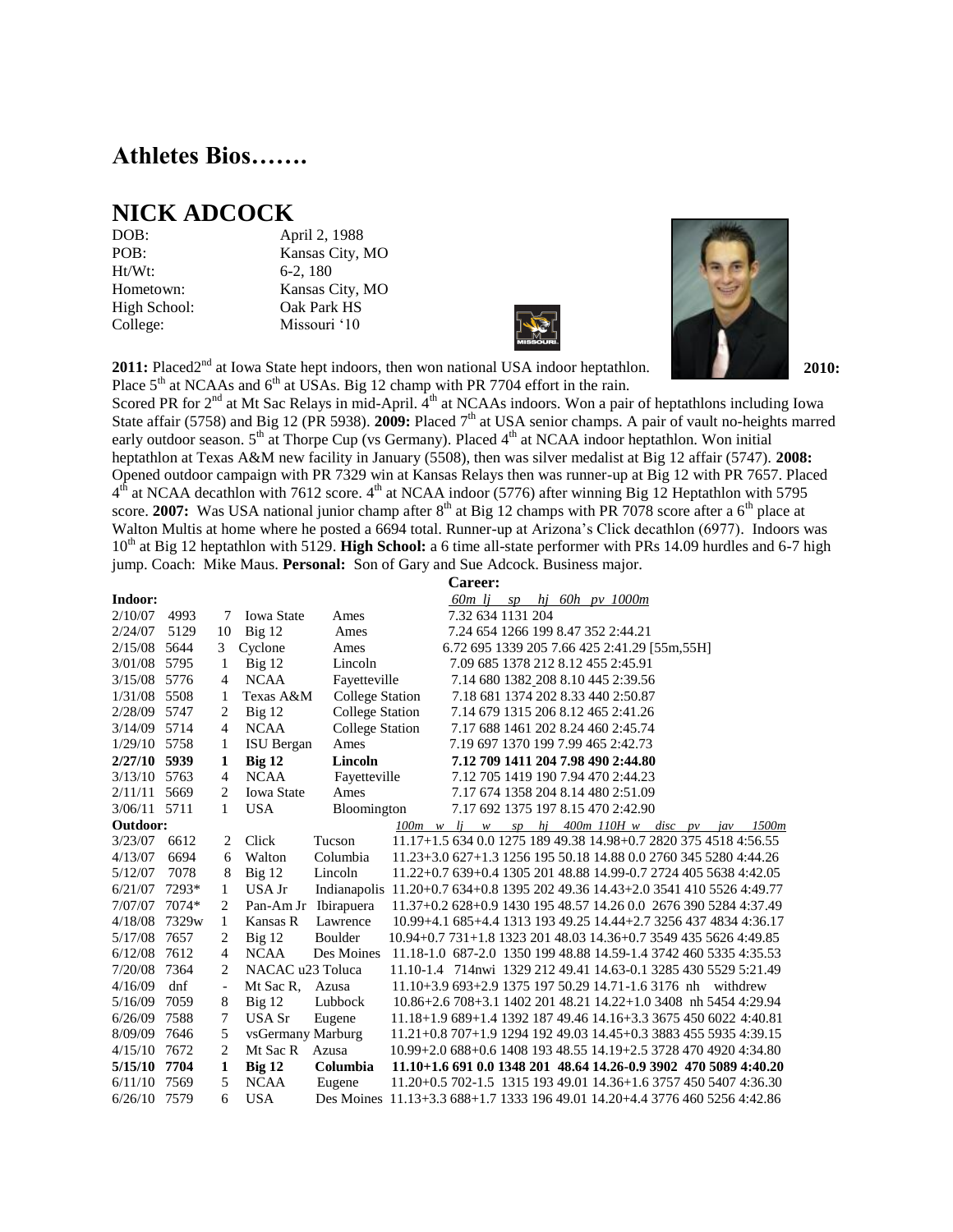8/08/10 7327 12 Thorpe Cup Marburg 11.45-0.7 685+0.2 1317 197 48.81 15.13-1.2 3725 441 5148 4:41.08 4/14/11 dnf - Mt Sac R Azusa 11.32+1.2 689+3.8 1291 203 49.30 14.76+1.1 3f 430 4966 dnr **\_\_\_\_\_\_\_\_\_\_\_\_\_\_\_\_\_\_\_\_\_\_\_\_\_\_\_\_\_\_\_\_\_\_\_\_\_\_\_\_\_\_\_\_\_\_\_\_\_\_\_\_\_\_\_\_\_\_\_\_\_\_\_\_\_\_\_\_\_\_\_\_\_\_\_\_\_\_\_\_\_\_\_\_\_\_\_\_\_\_\_\_\_\_\_\_**

*PRs: 7704 / 5939 10.86+2.6 731+1.8 1461 212 48.03 14.16+3.3 3902 490 6022 4:29.94 Indoor: 60m: 7.09; 60H: 7.94; 1000m: 2:39.56* Summary: 19 meets, 17 finishes, 3 wins, PR score: 7704. Top Ten Ave=7509.9

##########

### **ROBERT 'Jake' ARNOLD**

| DOB:         |  |
|--------------|--|
| POB:         |  |
| $Ht/Wt$ :    |  |
| Hometown:    |  |
| High School: |  |
| College:     |  |

January 3, 1984 Santa Rosa, CA 6-3, 192 Santa Rosa, CA Maria Carrillo HS, CA U of Arizona '07 Asics



**2011:** Limited outdoor season included a test at Drake Relays and a 19<sup>th</sup> at Götzis. **2010:** Won USA indoor heptathlon crown for  $3<sup>rd</sup>$  consecutive year. Captured  $2<sup>nd</sup>$  consecutive MultiStars in Desanzano with fine 8141 effort and then PR's with 4<sup>th</sup> place effort (8253) at Götzis. Jake followed with a 5<sup>th</sup> place in Kladno (8159) then won the USA national title. He ultimately placed 3rd overall in the IAAF *Combined Events Challenge.* **2009:** After winning MultiStars meet in Desanzano, Jake placed  $10<sup>th</sup> (8069)$  in Götzis. Placed  $3<sup>rd</sup>$  at USA championships taking IAAF CE Challenge lead. 24<sup>th</sup> at IAAF World Championships in Berlin. Won 2<sup>nd</sup> USA indoor heptathlon crown. 2008: A 4<sup>th</sup> place at US Olympic Trials was followed by a runner-up 8191 score vs Germany. 8<sup>th</sup> at MultiStars in Italy after a win at USA indoor heptathlon. **2007:** Eye-opening 8215 win at NCAAs made him first to repeat since 1985 and #29 American all-time. Pr'd at LSU with 7946 opener in March, then defended PAC 10 crown with 7755. Runner-up in Albuquerque and winner of Mountain Pacific hepts before placing 2nd at NCAA indoor. Opened **2006:** Surprise winner of NCAA outdoors and then placed  $3^{rd}$  at USAs. Placed  $5^{th}$  at NCAA's with PR 5640. Outdoors was  $3^{rd}$  at Jim Click decathlon on home track with PR 7470, then won PAC-10 champs with significant 7691 PR improvement. Lifetime bests in 7 deca events in 2006 season. **2005:** During indoor season, established a new MPSF Championship heptathlon mark and Arizona school record of 5518 points. In the outdoor season, had a season best score in the decathlon of 7,259 points. **2004:** Did not compete, using a red-shirt season. **2003:** Placed seventh at the Pac-10 championships in the decathlon. Also finished 3rd at the 2003 Junior Nationals. **High School-** Four year letter winner and also lettered in basketball, soccer, and football. **Personal:** Son of Mike and Catherine Arnold. Majored in Retail and Consumer Sciences.

|          |               |                                       |                  | Career :                           |    |    |  |                                    |                                    |  |                                                |
|----------|---------------|---------------------------------------|------------------|------------------------------------|----|----|--|------------------------------------|------------------------------------|--|------------------------------------------------|
| Indoor:  |               |                                       |                  | 60 <sub>m</sub> lj                 |    | sp |  | hi 60h py 1000m                    |                                    |  |                                                |
| 1/29/05  | 5331 1        | Athletes.com, Boise                   |                  |                                    |    |    |  |                                    |                                    |  |                                                |
| 2/26/05  |               | 5518 1 Mtn Pacific Conf, Seattle      |                  | 7.27 677 1258 199 8.47 485 2:46.68 |    |    |  |                                    |                                    |  |                                                |
| 3/12/05  |               | 4575 12 NCAA Champs, Fayetteville     |                  | 7.33 653 1253 198 8.32 nh 2:49.11  |    |    |  |                                    |                                    |  |                                                |
| 2/04/06  |               | 5607 1 Mountain T, Flagstaff          |                  | 7.27 682 1319 202 8.38 507 2:53.84 |    |    |  |                                    |                                    |  |                                                |
| 2/25/06  |               | 5562 2 Mountain Pacific, Seattle      |                  | 7.24 666 1398 185 8.33 496 2:43.55 |    |    |  |                                    |                                    |  |                                                |
| 3/11/06  |               | 5640 5 NCAA I, Fayetteville           |                  | 7.32 664 1364 194 8.14 510 2:47.16 |    |    |  |                                    |                                    |  |                                                |
| 1/26/07  |               | 5687 2 Cox, UNM, Albuquerque          |                  | 7.20 662 1409 199 8.13 500 2:50.34 |    |    |  |                                    |                                    |  |                                                |
| 2/24/07  |               | 5673 1 Mountain Pacific Conf, Seattle |                  | 7.20 691 1410 201                  |    |    |  |                                    |                                    |  |                                                |
| 3/10/07  |               | 5909 2 NCAA I, Fayetteville           |                  |                                    |    |    |  |                                    | 7.24 670 1483 198 8.11 530 2:42.62 |  |                                                |
| 2/02/08  | 5659 2        | Husker, Lincoln                       |                  |                                    |    |    |  |                                    | 7.17 680 1440 196 8.28 494 2:52.09 |  |                                                |
| 3/09/08  |               | 5851 1 USA, Chapel Hill               |                  |                                    |    |    |  |                                    | 7.11 705 1460 198 8.09 490 2:47.49 |  |                                                |
| 3/08/09  |               | 5748 1 USA, Chapel Hill               |                  |                                    |    |    |  | 7.20 681 1494 197 8.15 495 2:50.03 |                                    |  |                                                |
| 2/06/10  |               | 5743 1 UNM, Albuquerque               |                  |                                    |    |    |  |                                    | 7.14 672 1485 201 8.19 490 2:51.12 |  |                                                |
| 3/07/10  |               | 5861 1 USA, Bloomington               |                  |                                    |    |    |  |                                    | 7.13 690 1516 198 8.05 500 2:49.62 |  |                                                |
| 2/06/11  | dnf<br>$\sim$ | International, Tallinn                |                  |                                    |    |    |  | 7.23 621 1385 189 8.14 withdrew    |                                    |  |                                                |
| Outdoor: |               |                                       | 100m w           | li<br>w                            | SD |    |  |                                    | hj 400m 110H w disc pv jav         |  | 1500m                                          |
|          |               | 4/17/03 6489 7 Cal Invt, Azusa        |                  |                                    |    |    |  |                                    |                                    |  |                                                |
|          |               | 5/11/03 6834 7 Pac-10, Los Angeles    | $11.64 + 0.5630$ |                                    |    |    |  |                                    |                                    |  | 1135 192 52.00 15.42+0.2 3597 465 4856 4:39.54 |
|          |               | $6/20/03$ 6772* 3 USATF Jr, Palo Alto | 11.85-0.4 606    |                                    |    |    |  |                                    |                                    |  | 1291 187 52.55 15.80+0.8 3938 440 5507 4:46.67 |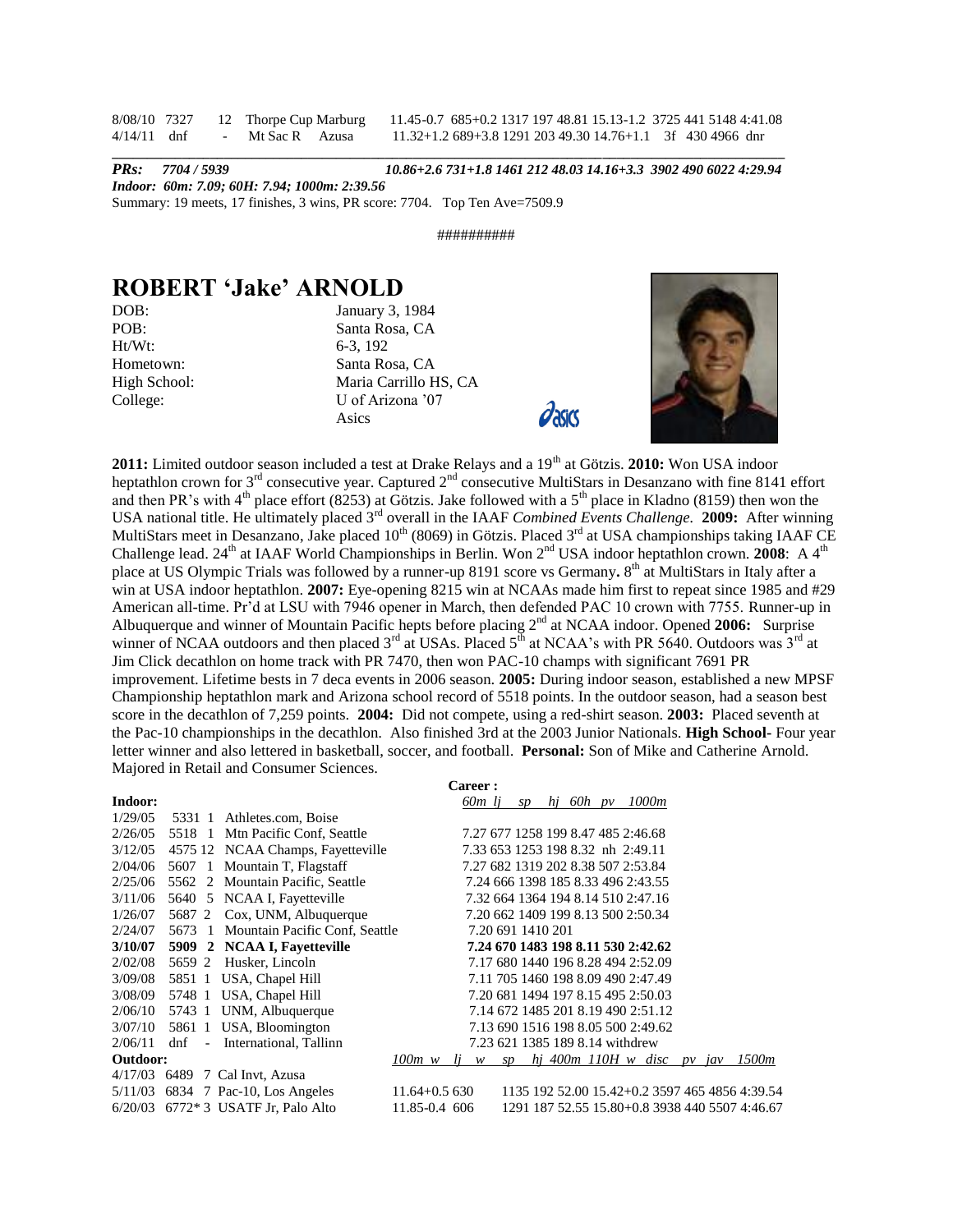|         | 4/14/05 7259 7 Mount Sac R, Azusa                      | 1203 186 50.39 15.00+2.2 3871 490 5294 4:39.14<br>$11.41 + 0.6659$         |
|---------|--------------------------------------------------------|----------------------------------------------------------------------------|
| 5/08/05 | 6617 6 PAC-10, Los Angeles                             | $11.38\,0.0\,667+1.1\,1275\,195\,50.72\,15.05+1.2\,3f$<br>495 4542 4:48.13 |
|         | 6/09/05 [5140]dnf NCAA I, Sacramento                   | 11.56-1.5 670+1.9 1233 191 49.75 14.74+0.5 3685 nh withdrew                |
| 3/24/06 | 7470 3<br>Click, Tucson                                | 11.16+2.3 633 0.0 1343 192 49.52 14.51+2.2 3993 490 5519 4:52.17           |
| 5/07/06 | Pac-10, Eugene<br>7691 1                               | $11.20+1.4680+0.7135119850.0414.65-1.7403849557824.45.41$                  |
| 6/08/06 | 7870 1 NCAA I, Sacramento                              | 11.34-1.0 694+0.3 1443 195 48.72 14.59-0.8 3908 500 5959 4:35.50           |
| 6/24/06 | 7827 3 USATF, Indianapolis                             | 11.23+0.5 683-0.1 1427 199 49.48 14.67-0.9 3878 490 5861 4:31.04           |
| 3/30/07 | 7946 1 LSU, Baton Rouge                                | 11.26+0.3 697nwi 1439 201 49.26 14.46+0.54343 510 5428 4:40.60             |
| 5/06/07 | 7555 1 PAC-10, Palo Alto                               | 11.24+1.0 669+1.4 1501 207 49.72 14.55+1.6 3686 515 6009 5:07.40           |
| 6/07/07 | 8215 1 NCAA I, Sacramento                              | 11.12+2.0 688+2.2 1415 202 48.38 14.20+1.8 4442 530 5880 4:34.22           |
| 6/23/07 | 7921 3 USATF, Indianapolis                             | 11.23+0.3 689+2.9 1493 199 48.70 14.36+1.9 3971 500 5523 4:36.21           |
| 9/01/07 | 8004 13 IAAF WC, Osaka                                 | 11.14+0.2 686+0.4 1473 203 49.02 14.72-0.2 4370 510 5601 4:43.68           |
| 5/11/08 | 7520 8 MultiStars, Desanzano                           | 11.08+1.1 639+1.3 1408 195 49.85 14.39+0.4 3906 475 5312 4:44.52           |
| 6/30/08 | 8130 4 USOT/USA, Eugene                                | 11.11-0.4 704+1.3 1454 196 48.66 14.12+0.8 4602 500 5785 4:31.61           |
| 8/03/08 | 8191 2 vs Germany, Manhattan                           | $11.03+0.6722+1.8151720049.4914.26+1.1457149558044:36.11$                  |
| 5/10/09 | 7994 1 MultiStars, Desanzano                           | 11.17+0.9 683+1.4 1431 204 49.53 14.28 0.0 4419 505 5557 4:38.71           |
| 5/31/09 | 8069 10 Hypo Bank, Götzis, AUT                         | 11.06+0.4 692-0.7 1420 200 49.17 14.27-0.8 4576 490 5684 4:31.13           |
| 6/26/09 | 7984 3 USA, Eugene                                     | $11.01+1.9695+1.8146919649.4914.17+3.3457547057824:38.59$                  |
| 8/20/09 | 7837 24 IAAF WC, Berlin                                | 11.01-0.4 673+2.0 1397 196 49.07 14.40+0.3 4323 480 5737 4:35.93           |
| 9/20/09 | 7540 11 DecaStar, Talence                              | 11.32-0.2 682+0.5 1357 191 50.36 14.55+0.3 4236 492 5477 4:54.55           |
| 4/02/10 | 7832 1 UofA Click, Tucson                              | 11.12-0.9 675+0.1 1496 193 50.73 14.54-2.5 4535 510 6078 4:59.19           |
| 5/09/10 | MultiStars, Desanzano<br>8141<br>$\mathbf{1}$          | 11.25-0.2 693-0.2 1567 195 50.02 14.22-1.5 4880 515 5646 4:36.50           |
| 5/30/10 | 8253<br>4 Hypo-Bank, Götzis                            | 11.04+0.8 696+1.8 1517 200 49.29 14.12+0.3 4651 510 6228 4:40.74           |
| 6/16/10 | 5 TNT Fortuna, Kladno<br>8159                          | 10.99-0.1 692+0.3 1534 200 49.13 14.11+0.5 4815 500 5856 4:50.71           |
| 6/26/10 | USA, Des Moines<br>8215<br>1                           | 11.08+1.5 689+2.6 1439 202 49.22 14.06+4.4 4914 500 6085 4:40.21           |
| 4/28/11 | Drake R, Des Moines<br>dnf<br>$\overline{\phantom{a}}$ | 1371 nh 52.36 15.10+2.8 4243 nh 5853<br>$11.45 - 0.5$ nm<br>dns            |
| 5/29/11 | 6958 19 Hypo Bank, Götzis                              | $11.23+0.9630+0.7143719150.3614.660.044174965646$ dnf                      |
|         |                                                        |                                                                            |

*PRs: 8253 / 5909 10.96+4.3 722+1.8 1567 207 48.38 14.06+4.4 4914 535i6318 4:31.04 Indoors: 60m: 7.11, 60H: 8.00; 1000m: 2:42.62, 1st/2nd days: 4161/4159*

\*- Junior implements/hurdles

Summary: 30career meets, 28 finishes, 10 wins, PR 8253, 9x>8000, Top Ten Average: 6137.1; 2<sup>nd</sup> Ten Average: 7753.9.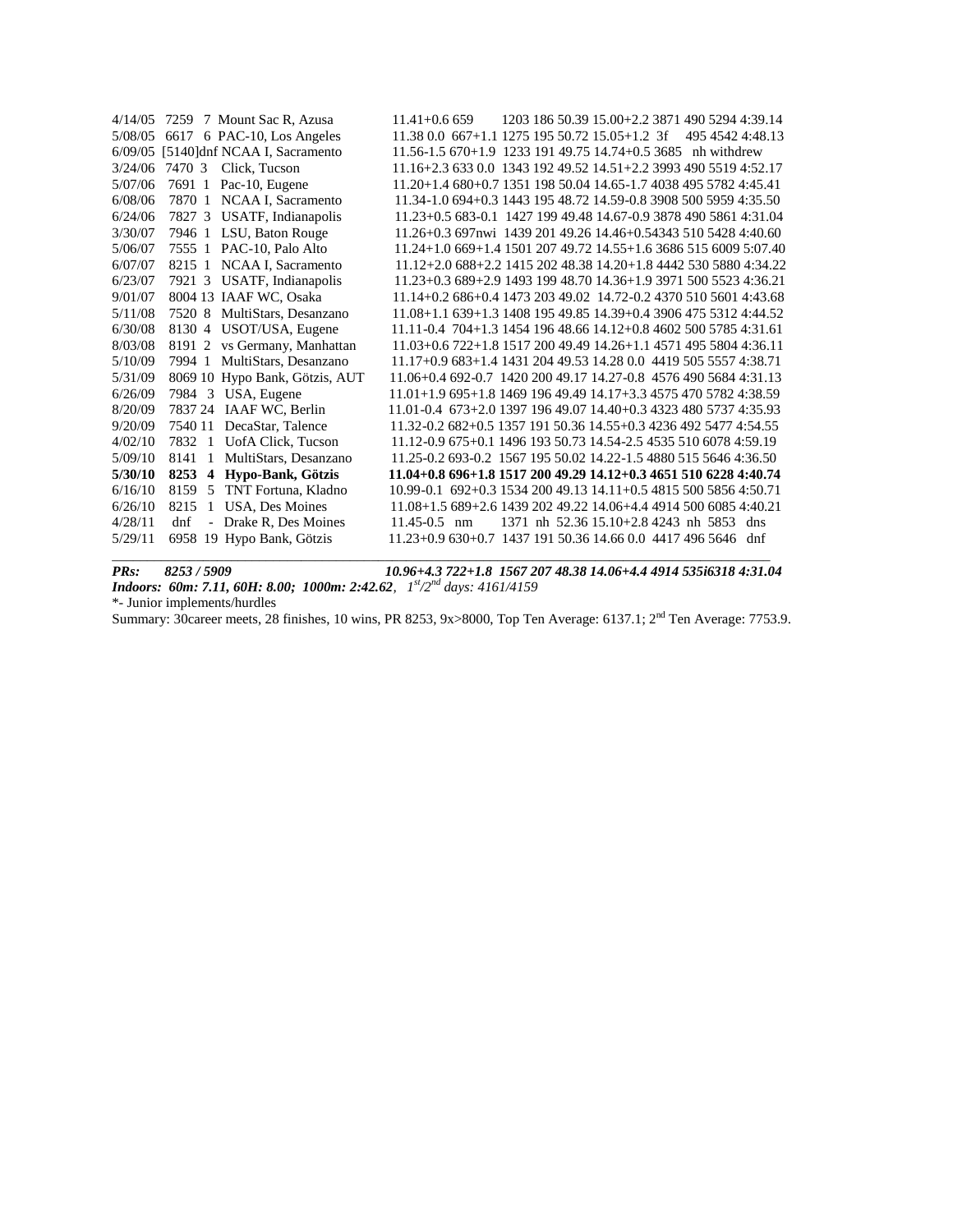## **MICHAEL AYERS**

| November 7, 1988      |
|-----------------------|
| Nashville, TN         |
| 6-0, 179              |
| Nashville, TN         |
| Ravenwood Academy '07 |
| Tennessee '11         |
|                       |





2011: Placed 6<sup>th</sup> at NCAAs with career best 7903 score. Won Sea Ray Relays decathlon, then placed 4<sup>th</sup> at SEC. Third at SEC indoors. **2010:** Transferred to U of Georgia. **2009:** 4<sup>th</sup> at NCAAs with breakthrough PR 7794. Captured Sea Ray Relays with PR 7480 score.10<sup>th</sup> at NCAA indoor heptathlon. Won Clemson Multis (5590) and SEC heptathlon (5717), both with significant PRs. **2008:** Placed  $12^{th}$  in first try at NCAAs (7288) after a PR  $3^{rd}$  at SEC. Scored in SEC vault with PR 5.05m/16-6¾.  $3^{rd}$  at Sea Ray Relays with PR 7227 score. **2007:** Set Tennessee state decathlon (which has a triple jump instead of javelin) record of 7377 points for 3rd consecutive title. **2006:** Was National Junior Olympic runner-up in 2006 (young men's division). Club coach was Gary Kinder. **Personal:** Full name is Michael Patrick Ayers II. Parents are Mike and Patty Wrenne Ayers. Major is Arts and Science.

 **Career:**

|              |      |                |                                       |                                                                  |     | varvu .            |      |    |                      |  |                                              |  |                       |       |
|--------------|------|----------------|---------------------------------------|------------------------------------------------------------------|-----|--------------------|------|----|----------------------|--|----------------------------------------------|--|-----------------------|-------|
| Indoor:      |      |                |                                       |                                                                  |     | 60 <sub>m</sub> lj |      | SD |                      |  | hi 60h py 1000m                              |  |                       |       |
| 3/707        |      | 5              | Nike HS Nationals                     |                                                                  |     |                    |      |    |                      |  |                                              |  |                       |       |
| 1/26/08 5087 |      | 4              | Penn St Open, U Park                  |                                                                  |     |                    |      |    |                      |  | 7.22 671 1237 188 9.33 455 2:50.56           |  |                       |       |
| 3/01/08      | 5286 | 3              | SEC, Fayetteville                     |                                                                  |     |                    |      |    |                      |  | 7.13 644 1121 196 8.99 494 2:46.81           |  |                       |       |
| 1/31/09 5590 |      | 1              | JRF, Clemson                          |                                                                  |     |                    |      |    |                      |  | 7.11 699 1301 189 8.63 510 2:47.46           |  |                       |       |
| 2/28/09 5717 |      | 1              | <b>SEC, Lexington</b>                 |                                                                  |     |                    |      |    |                      |  | 7.04 677 1349 200 8.61 515 2:46.96           |  |                       |       |
| 3/14/09 5454 |      |                | 10 NCAA, College Station              |                                                                  |     |                    |      |    |                      |  | 7.13 699 1303 193 8.70 470 2:50.10           |  |                       |       |
| 1/29/11 5553 |      | 2              | Big 12/SEC Challenge, College Station |                                                                  |     |                    |      |    |                      |  | 7.11 715 1355 195 8.79 475 2:49.26           |  |                       |       |
| 2/26/11 5578 |      | 3              | SEC, Fayetteville                     |                                                                  |     |                    |      |    |                      |  | 7.05 687 1304 200 8.85 490 2:46.94           |  |                       |       |
|              |      |                |                                       |                                                                  |     |                    |      |    |                      |  |                                              |  |                       |       |
| Outdoor:     |      |                |                                       | $100m \quad w$                                                   | li  | w                  | SD   |    |                      |  | hj $400m$ 110H w disc pv jav                 |  |                       | 1500m |
| 5/??/05      | 6637 | $\overline{?}$ | Tenn StateAAA.                        | 11.54                                                            | 630 |                    | 1170 |    |                      |  | ??? 53.00 16.57 1297tj 3568 442 4:35.75      |  |                       |       |
| 6/23/05      |      |                | 5286 15 USA Jr, Carson                |                                                                  |     |                    |      |    |                      |  |                                              |  |                       |       |
| 7/22/05      | 6495 |                | 4 Nat Jr Oly,                         | 11.46+3.6 646+1.6 1307 180 51.67 17.13+0.6 3375 440 4305 4:46.39 |     |                    |      |    |                      |  |                                              |  |                       |       |
| 6/22/06      | 6398 |                | 9 USA Jr, Indianapolis                | 11.24+3.4 608-0.7 1298 180 50.28 19.97+1.8 3377 460 4959 4:48.55 |     |                    |      |    |                      |  |                                              |  |                       |       |
| 7/??/06      | 6865 |                | 2 Nat Jr Oly, Baltimore(YM)           |                                                                  |     |                    |      |    | 1453 180 51.33 16.47 |  |                                              |  | 3493 450 4766 4:46.68 |       |
| 5/01/07      | 7377 |                | 1 Tenn St AAA, Murfreesboro 11.34     |                                                                  | 668 |                    |      |    |                      |  | 1443 193 49.92 15.99 1420tj 3512 472 4:39.54 |  |                       |       |
| 7/707        | 7079 |                | 1 Junior AAU                          |                                                                  |     |                    |      |    |                      |  |                                              |  |                       |       |
| 4/10/08      | 7227 |                | 3 Sea Ray R, Knoxville                | 10.94+0.3 688 0.0 1278 196 49.74 16.31+1.8 3675 475 5069 4:54.81 |     |                    |      |    |                      |  |                                              |  |                       |       |
| 5/16/08      | 7360 |                | 3 SEC, Auburn                         | 10.87+3.8 699+3.1 1254 192 49.69 15.98+2.8 3794 465 5249 4:41.36 |     |                    |      |    |                      |  |                                              |  |                       |       |
| 6/12/08      |      |                | 7288 12 NCAA, Des Moines              | 11.17-1.1 665-1.5 1256 187 49.87 15.91-1.4 3790 500 5330 4:41.40 |     |                    |      |    |                      |  |                                              |  |                       |       |
| 4/09/09      | 7480 |                | 1 Sea Ray R, Knoxville                | 10.86+3.1 677+3.2 1273 192 50.09 15.66+3.0 4107 495 5394 4:47.10 |     |                    |      |    |                      |  |                                              |  |                       |       |
| 5/14/09      | 7366 |                | 2 SEC, Gainesville                    | 10.98+1.1 671 0.0 1237 186 49.60 16.36+0.7 3821 495 5963 4:42.32 |     |                    |      |    |                      |  |                                              |  |                       |       |
| 6/11/09      | 7794 |                | 4 NCAA, Fayetteville                  | 10.73+4.1 736+1.9 1282 199 49.12 15.71+0.1 3836 500 5778 4:44.07 |     |                    |      |    |                      |  |                                              |  |                       |       |
| 4/08/10      | 6772 |                | 3 Sea Ray R, Knoxville                | 10.97+3.4 598+2.8 1218 195 50.71 15.97+2.3 3758 460 3705 4:30.51 |     |                    |      |    |                      |  |                                              |  |                       |       |
| 4/14/11      | 7659 |                | 1 Sea Ray R, Knoxville                | 10.66+2.6 717+0.7 1389 193 49.22 15.39+1.2 3958 460 5379 4:52.89 |     |                    |      |    |                      |  |                                              |  |                       |       |
| 5/13/11      | 7647 |                | 4 SEC, Athens                         | 10.65+1.6 751+1.7 1288 191 48.99 15.34+1.4 3897 480 5073 4:49.19 |     |                    |      |    |                      |  |                                              |  |                       |       |
| 6/09/11      | 7903 |                | 6 NCAA I, Des Moines                  | 10.66+2.8 754-0.8 1329 196 49.58 15.57 0.0 4104 510 5705 4:48.04 |     |                    |      |    |                      |  |                                              |  |                       |       |
|              |      |                |                                       |                                                                  |     |                    |      |    |                      |  |                                              |  |                       |       |

*Indoor: 60m: 7.04; 60H: 8.61; 1000m: 2:46.81.*

*PRs: 7903 / 5717 10.65+1.6 754+0.8 1389 200 48.99 15.34+1.4 4107 515 5963 4:30.51*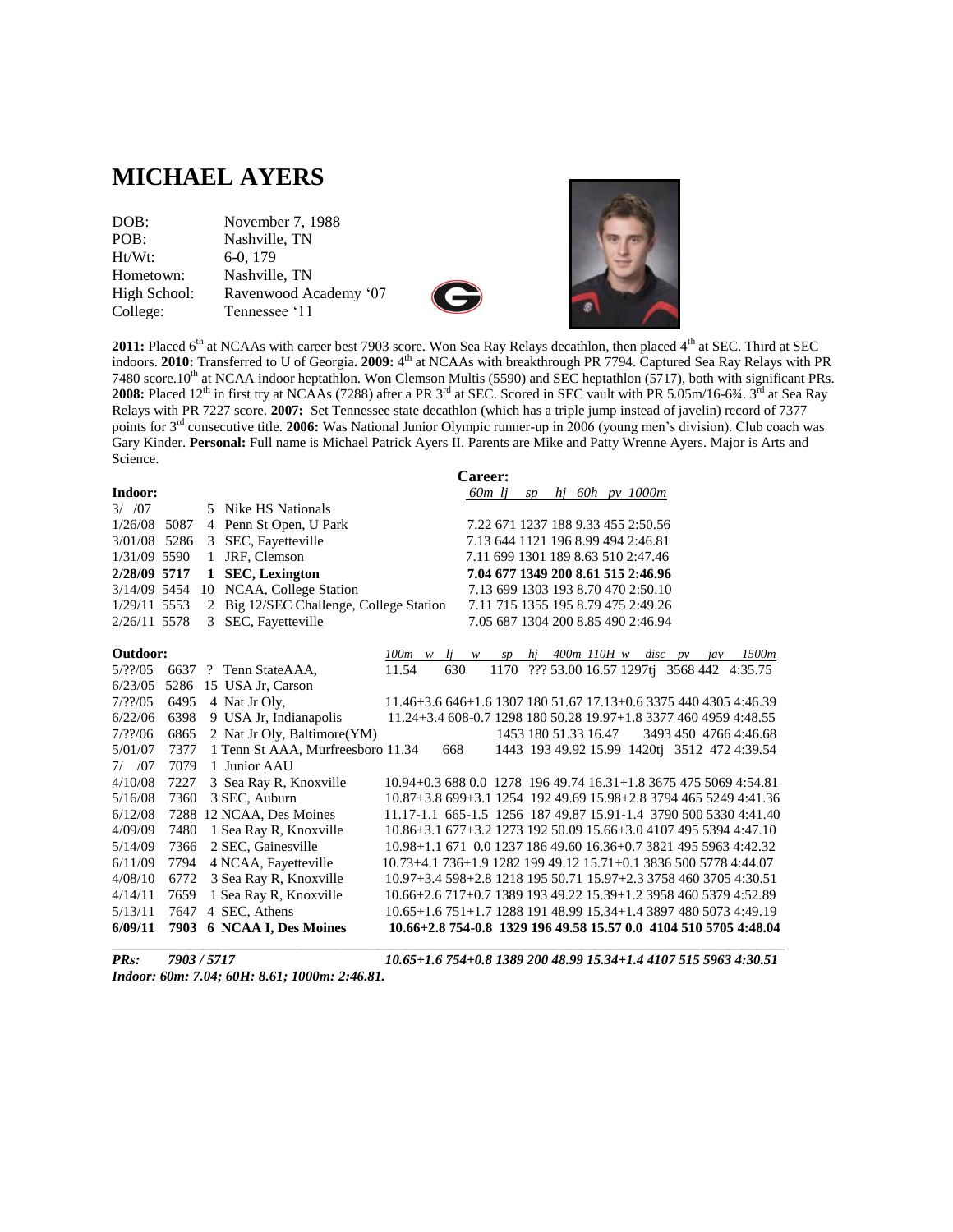#### **CURTIS BEACH**

| DOB:         | July 22, 1990       |
|--------------|---------------------|
| POB:         |                     |
| Ht/Wt:       | 6-1, 172            |
| Hometown:    | Albuquerque, NM     |
| High School: | Albuquerque Academy |
| College:     | Duke U, '14         |
|              |                     |





2011: NCAA runner-up with PR 8084 score and 6 individual event PRs including 3:59.13 1500m. Placed 3<sup>rd</sup> at ACC champs with PR 7543 score.  $2<sup>nd</sup>$  at ACC indoor heptathlon with PR 5816 score with improvement in 4 of 7 events. 13<sup>th</sup> at NCAAs indoors. **2010:** as freshman at Duke was 3<sup>rd</sup> at ACC indoor heptathlon and 12<sup>th</sup> at the NCAA championships where he set an indoor CE 1000m world best of 2:27.88. Injured in season's 1<sup>st</sup> outdoor meet. **2009**: Won National Scholastic indoor pentathlon (4127), then opened outdoor season with high school record 7909 win at Arcadia. Won 3<sup>rd</sup> consecutive GSW with 7719 and used international implements to also score 6466, a high school record. Was national Junior champion and Pan American Junior champion. 2008: 3<sup>rd</sup> at both USA Juniors and USA JO. 2007: Won GreatSouthwest with 7185 score and placed 4<sup>th</sup> at World Youth Octathlon in Ostrava, CZE (6170). 2006: 5th at Great Southwest and then won USA Youth decathlon as a prep freshman. **Personal**: Sophomore at Duke.

|          |                                  |                                       | Career:                                                                      |
|----------|----------------------------------|---------------------------------------|------------------------------------------------------------------------------|
| Indoor:  |                                  |                                       | 60H li<br>hi 1000m<br>SD                                                     |
| 3/15/08  |                                  | 3866hs 1 Nat Scholastics, Armory, NYC | 8.47 637 1350 190 2:35.96                                                    |
| 3/13/09  |                                  | 4127hs 1 Nat Scholastics, Armory, NYC | 8.26 668 1369 198 2:30.98                                                    |
| 1/30/10  | 2882<br>$\overline{\phantom{a}}$ | UNC Taylor, Chapel Hill               | 7.22 716 1142 183 cancelled, weather                                         |
| 2/26/10  | 5579<br>3                        | ACC, Blacksburg                       | 7.21 722 1126 205 8.58 460 2:41.15                                           |
| 3/13/10  | 5533<br>12                       | NCAA, Fayetteville                    | 7.31 704 1150 193 8.56 450 2:27.88WR                                         |
| 2/25/11  | 5816<br>$\overline{2}$           | <b>ACC, Blacksburg</b>                | 7.07 735 1195 198 8.32 460 2:30.78                                           |
| 3/12/11  | 13<br>5637                       | NCAA, College Station                 | 7.13 723 1082 196 8.42 450 2:29.78                                           |
| Outdoor: |                                  |                                       | $h$ 400m 110H w disc pv jav<br>$100m \ w$<br>1500mi<br>$l$ <i>i</i> $w$ $sp$ |
| 6/29/05  |                                  | 4996hs 1 USA Youth, Knoxville         | 12.31-0.9 515-0.8 806 180 52.98 16.19 0.0 2097 305 2191 4:27.92              |
| 6/03/06  |                                  | 6125hs 5 GSW, Albuquerque             | 11.69nwi 624nwi 1044 188 51.60 15.47nwi 2858 370 3195 4:32.03                |
| 6/22/06  |                                  | 5989jr 16 USA Jr, Indianapolis        | $11.59 + 2.2612 + 0.497518653.2215.75 + 1.5252837033294:20.86$               |
| 6/28/06  |                                  | 6137hs 1 USA Youth, Greensboro        | 11.90-0.2 641+1.5 1115 185 51.50 15.87+0.1 2632 375 3257 4:22.87             |
| 6/01/07  |                                  | 7185hs 1 GSW, Albuquerque             | 11.01+2.1 686nwi 1223 183 48.72 14.86-1.1 3503 435 4734 4:14.08              |
| 7/12/07  |                                  | 6170y 4 World Youth Oct, Ostrava      | $11.20 + 0.4669 + 0.6134148.82 / 14.82 - 0.81984201(700g) 2:35.57$           |
| 7/25/07  |                                  | dnf hs - USA JO, Walnut               | $11.35+0.2632+1.0119717550.24$ withdrew                                      |
| 6/06/08  |                                  | 7262hs 1 GSW, Albuquerque             | 10.89+4.4 664 0.0 1304 193 48.66 14.43+0.4 3323 424 4000 4:23.80             |
| 6/21/08  | 7026jr                           | 3 USA Jr, Columbus                    | 11.34-1.2 669+2.0 1191 203 48.61 15.27-3.9 2835 405 4026 4:12.84             |
| 7/23/08  | 6376hs                           | 3 USA JO, Omaha                       | $11.57+0.6604+1.5112319551.5015.83+1.1318442535044.42.23$                    |
| 4/10/09  |                                  | 7909hs 1 Invt, Arcadia                | 10.99+0.2 697 0.0 1361 207 48.16 14.42+0.5 4064 440 4748 4:09.48             |
| 6/05/09  |                                  | 7466int 1 GSW, Albuquerque            | 11.05-0.1 719 0.0 1100 204 47.96 14.77+2.1 3254 470 4213 4:25.40             |
|          | 7719hs                           |                                       | 11.05-0.1 719 0.0 1322 204 47.96 14.38+1.0 3608 470 4213 4:25.40             |
| 6/26/09  | 7599 <sub>ir</sub>               | 1 USA Jr, Eugene                      | 11.10+2.3 699+1.3 1195 205 48.76 14.64+2.4 3785 459 3896 4:07.85             |
| 8/01/09  | $7377$ jr                        | 1 Pan-Am Jr, Trinidad-Tob             | 11.26 0.0 664+1.6 1197 203 48.26 14.67+3.5 3631 440 4342 4:20.54             |
| 4/16/10  | dnf                              | - ACC, Clemson                        | 10.98+1.0 700-1.2 1122 202 dnf-inj                                           |
| 4/22/11  | 7543                             | 3 ACC, Durham                         | 10.88+1.0 706+1.0 1182 203 47.72 15.13-1.6 3746 450 3872 4:14.83             |
| 6/09/11  | 8084                             | 2 NCAA I, Des Moines                  | 10.78+1.6 736-1.1 1208 202 46.90 14.76+0.4 3807 480 4800 3:59.13             |

*Indoors: 60m: 7.07; 60H: 8.30; 1000m 2:27.88*

*PRs: 8084 /5816 10.78+1.6 740+0.3 1208 207 46.90 14.56+1.9 3844 480 4800 3:59.13*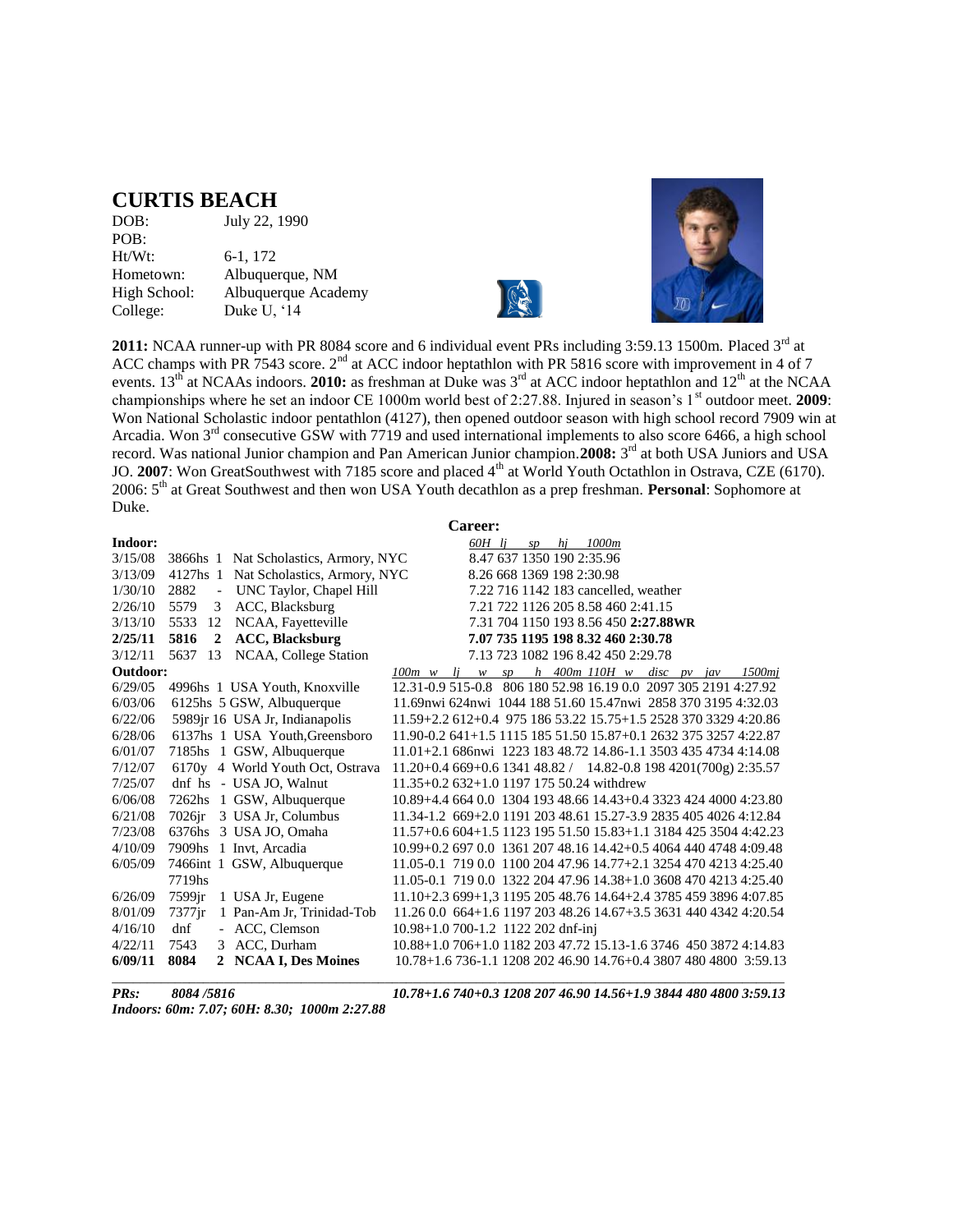### **ERIC BROADBENT**

| DOB:         | August 5, 1985              |
|--------------|-----------------------------|
| POB:         |                             |
| $Ht/Wt$ :    | 6-3, 170                    |
| Hometown:    | West Grove, PA              |
| High School: | Avon Grove HS               |
| College:     | West Chester University '07 |
|              | HPC-elite                   |





**2011:** Won Wake Forest Deacon meet with PR 7558 effort. 4<sup>th</sup> at USA nationals indoors

equaling career best score. Won Christopher Newport pentathlon in January with PR 4056. 2010: 3<sup>rd</sup> at both Deacon and Texas GA meets. Newport News pentathlon winner and 6<sup>th</sup> at USA indoor nationals. **2009:** Opened indoor season with 5542 win at Bucknell. 5<sup>th</sup> at USA indoor champs. **2008:** Tried first decathlon, 6662 win at West Chester, PA. **2007-SR:** PSAC outdoor MVP and 4x league champ in jumps. NCAA II scorer in high jump and triple jump, PSAC winner in high jump, triple jump and long jump**. 2006: 2005-So**: Provisional NCAA II high jump qualifier. **High School: Personal**: major was Kinesiology.

#### **Multi Event Career:**

| Indoor:  |  |                                                      |                                                                  |  | 60m li |                                  | SD |  |                     | hi 60h py 1000m                               |                |                                                                  |
|----------|--|------------------------------------------------------|------------------------------------------------------------------|--|--------|----------------------------------|----|--|---------------------|-----------------------------------------------|----------------|------------------------------------------------------------------|
| 1/26/08  |  | 5254 1 Penn State Open, U Park                       |                                                                  |  |        |                                  |    |  |                     | 7.01 713 1141 200 8.45 385 2:55.62            |                |                                                                  |
|          |  | $1/31/09$ 5542 1 Bison Open, Lewisburg               |                                                                  |  |        |                                  |    |  |                     | 6.49 692 1280 210 7.70 400 2.48.65 [55m,55mH] |                |                                                                  |
| 3/08/09  |  | 5393 5 USA, Chapel Hill                              |                                                                  |  |        |                                  |    |  |                     | 7.04 706 1269 194 8.26 415 2:54.01            |                |                                                                  |
|          |  | 1/30/10 3820 1 CNU Captains Pentathlon, Newport News |                                                                  |  |        | 7.83 711 1232 201 3:00.04 [55mH] |    |  |                     |                                               |                |                                                                  |
|          |  | $3/07/10$ 4861 6 USA, Bloomington                    |                                                                  |  |        |                                  |    |  |                     | 6.97 707 1311 201 8.28 nh 2:52.67             |                |                                                                  |
| 1/28/11  |  | 4056 1 CNU Captains Pentathlon, Newport News         |                                                                  |  |        | 7.64 706 1325 208 2:52.19 [55mH] |    |  |                     |                                               |                |                                                                  |
|          |  | 3/06/11 5542 4 USA, Bloomington                      |                                                                  |  |        |                                  |    |  |                     | 6.99 717 1248 209 8.21 410 2:55.98            |                |                                                                  |
| Outdoor: |  |                                                      | $100m \le l$ i w                                                 |  |        |                                  |    |  | sp $hj$ 400m 110H w | $disc$ pv                                     | $\overline{u}$ | 1500m                                                            |
|          |  | $4/12/08$ 6662 1 Open, West Chester                  |                                                                  |  |        |                                  |    |  |                     |                                               |                |                                                                  |
|          |  | $5/14/08$ 5689 5 Deacon, Winston-Salem               | $10.72 + 2.6$ 712+2.0 1172 204 49.35 15.16+0.6 3055 nh 3314 dnf  |  |        |                                  |    |  |                     |                                               |                |                                                                  |
|          |  | $5/12/10$ 7137 3 Deacon, Winston-Salem               |                                                                  |  |        |                                  |    |  |                     |                                               |                | 10.77+1.5 716+1.3 1148 213 49.25 14.51+2.7 3437 402 3774 5:06.06 |
|          |  | $6/06/10$ 7316 3 Texas GA, Dallas                    |                                                                  |  |        |                                  |    |  |                     |                                               |                | 10.83+0.7 742+0.2 1194 213 49.29 14.65+0.4 3396 410 4138 4:55.89 |
|          |  | $4/14/11$ dnf - Mt sac R. Azusa                      | 10.70+3.3 735+2.3 1271 209 50.59 withdrew                        |  |        |                                  |    |  |                     |                                               |                |                                                                  |
|          |  | 5/11/11 7558 1 Deacon, Winston-Salem                 | 10.79+1.4 724+0.1 1263 213 48.09 14.56 0.0 3915 412 3924 4:41.34 |  |        |                                  |    |  |                     |                                               |                |                                                                  |
|          |  |                                                      |                                                                  |  |        |                                  |    |  |                     |                                               |                |                                                                  |

**PRs:** *7558 / 5542 10.70+3.3 742+0.2 1311 213 49.25 14.65+0.4 3915 415 4138 4:41.34 Triple Jump: 48-10 ½, Indoors: 60m: 6.97; 60H: 8.21; 1000m: 2:48.65*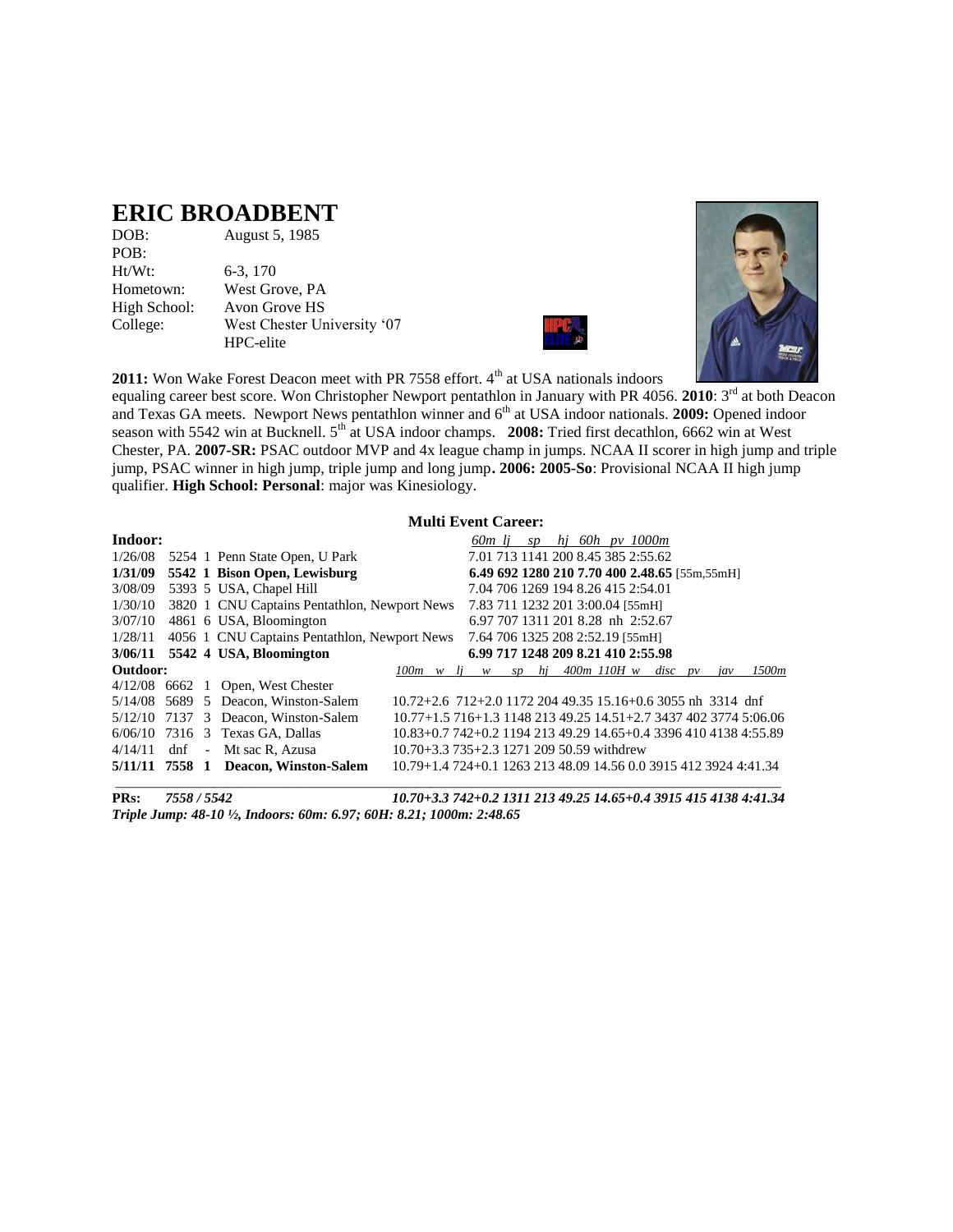### **MAT CLARK**

DOB: May 31, 1987 POB: Ht/Wt: 5-11. 171 Hometown: Ames, IA High School: Ames HS, IA College: Northern Iowa '09



**2011:** Captured Drake Relays crown with 7500 score. **2010:** Placed 10<sup>th</sup> at USA nationals.

2009: 9<sup>th</sup> at NCAAs with 7608 effort. Captured Missouri Valley title with PR 7785 score (an identical score with that of the PR of coach Travis Geopfert). Drake Relays winner with 7663 score. A vault no-height at Missouri Valley Conf meet ruined indoor season. Opened outdoors with 7202 5<sup>th</sup> place at Texas Relays.2008: Placed 10<sup>th</sup> at NCAAs and 18<sup>th</sup> at Olympic Trials. Scored huge PR 7691 for 2<sup>nd</sup> at Drake Relays, then placed 2<sup>nd</sup> at Missouri Valley conference. 11<sup>th</sup> at NCAA indoors getting 3 consecutive PR scores. **2007:** Runner-up at Missouri Valley Conf. indoors and out. 4<sup>th</sup> at Drake Relays. **2006:** Runner-up at Missouri valley Conf. indoors and out. 2<sup>nd</sup> at USA Junior nationals but dnf'd IAAF World Jr champs in Bejing.**: Personal:** Son of James and Karen Clark. Major in biology.

|          | Career:   |                                 |                                                                       |  |  |  |  |  |
|----------|-----------|---------------------------------|-----------------------------------------------------------------------|--|--|--|--|--|
| Indoor:  |           |                                 | 60m lj sp hj 60h pv 1000m                                             |  |  |  |  |  |
| 1/28/06  |           | 4991 2 N Iowa Invt, Cedar Falls | 7.30 685 1064 189 9.37 415 2:39.40                                    |  |  |  |  |  |
| 2/25/06  | 5173 2    | Missouri Valley, Cedar Falls    | 7.30 693 1092 200 9.15 415 2:39.28                                    |  |  |  |  |  |
| 1/27/07  | 5237 2    | Northern Iowa, Cedar Falls      | 7.24 703 1183 195 9.23 430 2:40.79                                    |  |  |  |  |  |
| 2/24/07  | 5184 2    | Missouri Valley, Carbondale     | 7.36 676 1141 198 9.22 440 2:39.18                                    |  |  |  |  |  |
| 2/02/08  |           | 5560 2 UNI, Cedar Falls         | 7.15 717 1290 202 8.89 450 2:40.93                                    |  |  |  |  |  |
| 3/02/08  | 5608 2    | Missouri Valley, Cedar Falls    | 7.11 717 1269 199 8.70 464 2:37.96                                    |  |  |  |  |  |
| 3/15/08  |           | 5613 11 NCAA, Fayetteville      | 7.14 721 1297 193 8.72 455 2:35.26                                    |  |  |  |  |  |
| 1/31/09  | 5488 1    | <b>UNI Invt, Cedar Falls</b>    | 7.14 716 1262 194 8.89 460 2:42.09                                    |  |  |  |  |  |
| 3/01/09  | 4798 6    | Missouri Valley, Cedar Falls    | 7.12 729 1223 197 8.61 nh 2:42.58                                     |  |  |  |  |  |
| Outdoor: |           |                                 | $400m$ 110H w disc pv<br>$100m \le l$ i w<br>hi<br>1500m<br>SD<br>jav |  |  |  |  |  |
| 3/17/06  | 6005 3    | Spring Break, San Angelo        |                                                                       |  |  |  |  |  |
| 4/14/06  |           | 6733 4 Emporia St U, Emporia    |                                                                       |  |  |  |  |  |
| 5/13/06  |           | 6891 2 Missouri Valley, Wichita | 11.31+0.8 657-0.4 1135 186 51.00 16.32+2.1 3451 425 5298 4:22.06      |  |  |  |  |  |
| 6/22/06  |           | 7243*2 USA Jr, Indianapolis     | 11.08+1.7 680+1.1 1190 195 50.73 15.27+1.8 3579 440 5163 4:28.71      |  |  |  |  |  |
| 8/17/06  | $dnf * -$ | IAAF Jr WC, Bejing              | 11.19+1.3 691-0.5 1177                                                |  |  |  |  |  |
| 4/05/07  |           | 6989 6 Texar R, Austin          | 11.11+3.8 677+4.9 1167 190 50.38 16.73+1.8 3421 430 4849 4:17.76      |  |  |  |  |  |
| 4/26/07  |           | 6838 4 Drake R, Des Moines      | 11.20+2.4 667+3.3 1140 193 50.72 16.51+2.3 3270 400 5070 4:20.55      |  |  |  |  |  |
| 5/12/07  |           | 7072 2 Missouri V, Des Moines   | 11.08+2.8 702+2.0 1128 188 49.85 17.17-3.6 3281 425 5693 4:18.31      |  |  |  |  |  |
| 4/18/08  | dnf       | - McDonnell, Fayetteville       | $11.11+0.7704+1.4124418749.9115.82+1.23f$<br>withdrew<br>nh           |  |  |  |  |  |
| 4/24/08  |           | 7691 4 Drake R, Des Moines      | 10.8h+2.5 713+0.4 1247 202 49.60 15.4h+2.8 3904 430 5971 4:14.38      |  |  |  |  |  |
| 5/17/08  |           | 7420 2 Missouri V, Carbondale   | 10.75+0.7 725+2.9 1246 198 48.77 15.58+1.2 3775 435 4577 4:37.57      |  |  |  |  |  |
| 6/12/08  |           | 7430 10 NCAA, Des Moines        | 11.13-1.1 696-1.0 1237 202 49.51 15.73-1.4 3711 440 4914 4:17.31      |  |  |  |  |  |
| 6/30/08  |           | 7279 17 USOT/USA, Eugene        | 11.21+0.1 683-0.6 1252 193 48.71 15.62+1.7 3399 440 4561 4:12.60      |  |  |  |  |  |
| 4/02/09  |           | 7202 5 Texas R, Austin          | 11.04+1.8 716+1.0 1207 193 50.20 16.18+4.1 3406 425 5154 4:23.89      |  |  |  |  |  |
| 4/23/09  |           | 7663 1 Drake R, Des Moines      | 11.15-0.2 717+0.5 1221 202 49.03 15.76+0.3 3659 460 5759 4:16.89      |  |  |  |  |  |
| 5/16/09  |           | 7785 1 Missouri V, Terre Haute  | 11.03+2.2 717+2.0 1255 204 49.11 15.87-0.1 4064 495 5519 4:28.47      |  |  |  |  |  |
| 6/11/09  |           | 7608w9 NCAA, Fayetteville       | 10.80+4.1 731+3.4 1217 196 49.35 16.14-1.3 3897 440 5486 4:16.96      |  |  |  |  |  |
| 6/26/09  |           | 5669 13 USA, Eugene             | $11.08+3.6699+1.7124719050.7618.41+1.63897$ nh nm 4:28.26             |  |  |  |  |  |
| 4/23/10  | $dnf -$   | Drake R, Des Moines             | 10.95+2.5 686+1.1 1240 193 49.54 16.09+1.3 3794 nh withdrew           |  |  |  |  |  |
| 6/26/10  |           | 7355 10 USA, Des Moines         | 11.04+3.3 721+5.0 1270 199 49.20 16.16+3.0 4300 410 5374 4:50.75      |  |  |  |  |  |
| 4/28/11  |           | 7500 1 Drake R, Des Moines      | 11.14-0.5 688+1.1 1277 198 50.42 16.21+2.8 3870 455 6119 4:25.58      |  |  |  |  |  |

*PRs: 7785 / 5613 10.75+0.7 731+3.4 1297 204 48.71 15.58+1.2 4300 495 6119 4:12.60 Indoors: 60m 7.11; 60mH 8.61 1000m 2:35.26 Summary: 21 meets, 18 finishes, 3 wins, PR score:: 7785 Top Ten Ave: 7493.3* \*- Junior implements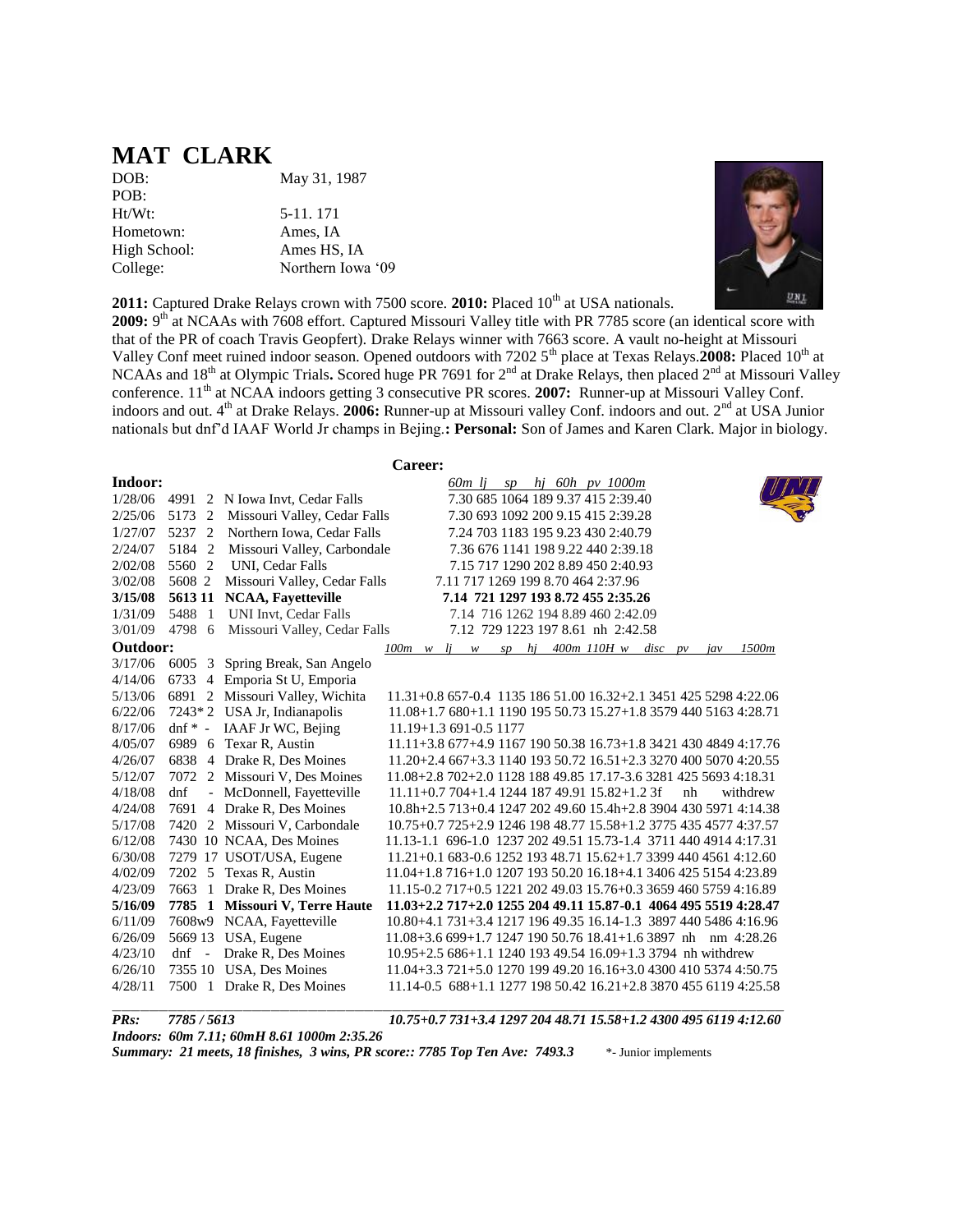### **BRYAN CLAY**

#### **Progression:**

| 1999 |                                | Azusa Pacific $7312$ $(x,x,38)$ | Bryar   |
|------|--------------------------------|---------------------------------|---------|
| 2000 |                                | Azusa Pacific $7373$ $(x,x,35)$ | DOB:    |
| 2001 | Azusa Pacific 8169 $(x,4,4)$   |                                 | POB:    |
| 2002 | Azusa Pacific 8230 $(x, 2, 2)$ |                                 | Ht: $5$ |
| 2003 | unat                           | 8482 (5,2,2)                    | Castle  |
| 2004 | unat                           | 8820 (2,1,1)                    |         |
| 2005 | <b>Nike</b>                    | 8732(1,1,1)                     | Azusa   |
| 2006 | Nike                           | 8677(1,1,1)                     | Nike    |
| 2007 | Nike                           | 8493 (                          |         |
| 2008 | Nike                           | 8832 (1,1,1)                    |         |
| 2009 | Nike                           | did not compete                 |         |
| 2010 | Nike                           | 8483 (3.2,1)                    |         |
|      |                                |                                 |         |

Bryan Ezra Clay DOB: Jan. 3, 1980 Ht: 5-11, Wt: 186 Castle HS, Honolulu, HI

Azusa Pacific U, '02





**2010**: Opened outdoor season with his 2<sup>nd</sup> win at Hypo-Bank meet in Götzis, then was injured at Kladno, CZE and season ended. Successfully defended IAAF world indoor title with 6204 win in Doha. **2009** proved to be a respite season. In **2008**: Captured IAAF World Indoor heptathlon (6371) in Valencia, won US Olympic Trials with PR 8832 score, then became 11th American to win the Olympic decathlon gold medal (in Beijing). In **2007** dnf'd at USA champs after placing third at Götzis with 8493 in spite of discus snafu. Bryan opened **2006** outdoor season with a victory at Götzis (8677), the first American victory there ever. He had been runner-up at the IAAF world indoor heptathlon. 'Dnf'd at USATF in Indianapolis due to dehydration.

Bryan's **2004** year was a dream. Not only did he capture the US Olympic Trials witrh a PR score of 8660, but he then won the silver medal at the Olympic Games in Athens behind Roman Sebrle with an 8820 score, becoming America's 23<sup>rd</sup> Olympic decathlon medalist. Of Americans, only Dan O'Brien has ever scored more. Bryan then was 2<sup>nd</sup> (again to Sebrle) at France's DecaStar to capture 2<sup>nd</sup> in the IAAF Grand Prix Combined Events Challenge. And only at 25!

**2005** was even better as Bryan won a 2<sup>nd</sup> USA championship (using a world best 55.87m discus sling in the process) followed by the IAAF world title in Helsinki (8732 pts), all of which notched him a #1 world ranking for the season. He opened the **2006** campaign with a silver medal at the IAAF indoor championships in Moscow.

Bryan was 1999 National USATF Junior champion and Pan-American Jr Champion as freshman at Azusa Pacific where he is coached by Kevin Reid. As a sophomore (2000) he was both NAIA indoor pentathlon and outdoor decathlon champion. Made dramatic breakthrough in April, 2001 with 7980 PR win at Mount SAC Relays, then placed an eye-opening 3<sup>rd</sup> at the USATF nationals. Injured he dnf'd the IAAF Worlds in Edmonton and was 13 a World University Games in Beijing, China. In 2002, after knee surgery in April, he recovered quickly and was 2<sup>nd</sup> at USATF nationals with PR 8230, the nation's leading collegiate score.

He opened the 2003 campaign with a world leading 8225 effort at Atlas then made the USATF champs a 'breakthrough' affair getting 8482 points behind Tom Pappas. It earned him a world ranking. A leg injury curtailed his IAAF world champs meet.

Bryan opened the 2004 indoor meet with a  $3<sup>rd</sup>$  at Estonia's Reval Cup and then was runner-up at the IAAF world champs in Budapest with an eye-opening 6365 score. He notably upped his long jump PR to 8.05m/26-5 in June, 2004. Has won 10 of 26 career meets.

|               |         |              |                |                |                 | <b>Career:</b>                     |
|---------------|---------|--------------|----------------|----------------|-----------------|------------------------------------|
|               | Indoor: |              |                |                |                 | 1000m<br>55/60H lj sp<br>hj        |
| 2/            | /99     | 3817         | $\overline{4}$ | <b>NAIA</b>    | Lincoln         | 7.68 697 1226 195 2:52.52          |
| 2/            | /00     | 3960         | -1             | <b>NAIA</b>    | Lincoln         | 7.62 710 1274 199 2:49.59          |
| 2/            | /01     | 3958         | $\overline{1}$ | <b>APU</b>     | Azusa           | 8.12 705 1307 193 2:49.78          |
| $\frac{3}{2}$ | /01     | 3942         | -1             | <b>NAIA</b>    | Johnson City    | 7.53 735 1369 199 3:05.0           |
| 2/            | /02     | 4056         | -1             | <b>APU</b>     | Azusa           | 7.35 712 1374 192 2:47.46          |
| 3/            | /02     | 3857         | -1             | <b>NAIA</b>    | Johnson City    | 7.57 722 1362 191 3:02.17          |
|               |         |              |                |                |                 | 60 $m$ lj sp hj 60 $H$ pv 1000 $m$ |
|               | 2/08/04 | 6014         | -3             | Reval Cup      | Tallinn         | 6.81 746 1508 201 7.85 455 2:52.97 |
|               | 3/07/04 | 6365         | 2              | <b>IAAF WC</b> | <b>Budapest</b> | 6.65 778 1484 208 7.77 490 2:49.41 |
|               | 3/12/06 | 6187         | 2              | <b>IAAF WC</b> | Moscow          | 6.67 774 1389 210 7.83 460 2:50.92 |
|               |         | 2/15/08 6192 | -1             | Cyclone        | Ames            | 6.77 756 1591 202 7.74 515 3:06.39 |
|               | 3/09/08 | 6371         | 1              | <b>JAAF WC</b> | Valencia        | 6.71 775 1621 209 7.86 500 2:55.64 |
|               | 1/30/10 | 5070         | 4              | Crimson        | Cambridge       | 6.85 717 1487 200 7.84 nh 2:59.06  |
|               | 3/13/10 | 6204         | 1              | <b>JAAF WC</b> | Doha            | 6.67 727 1531 206 8.00 500 2:50.28 |
|               |         |              |                |                |                 |                                    |

**Outdoor**: *100m w lj w sp hj 400m 110H w disc pv jav 1500m*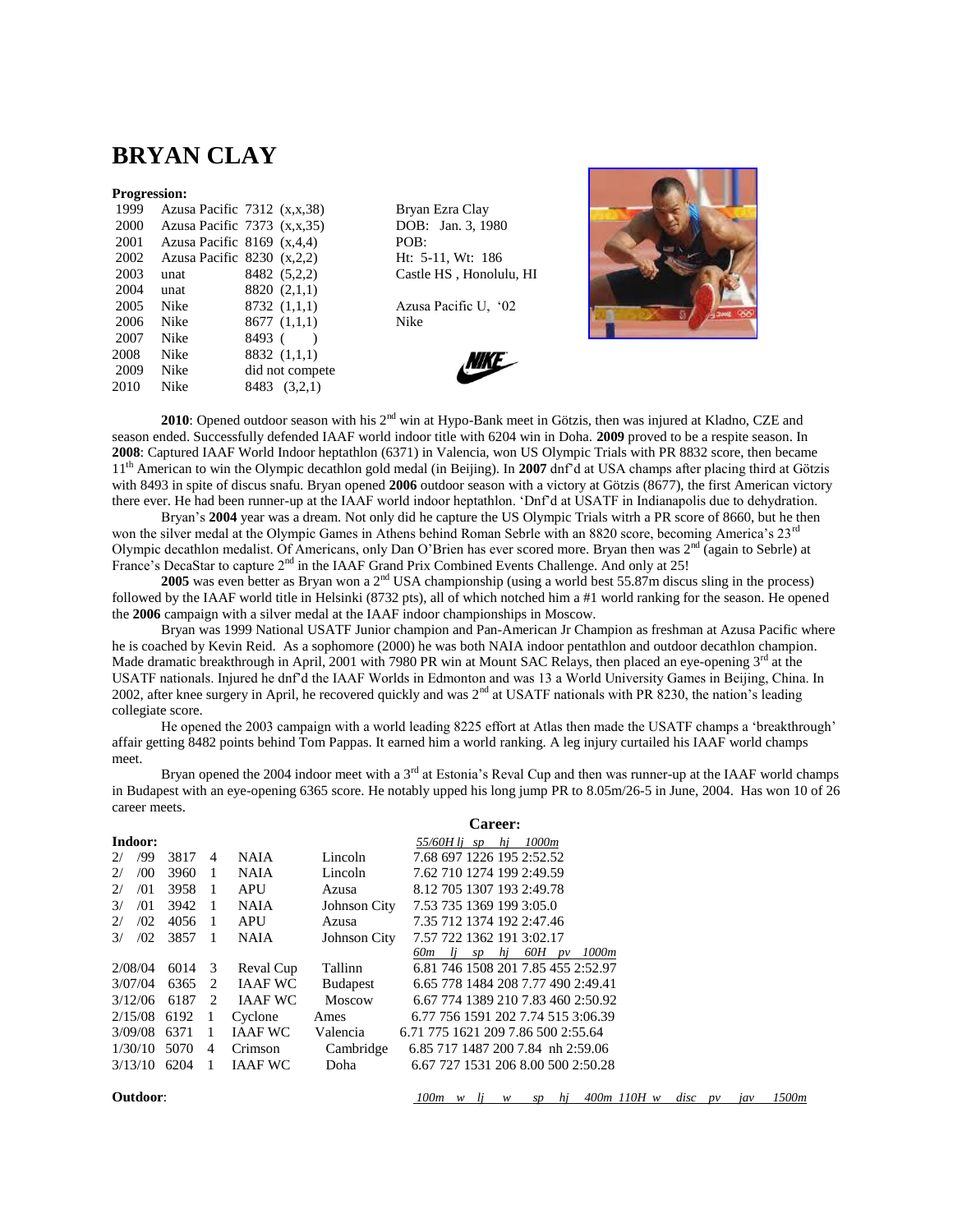| 3/19/99 | 6666<br>$\overline{2}$          | Point Loma         | San Diego    | 11.03                               | 668 |  | 1151 188 52.18 16.31 |                                                   | 3490 396 5416 4:58.84                                                           |
|---------|---------------------------------|--------------------|--------------|-------------------------------------|-----|--|----------------------|---------------------------------------------------|---------------------------------------------------------------------------------|
| 4/16/99 | 7020 11                         | Mt SAC R           | Azusa        |                                     |     |  |                      |                                                   | 10.76+1.6 560+2.1 1188 198 49.97 15.04+3.2 3938 410 5266 4:47.56                |
| 5/25/99 | 6898<br>3                       | <b>NAIA</b>        |              |                                     |     |  |                      |                                                   | W Palm Beach 10.78+1.1 700+1.0 1170 197 51.79 15.24-0.7 2692 405 5626 5:03.73   |
| 6/20/99 | 7312<br>$\mathbf{1}$            | <b>USATE Jr</b>    | Denton       |                                     |     |  |                      |                                                   | 10.58+1.8 687+1.8 1168 200 51.77 14.60+1.7 4074 415 5288 4:56.71                |
| 7/10/99 | 7207<br>1                       | Pan-Am Jr          | Tampa        |                                     |     |  |                      |                                                   | 10.89-1.7 673+1.7 1235 191 51.22 14.99-0.4 4229 395 5663 4:51.36                |
| 3/17/00 | 7094<br>1                       | Point Loma         | San Diego    | 10.98                               | 672 |  |                      | 1166 185 50.19 15.46                              | 4032 435 5628 5:00.83                                                           |
| 5/26/00 | $\mathbf{1}$<br>7373            | <b>NAIA</b>        |              |                                     |     |  |                      |                                                   | Abbotsford, BC 10.91-0.8 716+0.7 1248 203 51.19 14.78+0.3 3664 450 5294 5:02.31 |
| 3/23/01 | 7099<br>2                       | Point Loma         | San Diego    | 11.21                               | 699 |  |                      | 1335 183 50.56 15.02                              | 4260 460 4872 5:26.29                                                           |
| 4/20/01 | 7980<br>1                       | Mt SAC R           | Azusa        |                                     |     |  |                      |                                                   | 10.63+2.2 742+3.0 1312 200 49.72 13.99+2.3 4144 470 5396 4:40.37                |
| 6/22/01 | 3<br>8169                       | <b>USATF</b>       | Eugene       |                                     |     |  |                      |                                                   | 10.50+1.1 754+1.6 1328 198 48.81 14.16+1.2 4672 450 5796 4:38.93                |
| 8/07/01 | $[5725]$ dnf                    | <b>IAAF</b> World  | Edmonton     |                                     |     |  |                      |                                                   | 10.73+1.5 720-0.7 1279 194 49.64 14.53-0.4 4663 nh withdrew                     |
| 8/31/01 | 6791 13                         | <b>WUG</b>         | Bejing, CHN  | 10.63                               | 743 |  | 1338 186 51.71 14.77 |                                                   | 4685 nh 5391 5:12.12                                                            |
| 6/20/02 | 8230<br>$\overline{2}$          | <b>USATF</b>       | Berkeley     |                                     |     |  |                      |                                                   | 10.73-0.9 739+0.5 1415 204 49.65 13.96+2.1 5016 450 5842 4:42.74                |
| 7/28/02 | 6781 13                         | vs Germany         | Walnut       |                                     |     |  |                      |                                                   | 10.62+0.8 714+1.8 1337 200 50.32 14.29+0.7 4665 nh 3070 4:45.39                 |
| 5/11/03 | 8225<br>-1                      | Atlas              | Berkeley     |                                     |     |  |                      |                                                   | 10.46+2.5 733+0.3 1402 199 49.48 14.26+2.1 4933 480 5845 4:49.64                |
| 6/22/03 | 8482<br>$\overline{2}$          | <b>USATE</b>       | Palo Alto    |                                     |     |  |                      |                                                   | 10.43+1.7 771-1.3 1401 202 47.85 14.12+1.7 4351 470 6777 4:42.19                |
| 8/27/03 | $[3529]$ dnf                    | <b>IAAF WC</b>     | Paris        |                                     |     |  |                      | 10.50-0.5 770-0.4 1505 197 dnf, injured, withdrew |                                                                                 |
| 7/17/04 | 8660<br>-1                      | USOT/USA           | Sacramento   |                                     |     |  |                      |                                                   | 10.48-1.0 759-0.4 1528 201 47.90 14.23-0.6 5210 510 6836 5:06.18                |
| 8/24/04 | 8820<br>2                       | Olympic G          | Athens       |                                     |     |  |                      |                                                   | 10.44+2.2 796+0.2 1523 206 49.19 14.13+1.5 5011 490 6971 4:41.65                |
| 9/26/04 | 8122<br>2                       | DecaStar           | Talence      |                                     |     |  |                      |                                                   | 10.76+1.6 740+2.7 1426 186 49.37 14.05 0.0 5072 492 6015 5:01.54                |
| 5/29/05 | 9<br>7961                       | Hypo-Bank          | Gotzis       |                                     |     |  |                      |                                                   | 10.51+0.4 554+0.7 1520 200 48.52 13.94-1.2 4988 490 6702 5:22.82                |
| 6/24/05 | 8506<br>1                       | <b>USA TF</b>      | Carson       |                                     |     |  |                      |                                                   | 10.70-1.8 744+0.3 1488 206 49.62 14.06-1.4 5587 500 6002 4:57.11                |
| 8/10/05 | 8732<br>-1                      | <b>IAAF WC</b>     | Helsinki     |                                     |     |  |                      |                                                   | 10.43+3.2 754+0.6 1625 200 47.78 14.43-2.6 5368 490 7200 5:03.77                |
| 5/28/06 | 8677<br>1                       | Hypo-Bank          | Götzis       |                                     |     |  |                      |                                                   | 10.42-0.4 767-1.0 1556 206 48.87 13.74+1.3 5221 500 6647 5:13.47                |
| 6/24/06 | dnf<br>$\blacksquare$           | <b>USATF</b>       | Indianapolis |                                     |     |  |                      |                                                   | 10.49-0.4 722 0.0 1560 202 48.15 14.34-1.0 5106 nh                              |
| 5/26/07 | 8493<br>3                       | Hypo-Bank          | Götzis       |                                     |     |  |                      |                                                   | 10.40-0.5 780+2.0 1530 209 48.41 13.97-0.1 3618 480 6909 4:51.32                |
| 6/23/07 | dnf<br>$\overline{\phantom{a}}$ | <b>USATF</b>       | Indianapolis | 10.58-0.5 718+1.6 1574 193 withdrew |     |  |                      |                                                   |                                                                                 |
| 6/30/08 | 8832 1                          | <b>USOT/USA</b>    | Eugene       |                                     |     |  |                      |                                                   | 10.39-0.4 739-1.6 1517 208 48.41 13.75+1.9 5274 500 7055 4:50.97                |
| 8/21/08 | 8791<br>$\overline{1}$          | Olympic G          | Beijing      |                                     |     |  |                      |                                                   | 10.44+0.3 778 0.0 1627 199 48.92 13.93-0.5 5379 500 7097 5:06.59                |
| 5/30/10 | 8483<br>-1                      | Hypo-Bank          | Götzis       |                                     |     |  |                      |                                                   | 10.35+0.2 751+0.4 1538 206 49.66 14.08+0.1 4985 460 6619 4:56.37                |
| 6/16/10 | dnf<br>$\overline{\phantom{a}}$ | <b>TNT</b> Fortuna | Kladno       | $14.05 - 0.6$ inj, withdrew         |     |  |                      |                                                   |                                                                                 |
|         |                                 |                    |              |                                     |     |  |                      |                                                   |                                                                                 |

*Decathlon PRs: 8832 / 6371 10.34 8.05+4.5 1627 210 47.78 13.64 5587 510 7200 4:38.93 Indoor PRs: 6.22 55m, 6.65 60m, 7.31 55mH, 7.74 60mH, 1000m: 2:47.46*

**Summary:** 31 career meets, 26 finishes, 12 wins, 10 international teams, 14 scores >8000, PR score: 8832, Top Ten Ave= 8647.6, 2<sup>nd</sup> Ten Ave: 7767.8.

#######

### **JOE DETMER**

| DOB:        | September 3, 1983 |
|-------------|-------------------|
| POB:        |                   |
| Ht/wt       | 5-11, 160         |
| Hometown:   | Lodi. WI          |
| High School |                   |
| College:    | Wisconsin '07     |





**2011:** Dnf'd NACAC in Jamaica. **2010:** Won Thorpe Cup in Marburg, Germany with PR 8090 after 3<sup>rd</sup> at USA champs (8009). Then set world double decathlon record in

Lynchburg getting a 7731 imbedded dec score in process. 2009: Runner-up at Thorpe Cup in Germany. 3<sup>rd</sup> at USA indoor heptathlon then opened season with 7760 win at Wake's Deacon meet. **2008:** Drake Relays victory and 4th at MultiStars in Desanzano, Italy to open outdoor season, after  $4<sup>th</sup>$  place at USA indoor heptathlon. Placed  $11<sup>th</sup>$  at US Olympic Trials and 5<sup>th</sup> vs Germany. **2007:** Joe's 4:04.11 CR at NCAAs gave him a runner-up and PR score of 7963. Won Big Ten outdoor title (7276). <sup>3rd</sup> at USA vs Germany Thorpe Cup in Bernhausen. PR'd (5651) at Wisconsin Elite and set American hept 100m record to boot. Won Big 10 indoor title then recorded 3 PRs including WR 1000m (2:29.42) to place 5th at NCAA indoor. Opened outdoor season with 7296 win at Auburn. **2006:** Placed surprising  $4<sup>th</sup>$  at NCAAs with dramatic 4:11.71 1500m., and PR'd in long jump, 400 (meet record 47.28), and javelin. Was runner-up at Big Ten Champs. **2005:** finished third in the 600 meters at the Big Ten indoor meet in 1:18.35 . Earned All-America honors as a member of the third-place DMR at the NCAA indoor meet in 9:34.80. Did not compete the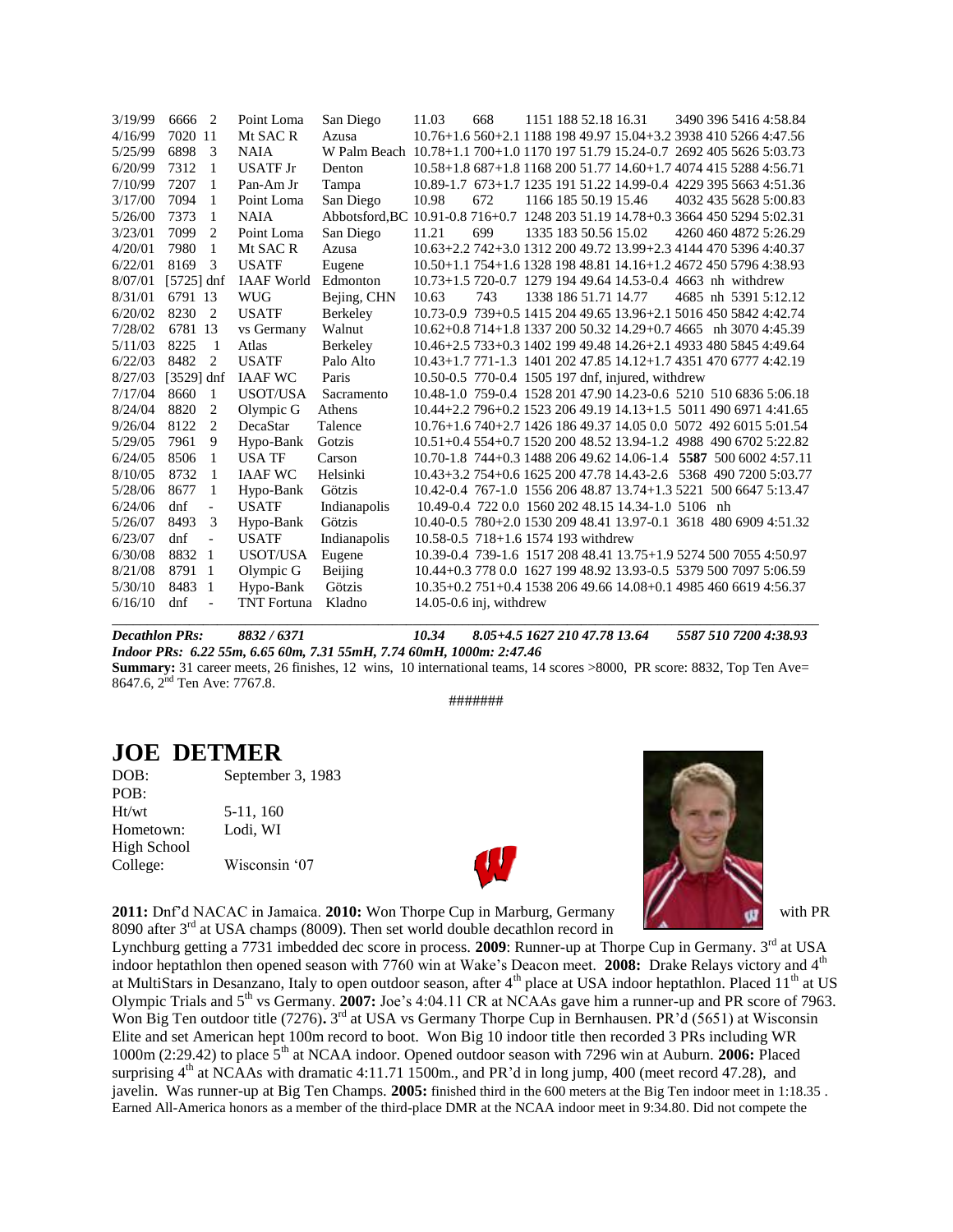remainder of the outdoor season due to medical hardship. **2004:** Finished 14th in the decathlon at the NCAA outdoor championships with 7,290 points. Won the Big Ten indoor title at 600 meters in a personal best of 1:17.55 . **2003:** Finished second in the Big Ten Indoor 600 meters in 1:19.16 **High School:** Finished second in the 400 meters at the state Division 2 championships as a senior. **Notable:** 2004 and 2005 All-American as a member of the distance medley relay . **Personal**: parents are Maureen and Kenneth Detmer. Majored in computer engineering.

**Career:**

| Indoor:  |         |              |                                                                                            |                                                                          |                            |  | $60m$ lj sp hj 60h pv 1000m                                      |     |  |                       |  |
|----------|---------|--------------|--------------------------------------------------------------------------------------------|--------------------------------------------------------------------------|----------------------------|--|------------------------------------------------------------------|-----|--|-----------------------|--|
| 1/31/04  | 5299 5  |              | UNI Invitational, Cedar Falls                                                              |                                                                          |                            |  | 7.16 698 1122 195 8.96 410 2:33.50                               |     |  |                       |  |
| 1/15/05  | 5119 1  |              | Badger Classic, Madison                                                                    |                                                                          |                            |  | 7.30 661 1133 188 8.83 450 2:45.73                               |     |  |                       |  |
| 1/29/05  | dnf     | $\sim$ $-$   | Health Alliance, Champaign                                                                 |                                                                          |                            |  |                                                                  |     |  |                       |  |
| 1/13/06  | 3760 1  |              | Badger Classic, Madison                                                                    |                                                                          | 7.14 686 1242 189 8.61 nh  |  | dnf                                                              |     |  |                       |  |
| 1/27/07  | 5651 3  |              | Wisconsin Elite, Madison                                                                   |                                                                          |                            |  | 7.14 705 1197 192 8.44 465 2:30.86 AR                            |     |  |                       |  |
| 2/25/07  | 5360 1  |              | Big 10, Bloomington                                                                        |                                                                          |                            |  | 7.16 689 1204 191 8.68 470 2:48.87                               |     |  |                       |  |
| 3/10/07  | 5761 5  |              | <b>NCAA I, Fayetteville</b>                                                                |                                                                          |                            |  | 7.16 697 1206 204 8.61 480 2:29.42 WR                            |     |  |                       |  |
| 1/26/08  | $dnf -$ |              | Wisconsin Elite, Madison                                                                   |                                                                          | 7.21 652 1318 182 8.44 440 |  |                                                                  | dnr |  |                       |  |
| 3/09/08  | 5603 4  |              | USA, Chapel Hill                                                                           |                                                                          |                            |  | 7.08 694 1270 183 8.34 460 2:32.35                               |     |  |                       |  |
| 3/08/09  | 5505 3  |              | USA, Chapel Hill                                                                           |                                                                          |                            |  | 7.18 686 1279 188 8.46 435 2:31.54                               |     |  |                       |  |
| Outdoor: |         |              |                                                                                            | $100m \le l$ i w                                                         |                            |  | sp hj 400m 110H w disc pv jav                                    |     |  | 1500m                 |  |
| 3/18/05  | 6910 3  |              | Spring Break, Northridge                                                                   | 10.94+4.0 662+0.5 1069 189 48.41 16.21nwi 2738 410 5073 4:18.24          |                            |  |                                                                  |     |  |                       |  |
| 5/15/04  |         |              | 7292 4 Big Ten, E Lafayette                                                                | 10.89 nwi 704+2.8 1138 193 47.84 16.12+2.3 3404 425 4908 4:17.09         |                            |  |                                                                  |     |  |                       |  |
| 6/12/04  |         |              | 7290 14 NCAA I, Austin                                                                     | 10.84+2.7 678+3.8 1158 191 47.34 15.35+3.1 3395 390 4940 4:12.40         |                            |  |                                                                  |     |  |                       |  |
| 3/25/05  |         |              | 6827 6 Wildcat, Tucson                                                                     | 11.14 0.0 688 0.0 1073 185 48.02 15.78                                   |                            |  |                                                                  |     |  | 2930 380 4604 4:21.27 |  |
| 3/18/06  |         |              | 7036 1 Hurricane Invt, Miami                                                               | 11.29-1.9 621+3.4 1152 180 48.17 15.49-0.1 3348 455 4760 4:14.44         |                            |  |                                                                  |     |  |                       |  |
| 4/02/06  |         |              | 7319 2 Liberty Invt, Lynchburg                                                             | 11.04+2.8 688+1.9 1158 178 48.23 15.62+3.4 3595 460 4909 4:11.76         |                            |  |                                                                  |     |  |                       |  |
| 5/13/06  |         |              | 7195 2 Big 10, E Lansing                                                                   | 11.07+1.8 696+0.6 1164 177 48.11 ??.?? ?.? ???? 465                      |                            |  |                                                                  |     |  | 4:33.83               |  |
| 6/08/06  |         |              | 7536 4 NCAA I, Sacramento                                                                  | 11.24-1.3 706+2.4 1219 192 47.28 15.53-1.3 3390 460 5203 4:11.71         |                            |  |                                                                  |     |  |                       |  |
| 6/24/06  |         |              | 6453 7 USA, Indy                                                                           | 11.15-0.4 660-0.2 1176 181 47.03 15.27-0.9 3343 nh 5278 4:30.46          |                            |  |                                                                  |     |  |                       |  |
| 4/07/07  | 7296    | $\mathbf{1}$ | Tiger Classic, Auburn, AL 11.08+4.3 678+0.4 1143 190 48.03 15.22+2.0 3371 455 4826 4:21.95 |                                                                          |                            |  |                                                                  |     |  |                       |  |
| 5/12/07  |         |              | 7278 1 Big Ten, U. Park                                                                    | 11.12+0.3 691-0.8 1207 198 47.69 15.85+1.1 3719 425 4876 4:34.37         |                            |  |                                                                  |     |  |                       |  |
| 6/07/07  | 7963    |              | 2 NCAA I, Sacramento                                                                       | 10.97+1.2 724+2.2 1176 193 47.77 14.62+2.2 4043 480 5292 4:04.11         |                            |  |                                                                  |     |  |                       |  |
| 6/23/07  | dnf     |              | - USATF, Indianapolis                                                                      | 11.29-2.0 676+2.5 1193 nh 47.09 15.21+1.4 3560                           |                            |  |                                                                  |     |  | withdrew              |  |
| 8/19/07  |         |              | 7616 3 vs GER, Bernhausen                                                                  | 11.17-0.6 703+0.8 1249 191 47.48 15.21+0.7 3802 450 5410 4:18.43         |                            |  |                                                                  |     |  |                       |  |
| 4/24/08  |         |              | 7712 1 Drake R, Wisconsin                                                                  | 10.7h+2.5 709-0.4 1197 194 48.59 14.3h+2.8 3680 480 5410 4:14.13         |                            |  |                                                                  |     |  |                       |  |
| 5/11/08  |         |              | 7615 4 MultiStars, Desanzano                                                               | 11.11+0.2 684+0.2 1261 192 48.61 15.15+0.3 3591 465 5189 4:05.31 6/30/08 |                            |  |                                                                  |     |  |                       |  |
| 7653 11  |         |              | USOT/USA, Eugene                                                                           | 11.09+0.1 677-0.6 1275 190 48.12 15.08+0.8 3545 460 5631 4:07.63         |                            |  |                                                                  |     |  |                       |  |
| 7/03/08  |         |              | 7861 5 vs GER, Manhattan                                                                   | 10.91+0.6 735+2.3 1190 191 47.34 14.54+2.7 3958 465 5344 4:19.96         |                            |  |                                                                  |     |  |                       |  |
| 5/13/09  |         |              | 7760 1 Deacon, Winston-Salem                                                               | 10.97+1.3 706+0.3 1240 189 47.50 14.69+3.5 3817 452 5349 4:10.66         |                            |  |                                                                  |     |  |                       |  |
| 6/26/09  |         |              | 6809 12 USA Sr, Eugene                                                                     | 10.94+1.9 723+2.1 1227 196 47.96 15.13+0.9 3288 nh 5136 4:21.48          |                            |  |                                                                  |     |  |                       |  |
| 8/09/09  |         |              | 7892 2 vs GER, Marburg                                                                     | 11.01+0.8 725+1.0 1200 198 47.91 14.90+0.6 3792 485 5380 4:12.67         |                            |  |                                                                  |     |  |                       |  |
| 5/12/10  |         |              | 6612 4 Deacon, Winston-Salem                                                               | 11.12                                                                    | 684                        |  | 1141 195 48.84 14.83+2.7 3574 432 5395 dnf                       |     |  |                       |  |
| 6/26/10  |         |              | 8009w3 USA, Des Moines                                                                     | 10.80+3.3 733+1.1 1237 199 47.78 14.88+4.4 3841 470 5394 4:06.63         |                            |  |                                                                  |     |  |                       |  |
| 8/08/10  |         |              | 8090 1 Thorpe Cup, Marburg                                                                 |                                                                          |                            |  | 10.91+1.7 739+1.5 1208 200 47.24 14.92-1.8 3828 491 5688 4:13.26 |     |  |                       |  |
| 9/25/10  |         |              | 7741 1 Double Dec, Lynchburg                                                               | 10.93+2.5 730+1.3 1227 198 50.43 15.01+1.5 4073 485 5195 4:26.66         |                            |  |                                                                  |     |  |                       |  |

*60m: 7.08; 60H: 8.34; 1000m: 2:29.42*.

**Career Summary**: 25 meets; 24 finishes, 7 wins, PR score: 8090, Top Ten Ave: 7829.7, 2<sup>nd</sup> ten ave: 7349.3

*PRs: 8090 / 5761 10.80+3.3 739+1.5 1318 204 47.03 14.3h+2.8 4073 491 5688 4:04.11 Indoor:*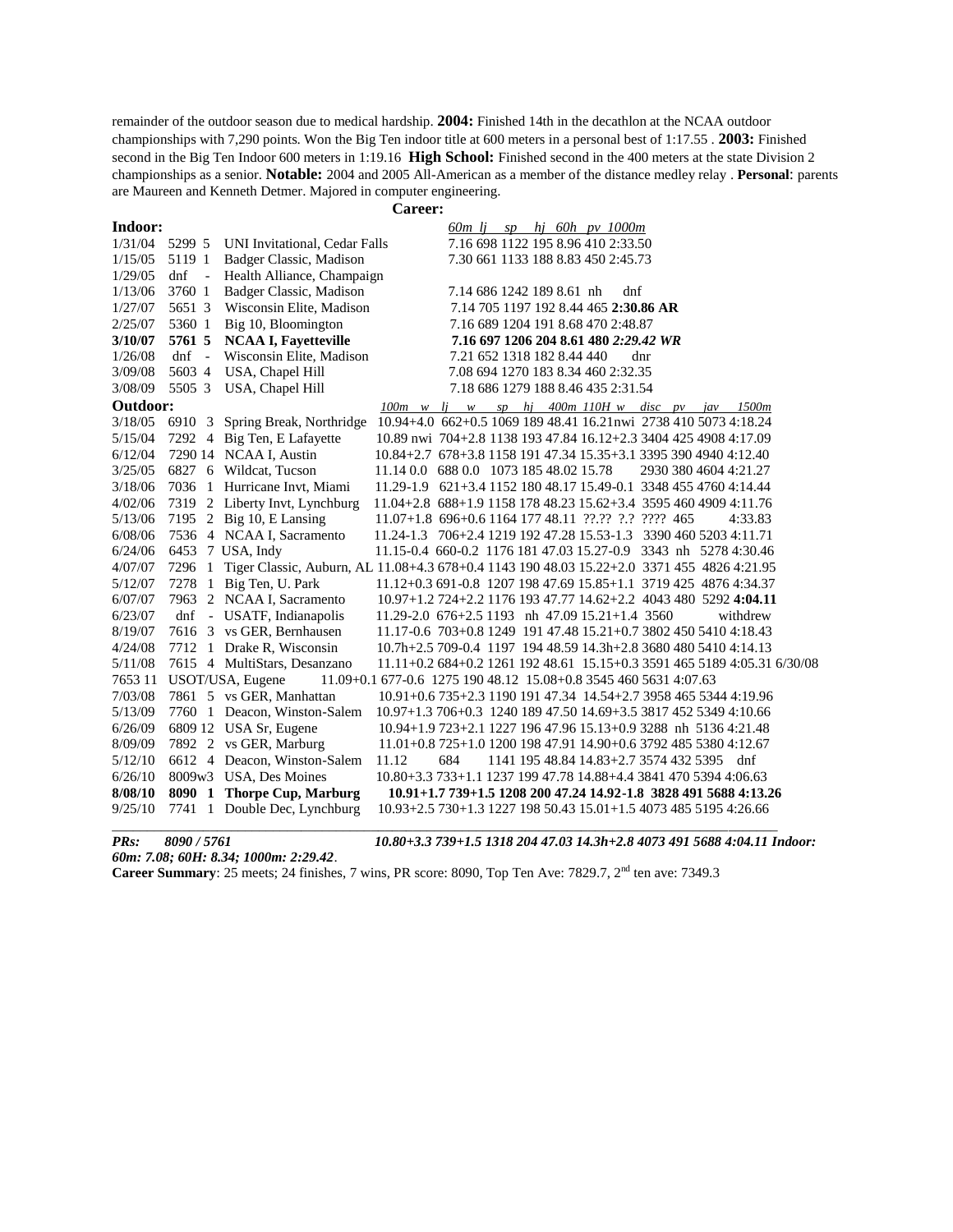### **ASHTON EATON**

DOB: January 21, 1988 POB: Ht/Wt: 6-1, 190 College: Oregon '10

Hometown: Bend, Oregon High School: Mountain View HS Club: Oregon Elite TC





**2011:** Upped his own WR for indoor heptathlon in Tallinn, EST with gaudy 6568 effort. Won Millrose games tri. Set individual event PRs in open competition at shot put (14.74), hurdles (13.35), discus (45.51) and javelin (57.23). **2010**: Was 2010 *Bowerman Award winner*, emblematic of top collegiate T&F athlete nationally. Broke meet record and set PR (8457) while winning  $3<sup>rd</sup>$  straight NCAA crown in front of hometown fans. Won  $3<sup>rd</sup>$  consecutive Pac-10 crown (8154).Won Texas Relays crown with PR 8310 effort in April. **Set world indoor heptathlon record (6499)**  while winning NCAA title, six weeks after setting collegiate record (6256). **2009:** Runner-up at USA champs with 6<sup>th</sup> consecutive 8k score. Repeated as NCAA champion with PR 8241 effort. 18<sup>th</sup> at IAAF World Championships in Berlin to end long season. Has scored over 8k in last 9 decathlons. Won both Oregon Relays and a 2<sup>nd</sup> Pac-10 title, both with 8000+ scores. Opened indoor campaign with 2<sup>nd</sup> highest collegiate score ever, 6174, in winning U of Washington meet in Seattle then won NCAA indoor crown in College Station. **2008:** Was 4<sup>th</sup> at US Olympic Trials with breakthrough 8122 score. Won NCAA title with eye-opening 8055 in Des Moines. Opened season with eyeopening 5859 heptathlon win in Seattle then placed  $6<sup>th</sup>$  at NCAA indoor. Won Nike Elite in Sacramento with  $600+$ PR, 7792 and was PAC-10 deca champ with 7604 score. **2007:** Was runner-up at Husky Relays in January and 10<sup>th</sup> at Mountain Pacific champs in February. Outdoors won initial career decathlon at Jim Click meet in Tucson in March, then was PAC-10 runner-up with PR 7123 score. 3<sup>rd</sup> at USA Junior nationals (7155) and earned trip to Pan Am Jr Champs in Brazil in long jump. 2006 (Prep) Oregon state 4A 400 champ (48.69). **Personal:** Undeclared major.

|          |            |                                    |                         | Career:                                                            |
|----------|------------|------------------------------------|-------------------------|--------------------------------------------------------------------|
| Indoor:  |            |                                    |                         | 60m li<br>hj 60h pv 1000m<br>SD                                    |
| 1/27/07  | 5370<br>2  | Husky R, Seattle                   |                         | 6.93 739 1228 189 8.51 385 2:47.35                                 |
| 2/23/07  | 10<br>4061 | Mountain Pacific, Seattle          |                         | 6.94 721 1195 198                                                  |
| 2/02/08  | 5859<br>1  | U Washington, Seattle              |                         | 6.83 722 1203 205 7.97 450 2:44.23                                 |
| 3/15/08  | 5676<br>6  | NCAA, Fayetteville                 |                         | 6.93 728 1087 184 7.96 475 2:40.90                                 |
| 1/30/09  | 6174<br>1  | U Washington, Seattle              |                         | 6.84 759 1206 209 7.91 497 2:39.92                                 |
| 3/14/09  | 5899<br>1  | NCAA, College Station              |                         | 6.86 739 1168 202 7.90 510 2:47.68                                 |
| 1/30/10  | 6256 CR 1  | Tex A&M, College Station           |                         | 6.78 766 1256 207 7.86 496 2:38.02                                 |
| 3/13/10  | 6499 WR1   | NCAA, Fayetteville                 |                         | 6.71 773 1312 211 7.77 510 2:32.67                                 |
| 2/06/11  | 6568 WR1   | <b>International, Talliin, EST</b> |                         | 6.66 777 1445 201 7.60 520 2:34.74                                 |
|          |            |                                    |                         |                                                                    |
| Outdoor: |            |                                    | $100m \quad w \quad li$ | hi $400m$ 110H w disc pv<br>1500m<br>$\boldsymbol{w}$<br>sp<br>iav |
| 3/23/07  | 6977<br>1  | Arizona Click, Tucson              |                         | 10.66+1.5 719+0.2 1197 192 48.55 14.92+0.9 3793 375 3365 4:56.62   |
| 5/06/07  | 7123<br>2  | PAC-10, Palo Alto                  |                         | 10.81-0.2 723+0.1 1188 192 49.19 14.66+1.0 3657 395 3692 4:39.72   |
| 6/21/07  | $7155 * 3$ | USA Jr, Indianapolis               |                         | 10.58+3.7 667+0.8 1280 187 48.48 14.47+2.0 4063 430 3513 4:58.35   |
| 3/28/08  | 7792<br>-1 | Nike Elite, Sacramento             |                         | $10.82 + 3.4764 + 5.0122119647.0014.21 + 1.4351645045264.24.15$    |
| 5/10/08  | 7604<br>-1 | Pac-10, Tempe                      |                         | 10.57-0.9 685+1.0 1225 198 47.68 13.9h-0.6 3462 485 4429 4:44.48   |
| 6/12/08  | 8055<br>1  | NCAA, Des Moines                   |                         | 10.64-1.1 768-2.6 1279 196 47.25 14.27+1.8 3996 460 5393 4:33.05   |
| 6/30/08  | 8122<br>5  | USOT/USA, Eugene                   |                         | 10.61-0.4 749 0.0 1228 196 47.07 14.26+1.9 3969 510 4728 4:20.56   |
| 4/24/09  | 8023<br>-1 | Oregon Relays, Eugene              |                         | 10.66+1.2 758+3.9 1161 205 47.54 14.08+1.4 3828 455 5370 4:28.93   |
| 5/10/09  | 8091<br>1  | Pac-10, Eugene                     |                         | 10.49+2.6 745+2.0 1263 201 47.12 14.01+1.2 3980 485 4969 4:36.87   |
| 6/11/09  | 8241w 1    | NCAA, Fayetteville                 |                         | 10.35+4.1 758+3.5 1257 199 46.85 13.85-1.3 4179 440 5362 4:20.75   |
| 6/26/09  | 8075<br>2  | USA, Eugene                        |                         | 10.53+3.6 760+3.7 1263 205 47.99 14.03+0.9 4133 450 5146 4:35.45   |
| 8/20/09  | 8061 18    | IAAF WC, Berlin                    |                         | 10.53+0.2 785+0.9 1226 202 47.75 14.28+0.3 3715 500 5087 4:45.03   |
| 4/01/10  | 8310w1     | Texas R. Austin                    |                         | 10.34+3.4 788+3.0 1311 202 47.06 13.85+4.9 4371 460 5219 4:41.43   |

5/09/10 8154 1 Pac-10,Berkeley 10.59-0.5 743+1.6 1277 194 47.25 13.79-1.0 4229 515 4967 4:39.97 **6/11/10 8457 1 NCAA, Eugene 10.37+0.5 790+1.1 1260 202 46.28 13.68+1.6 4171 470 5241 4:21.85** \_\_\_\_\_\_\_\_\_\_\_\_\_\_\_\_\_\_\_\_\_\_\_\_\_\_\_\_\_\_\_\_\_\_\_\_\_\_\_\_\_\_\_\_\_\_\_\_\_\_\_\_\_\_\_\_\_\_ \_\_\_\_\_\_\_\_\_\_\_\_\_\_\_\_\_\_\_\_\_\_\_\_\_\_\_\_\_\_\_\_\_\_\_\_

*PRs: 8457 / 6499 10.19+2.7 804 1474 211 46.28 13.35+.8 4551 526 5793 4:20.56*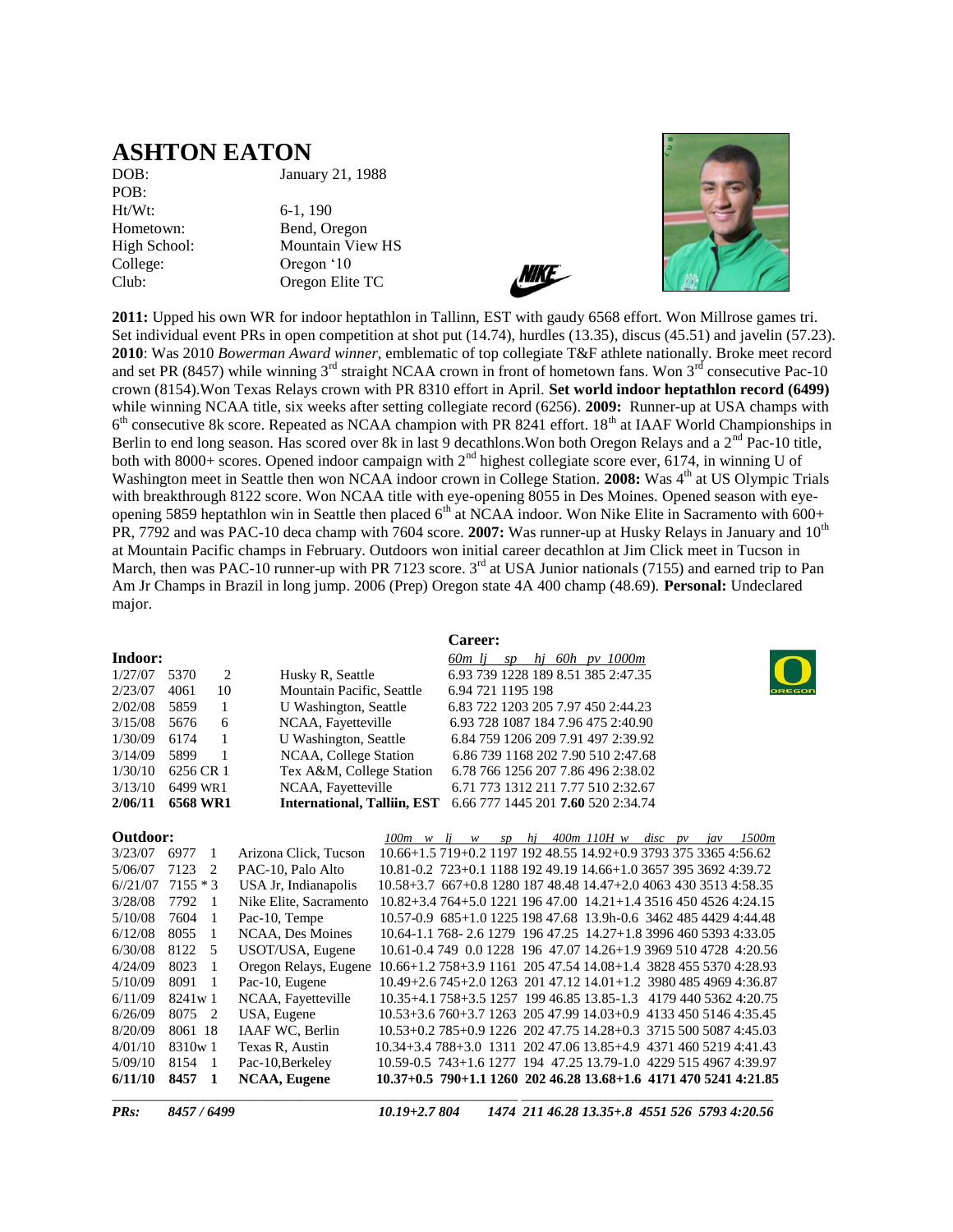*60m 6.66; 60mH 7.60; 1000m 2:32.67* **\*- Junior Implements Summary: 15 meets, 15 finishes, 10 wins, 10x> 8000, PR= 8457, Top Ten Ave: 8158.9, 1st day 4500, 2nd day 3957.**

### **KENNY GREAVES**

DOB: POB:<br>Ht/wt: 6-5, 192 Hometown: Coppell, TX High School: Coppell HS College: Texas '12



2011: Opened outdoor season with PR 7454 for 7<sup>th</sup> at Texas Relays. Raised PR to 7583 for  $2<sup>nd</sup>$  at Big 12 meet in Norman, and then placed  $20<sup>th</sup>$  at NCAAs.  $5<sup>th</sup>$  at Big 12 indoor

heptathlon. Razorback winner with 5549 score. 2010: redshirt outdoors. 7<sup>th</sup> at Big 12 indoor heptathlon. 2009: Finished 9<sup>th</sup> at both Texas Relays and Big 12 decathlons. 11<sup>th</sup> at Big 12 indoors. **2008:** 14<sup>th</sup> at Texas Relays and scored initial 7k at TGA meet in Dallas. 12<sup>th</sup> at Big 12 indoors. **High School:** 16-0 vaulter, tied for 4<sup>th</sup> at Texas 5A champs. Football quarterback. **Personal**: Son of Ken and Julie Greaves; Major: architectural engineering

|              |         |                                         | <b>Career:</b>                                                    |
|--------------|---------|-----------------------------------------|-------------------------------------------------------------------|
| Indoor:      |         |                                         | 60m li<br>hi 60h py 1000m<br>SD                                   |
|              |         | $2/02/08$ 4916 11 Boise Heritage, Nampa | 7.40 621 1152 179 9.15 475 2:47.10                                |
|              |         | 3/01/08 4840 12 Big 12, Lincoln         |                                                                   |
| 1/31/09      | 5039    | 5 Texas A&M, C Station                  | 7.44 627 1279 181 8.89 460 2:45.74                                |
|              |         | 2/28/09 5213 11 Big 12, College Station | 7.41 660 1280 185 8.81 485 2:49.29                                |
| 1/30/10 5302 |         | 3 A&M Challenge, C Station              | 7.37 657 1266 189 8.75 476 2:42.78                                |
| 2/27/10 5362 |         | 7 Big 12, Lincoln                       | 7.41 648 1252 192 8.68 480 2:38.46                                |
|              |         | 1/29/11 5549 1 Razorback, Fayetteville  | 7.33 659 1287 196 8.51 505 2:41.97                                |
| 2/26/11 5473 |         | 5 Big 12, Lincoln                       | 7.38 660 1230 191 8.62 510 2:39.38                                |
| Outdoor:     |         |                                         | $l$ j w sp hj 400m 110h w disc pv jav 1500m<br>100m w             |
| 4/03/08      | 6781 14 | Texas R, Austin                         | $11.71+1.7628$ nwi 1201 178 50.50 16.10+3.6 3600 465 4979 4:32.28 |
| 6/08/08      | 7006 6  | TGA, Dallas                             | $11.63+1.363+2.1119018550.4516.12+2.2339349054174.27.86$          |
| 4/02/09      | 70099   | Texas R, Austin                         | 11.45-0.7 653+3.7 1213 187 50.27 15.89+3.4 3323 465 5388 4:34.39  |
| 5/16/09      | 70309   | Big 12, Lubbock                         | 11.25+2.9 644+1.7 1264 186 49.15 15.65+1.7 2532 475 5035 4:23.44  |
| 4/06/11      | 7454 7  | Texas R, Austin                         | $11.21 + 3.6667 + 2.9124819050.0015.50 + 1.4362052048884:19.19$   |
| 5/14/11      | 7583 3  | Big 12, Norman                          | $11.43+2.9663+2.4130019349.2215.41+0.1420850351714:23.60$         |
| 6/09/11      | 7343 20 | NCAA I, Des Moines                      | $11.33+1.8652+1.5129119048.5815.800.0392949046304:25.23$          |

*Indoors: 60m: 7:33; 60mH: 8.51; 1000m: 2:38.46*

*PRs: 7583 / 5549 11.21+3.6 667+2.9 1300 196 48.58 15.50+1.4 4208 522 5482 4:19.19*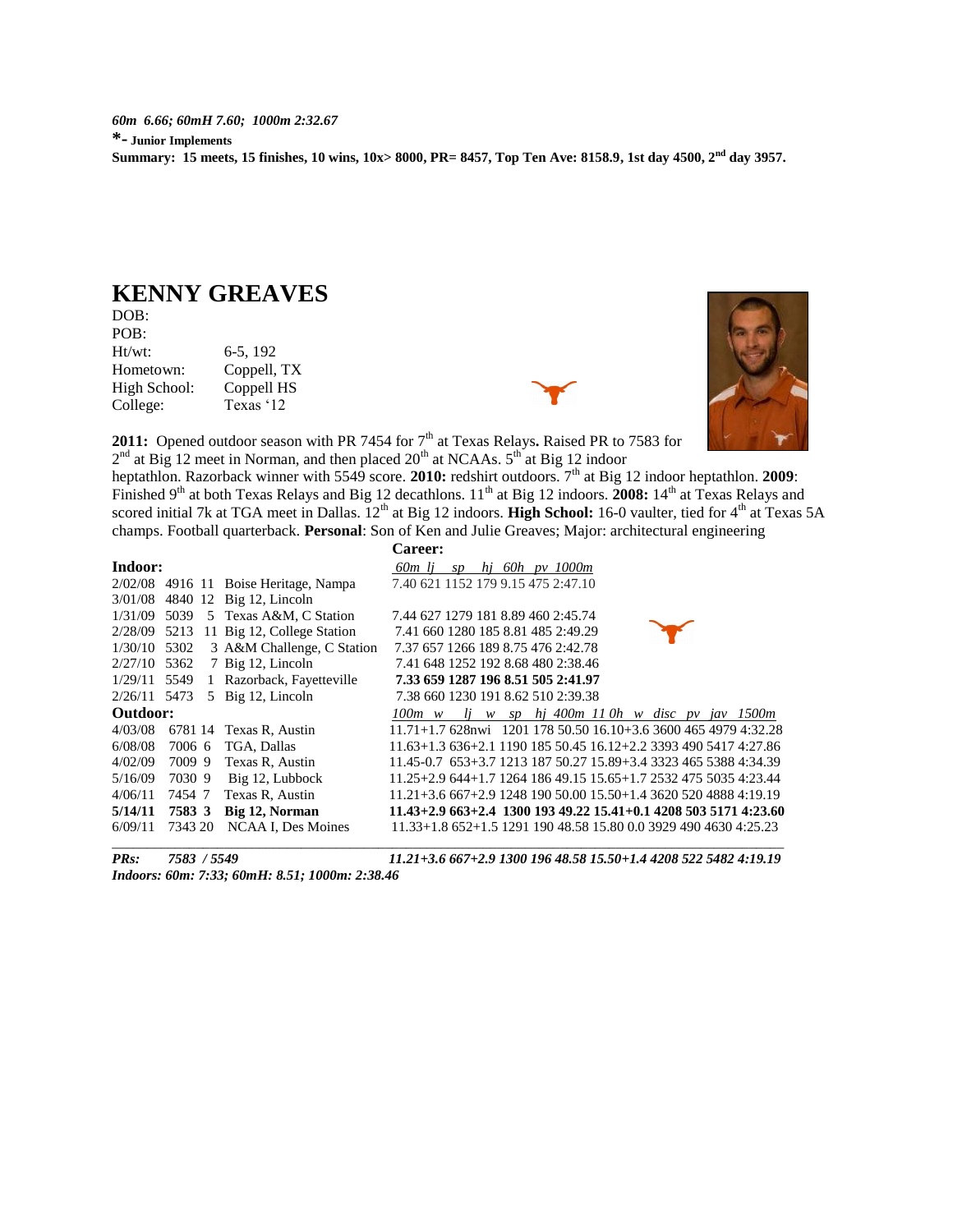### **TREY HARDEE** [James Edward Hardee]

Ht/Wt: 6-5, 210 High School: College: Mississippi St

DOB: February 7, 1984 POB: Birmingham, AL Hometown: Birmingham, AL

Texas '07 Club: Nike





**2011:** Won Hypo-Bank Meeting in Gotzis with career best season opener, 8689 score (which included PR long jump)**.** Limited season but recorded lifetime bests in shot put and 110m hurdles(windy).**2010:** After winning silver medal at the IAAF world indoor championships in Doha, Trey was injured during the first day of the opening outdoor meet, Götzis, and truncated his season. **2009:** Won USA national title with 8261 score in Eugene. Opened at Götzis with neart PR 8516 runner-up effort. **2008:** Opened season with eye-opening 8371 win at Texas Relays, then placed second at Olympic Trials with PR 8534 score. Dnf'd at Games in Beijing after vault no-height. **2007:** Injured wrist in weightlifting accident in January and missed most of indoor season. **Senior (2006):** Set collegiate record 6208 heptathlon while winning New Mexico Zia affair in Albuquerque. Suffered freakish ankle injury immediately following 60mH race at NCAA indoor champs, forcing him to withdraw when he has a huge point lead on field. His hurdle time was an AR. Opened outdoor season three weeks later, using blazing speed, with new collegiate decathlon best 8465 at Texas Relays, a score that included a 10.35 100 meters and 13.83 110m hurdles. Ran 10.28 100 meters at NCAA Regional qualifying. NH'd at NCAA outdoor champs, ultimately placing 9th (7263). **Junior (2005):** Outdoor Posted score of 7,881 points, with the aid of four personal bests, to win the decathlon at the NCAA Championships. Won Texas Relays at 7839. Indoor: Finished second at the Big 12 with 5723 points. Took 3rd at NCAAs with 5859 points. **Sophomore at Mississippi State (2004):** Outdoor: Scored 8041 points while finishing second at the NCAAs. Won SEC decathlon (7480). **Freshman at Mississippi St (2003):** Finished fifth at the NCAAs (7468 pts.) **High School:** Named MVP of the field events at the Alabama state indoor championship. Won indoor state pole vault, setting a new record of 15-2. Personal bests of 39.26 (300m hurdles) and 10.83 (100m). Coached by Brett Huber. Also played football, soccer and basketball . **Personal**: Studied kinesiology.

|          |              |                                     | Career:                                                           |
|----------|--------------|-------------------------------------|-------------------------------------------------------------------|
| Indoor:  |              |                                     | 60m lj<br>$sp$ hi 60h pv 1000m                                    |
|          |              | --at Mississippi State--            |                                                                   |
| 3/1/03   |              | 3602 12 SEC, Gainesville (55mH)     | 7.78 635 1245 189 2:53.09                                         |
|          | --at Texas-- |                                     |                                                                   |
| 1/29/05  | 5633 2       | <b>Houston Invt</b>                 | 6.90 681 1362 196 8.09 460 2:53.88                                |
| 2/26/05  | 5723 2       | Big 12, Lincoln                     | 6.89 693 1269 202 8.09 460 2:48.16                                |
| 3/12/05  | 5859 3       | NCAA, Fayetteville                  | 6.92 717 1314 204 [3281] 8.06 490 2:53.29                         |
| 1/27/06  | 6208 1       |                                     | NewMexicoZia, Albuquerque6.73 773 1431 195 7.87 530 2:55.16 CR    |
| 3/11/06  | dnf          | NCAA I, Fayetteville                | 6.71 764 1475 200 7.76 inj                                        |
| 3/13/10  | 6184 2       | IAAF WC, Doha                       | 6.80 728 1444 208 7.79 500 2:47.76                                |
|          |              |                                     |                                                                   |
| Outdoor: |              |                                     | $100m \le v$ lj w sp hj $400m$ $110H \le w$ disc pv jav<br>1500m  |
| 4/3/03   | 7156 8       | Texas R, Austin                     | 10.63+4.5 667+4.4 1214 192 50.16 14.99+4.4 2946 500 4603 4:57.05  |
| 5/16/03  | 7544 3       | SEC, Knoxville                      | 10.68+1.0 669 0.0 1157 192 49.26 14.59+2.4 4038 500 4994 4:46.57  |
| 6/12/03  | 7468 5       | NCAA I, Sacramento                  | 10.96-0.4 683+1.5 1208 190 48.94 14.45-0.1 3697 500 4740 :44.07   |
| 4/01/04  | 7746 2       | Texas R, Austin                     | 10.58 +1.8 691-1.1 1249 195 49.39 14.42+2.9 4214 500 4795 4:42.61 |
| 5/15/04  | 7480 1       | SEC, Oxford                         | 10.68+1.2 688 0.0 1235 196 48.59 14.78 0.0 4195 415 5126 4:46.50  |
|          |              | (rain delay, 3 day meet)            |                                                                   |
| 6/12/04  |              | 8041 2 NCAA I, Austin               | 10.48+2.2 715+3.5 1368 197 48.54 14.15+2.6 4475 490 5093 4:45.86  |
|          |              | 7/17/04 [6164] dnf USOT, Sacramento | 10.55+0.4 683+0.5 1230 192 48.96 14.32-0.6 4271 nh 4762 dnr       |
| 7/31/04  |              | 7218 1 u23 NA, Sherbrooke           | 10.94-1.3 672+0.1 1256 196 49.12 14.41-0.2 4163 430 46395:15.00   |
|          |              | 4/07/05 7839 1 Texas R, Austin      | 10.61+1.4 708+2.5 1315 201 49.11 14.41+3.1 4306 475 5326 4:54.50  |
| 5/14/05  | dnf          | Big 12, Manhattan                   | 10.62+0.3 700-0.6 1257 192 48.81 28.59+0.2 2382 withdrew          |
| 6/09/05  | 7881         | 1 NCAA I, Sacramento                | 10.86-1.6 701+2.2 1314 185 48.33 14.09+0.3 4833 480 5628 4:52.46  |
| 4/05/06  | 8465 1       | Texas R, Austin                     | 10.35+2.5 770+3.0 1445 199 49.11 13.83+3.1 4824 520 6000 5:06.73  |
|          |              |                                     |                                                                   |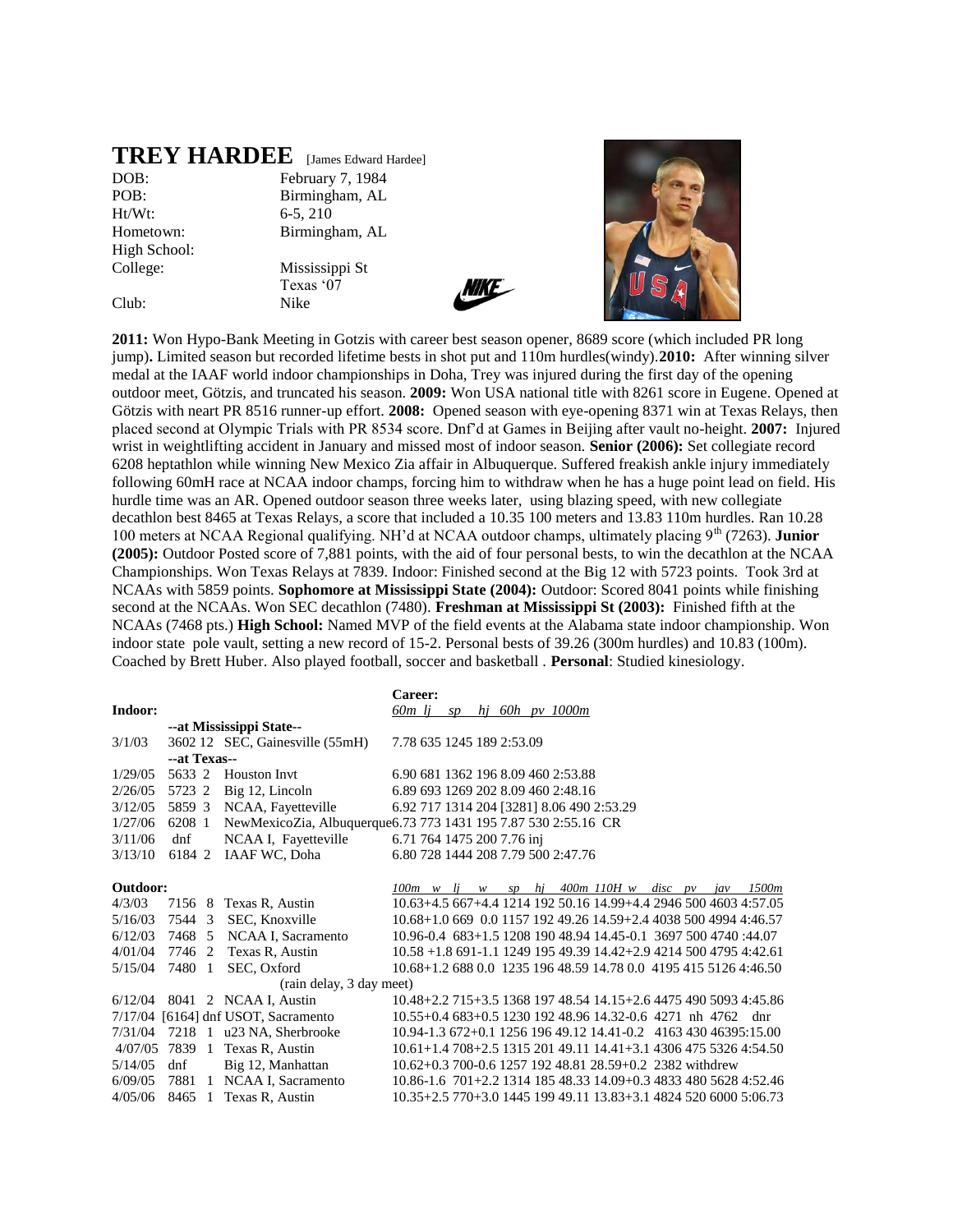|         |        | 6/08/06 7263 9 NCAA I, Sacramento | 10.70-1.3 748+2.5 1409 198 47.51 14.16-0.8 4060 nh 5444 4:42.23  |
|---------|--------|-----------------------------------|------------------------------------------------------------------|
| 6/24/06 |        | dnf - USA, Indianapolis           | 10.62-0.4 735+0.2 1399 187 48.15 14.10-0.9 4187 nh               |
| 4/03/08 |        | 8371 1 Texas R, Austin            | 10.40+1.8 723+1.2 1326 193 47.76 13.99+3.3 5268 525 5896 5:02.18 |
| 6/30/08 |        | 8534 2 USOT/USA, Eugene           | 10.43-0.4 775-1.1 1407 202 47.99 13.71+1.9 4241 500 6369 4:44.79 |
| 8/22/08 |        | dnf - Olympic G, Beijing          | 10.52+0.3 772-0.2 1349 205 47.75 14.20-0.5 4355 nh<br>withdrew   |
| 5/31/09 |        | 8516 2 Hypo-Bank, Götzis          | 10.48+0.8 774+0.8 1393 200 48.42 14.11-0.8 4511 510 6389 4:43.79 |
| 6/26/09 |        | 8261 1 USA, Eugene                | 10.43+3.6 741+1.7 1438 199 48.49 13.95+0.9 4476 500 6412 5:16.01 |
| 8/20/09 |        | 8790 1 IAAF WC, Berlin            | 10.45+0.2 783+1.9 1533 199 48.14 13.86+0.3 4808 520 6800 4:48.91 |
|         |        |                                   | 4511/4279                                                        |
| 5/30/10 |        | dnf - Hypo-Bank, Götzis           | 10.39+0.2 762-0.9 1346 197 48.88 withdrew                        |
| 5/29/11 | 8689 1 | Hypo-Bank, Götzis                 | 10.44-0.7 788+0.6 1563 200 48.12 13.73 0.0 4520 506 6333 4:46.88 |

*PRs: 8790 / 6208 10.28 788+0.6 1594 208 47.75 13.61+3.9 5268 530 6800 4:42.61*

*Indoor: 60m: 6.71, 60H: 7:76; 1000m: 2:47.76*

**Summary:**  $22$ meets, 17 finishes, 9 wins,  $8x > 8000$ , PR score: 8790, CR, Top ten Average: 8338.7. PR 1<sup>st</sup> day in '11 Gotzis 4553;2<sup>nd</sup> day in Berlin '10 4279

########

### **RYAN HARLAN**

2000 f Rice 6891 (x,x, ) DOB: April 25, 1981 2001 so Rice 7319 (x,x, ) Ht: 6-3, Wt: 197 2002 j Rice 7948 ( ) Midway HS, Hewitt,TX 2003 redshirt Rice University '04 2004 s Rice 8171 (x,6,5) 2005 unat 7997 (x,5,4) 2006 unat 7966 (x,3,4) 2007 unat 7901 2008 unat 7587 2009 did not compete 2010 unat 7531 2011 unat 7720

**Progression:** Jon Ryan Harlan





**2011:** Opened outdoor season with 7720 win at Rice decathlon. **2010:** Won Texas GA meet in comeback meet. 2009: did not compete. 2008: 13<sup>th</sup> at US Olympic Trials. 2007: Major international win at Reval Cup in Tallinn, Estonia, then won a  $2<sup>nd</sup> NACAC$  crown (7901) in Dominican Republic in May, placed 4<sup>th</sup> at USA nationals, 5<sup>th</sup> at Pan American games and 2<sup>nd</sup> vs Germany in Bernhausen. **2006:** Won 2<sup>nd</sup> USA indoor heptathlon crown and opened outdoors with a victory at the Mount SAC Relays. He placed  $15<sup>th</sup>$  at Götzis then placed a solid  $2<sup>nd</sup>$  at the USATF nationals in Indianapolis. He finished a fine season with a win at NACAC and 6th place 8K score at Decastar in Talence. It all gave him a #3 USA ranking for the season. **2005:** Won the national indoor heptathlon and outdoor the North American-Central American and Caribbean (NACAC) title before nh-ing at USAs in Carson. He then won the USA vs Germany dual in Bernhausen. **2004:** NCAA champion with eye-opening 8171 score in Austin that included 4 PRs. WAC champ and had a pair of 8k efforts. **2003:** Red-shirted season. **Other**: 2000 National USATF Junior Champion. Ryan has been 3x WAC Conference indoor pentathlon champ. As a sophomore Ryan won the WAC outdoor title, then placed 11<sup>th</sup> at the NCAAs in Eugene. In 2002 Ryan ran up a PR score of 7948 at the Texas A&M Relays, then placed  $5<sup>th</sup>$  at the NCAAs in Baton Rouge with a nearly identical (7945) mark. Former Rice team captain.

#### **Career:**

| Indoor:<br>60m li sphi 60h pv 1000m                                            |  |
|--------------------------------------------------------------------------------|--|
| 7.52 674 1573 210 3:03.38<br>WAC Champs, Reno, NV (55mH)<br>2/21/02<br>4049 1  |  |
| WAC Champs, Boise, ID (60mH)<br>8.04 687 1472 210 3:02.97<br>2/27/03<br>4058 1 |  |
| 7.09 685 1609 213 7.97 510 2:50.47<br>USATF, Chapel Hill<br>$3/06/05$ 6102 1   |  |
| Reval Cup, Tallinn<br>7.30 586 1621 201 7.96 nh 3:18.46<br>2/04/06 4499 13     |  |
| 7.07 693 1636 208 7.96 472 2:53.86<br>USATF, Chapel Hill<br>3/05/06 5949 1     |  |
| 7.06 686 1651 210 7.95 475 2:54.37<br>Reval Cup, Tallinn<br>2/03/07 5969 1     |  |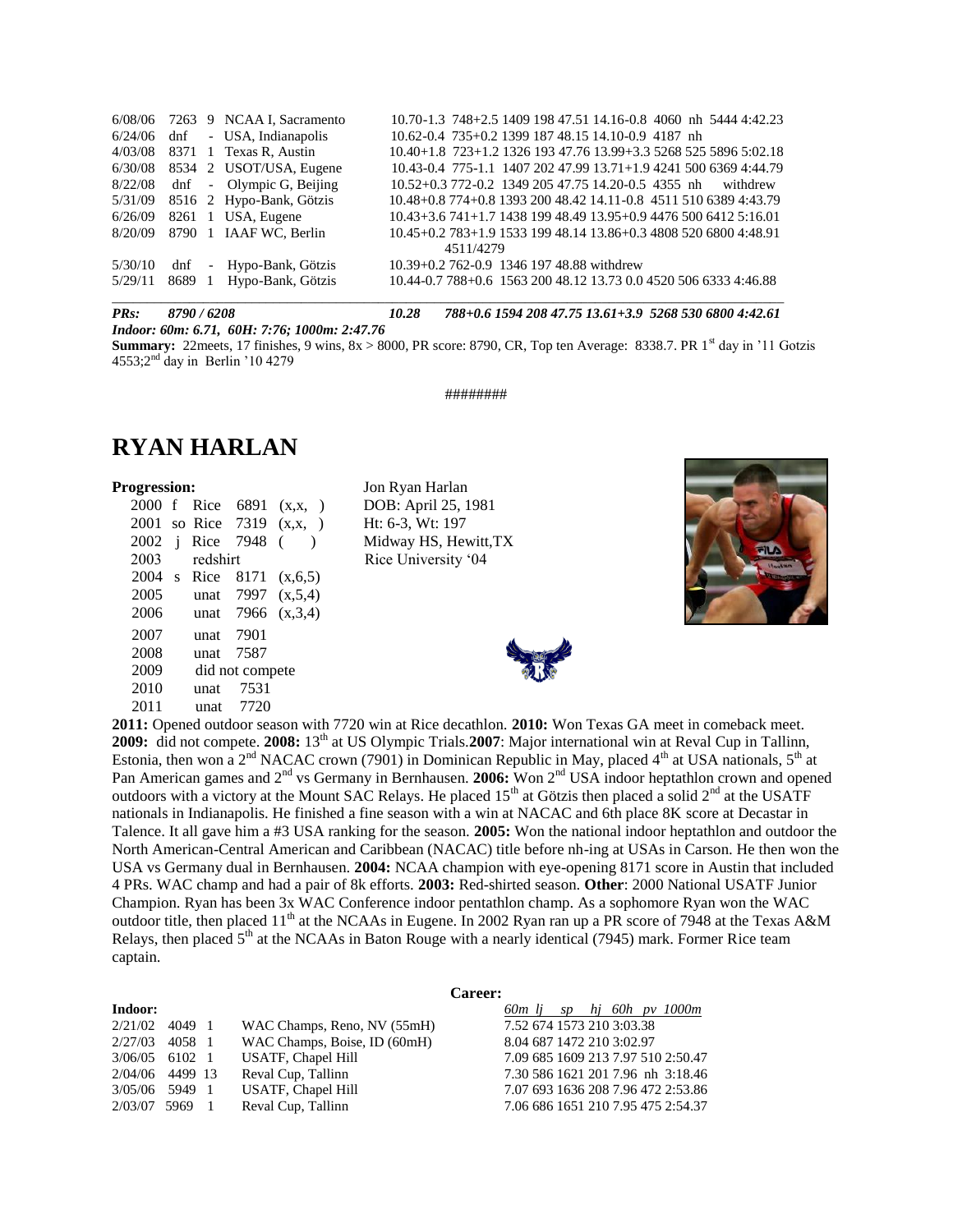| 3/04/07  | $--- dnf$     |                                | <b>USATF, Chapel Hill</b>                                                                  |                                                                  |  |  | 7.08 648 1593 193, inj, withdrew                   |  |     |
|----------|---------------|--------------------------------|--------------------------------------------------------------------------------------------|------------------------------------------------------------------|--|--|----------------------------------------------------|--|-----|
| 2/16/08  | ----- dnf     | Reval Cup, Tallinn             |                                                                                            |                                                                  |  |  | 7.22 639 1600 204 8.31 nh dnr                      |  |     |
| Outdoor: |               |                                |                                                                                            |                                                                  |  |  |                                                    |  |     |
| Date     | score pl      | meet                           | site                                                                                       | $100m \ w$                                                       |  |  | $l$ <i>i w</i> sp hj 400m 110mH w disc pv jav 1500 |  |     |
| 4/06/00  |               | 6891 8 Texas R,                | Austin                                                                                     | 11.01+5.1 695+2.3 1374 215 61.17 14.38+4.1 3250 310 4694 5:19.92 |  |  |                                                    |  |     |
| 6/24/00  |               | 6835w1 USATF Jr.               | Denton                                                                                     | 11.08+3.1 701+2.4 1366 206 52.32 14.70+4.9 3367 294 5721 5:22.51 |  |  |                                                    |  |     |
| 3/16/01  | 6699 7        | TexA&M,                        | <b>CStation</b>                                                                            | $10.84 + 3.271$                                                  |  |  | 1473 208 51.89 14.56+4.0 3294 nh 5656 5:16.36      |  |     |
| 4/04/01  | 6936 6        | Texas R                        | Austin                                                                                     | 11.09+1.2 690+0.4 1421 204 52.32 14.39+3.7 3488 330 5632 5:27.24 |  |  |                                                    |  |     |
| 5/16/01  | 7319 1 WAC    |                                | Fresno                                                                                     | $11.04 + 1.4718$                                                 |  |  | 1460 208 51.13 14.32+1.2 3374 400 4834 5:01.65     |  |     |
| 5/31/01  | 7222 11 NCAA  |                                | Eugene                                                                                     | 11.01+4.4 698+3.0 1396 203 52.49 14.36+2.7 3818 440 4541 5:13.14 |  |  |                                                    |  |     |
| 3/15/02  | 7948 2        |                                | Texas A&M College Station 10.86+3.8 711+2.2 1553 211 50.17 14.29-0.5 3922 445 5934 4:49.67 |                                                                  |  |  |                                                    |  |     |
| 6/01/02  | 7945 5        | <b>NCAA</b>                    | <b>Baton Rouge</b>                                                                         | 10.89+3.1 726+3.1 1548 209 50.18 14.23+0.3 4243 485 5131 5:03.42 |  |  |                                                    |  |     |
| 6/22/03  | 7560 11 USATF |                                | Palo Alto                                                                                  | 11.06+0.2 689-0.5 1481 205 51.13 14.08+1.7 3840 450 5165 4:59.06 |  |  |                                                    |  |     |
| 4/17/04  |               | 8054 1 LSU Gold                | <b>Baton Rouge</b>                                                                         | 10.95+1.8 675 +4.2 1560 209 48.72 14.25nw 3994 495 5802 4:48.18  |  |  |                                                    |  |     |
| 5/15/04  | 6995 1 WAC    |                                | Houston                                                                                    | $11.04 + 0.5677$                                                 |  |  | 1519 206 49.95 15.39-2.0 4241 455 5172             |  | dnf |
| 6/12/04  | 8171          | 1 NCAA                         | Austin                                                                                     | $10.89 + 1.6697$                                                 |  |  | 1580 203 48.82 13.85+3.1 4187 500 6107 4:56.81     |  |     |
| 7/17/04  |               | 7330 14 OlympicTrls Sacramento |                                                                                            | 11.19-1.0 677-0.6 1498 201 50.97 14.55 0.0 3711 450 5845 5:31.14 |  |  |                                                    |  |     |
| 5/29/05  | 7997          | 2 NACAC                        | San Juan                                                                                   | 11.05+2.5 697+3.5 1579 207 49.65 13.93 nwi 4280 460 5775 4:52.56 |  |  |                                                    |  |     |
| 6/24/05  | dnf           | - USATF                        | Carson                                                                                     | 11.26-1.8 680+0.4 1610 212 49.23 14.16 0.0 4238 nh withdrew      |  |  |                                                    |  |     |
| 7/24/05  | 7919          | 1 vs Germany Bernhausen        |                                                                                            | 11.06 0.0 695+1.0 1661 212 49.83 14.12-0.1 4463 440 5943 5:16.88 |  |  |                                                    |  |     |
| 4/13/06  | 7681          | 1 Mt SAC R                     | Azusa                                                                                      | 11.09+0.2 697 nwi 1632 210 50.16 14.24+0.8 4094 465 5390 5:34.04 |  |  |                                                    |  |     |
| 5/28/06  |               | 7744 15 Hypo-Bank Götzis       |                                                                                            | 11.04-0.1 673-1.1 1619 206 50.19 13.99+1.3 4172 480 5381 5:21.20 |  |  |                                                    |  |     |
| 6/24/06  | 7872          | 2 USATF                        | Indianapolis                                                                               | 11.13+0.5 652-1.3 1634 205 50.26 14.08-1.0 4294 460 6313 5:01.90 |  |  |                                                    |  |     |
| 8/26/06  | 7966          | 1 NACAC                        | San Juan                                                                                   | 10.94+2.9 672+2.9 1602 210 50.54 14.17+1.1 4274 480 5964 5:01.37 |  |  |                                                    |  |     |
| 9/17/06  | 8022          | 6 DecaStar                     | Talence                                                                                    | 11.10+1.8 708+0.4 1592 210 50.88 14.02-0.3 4404 470 6117 5:03.18 |  |  |                                                    |  |     |
| 5/26/07  | 7901          | 1 NACAC                        | Santo Domingo 11.18-2.5 717                                                                |                                                                  |  |  | 1638 206 49.97 14.36-0.2 4337 480 5731 5:17.00     |  |     |
| 6/23/07  | 7883          | 4 USATF                        | Indianapolis                                                                               | 11.35-2.0 677+1.5 1658 208 51.01 14.16+1.9 4295 460 6218 4:59.17 |  |  |                                                    |  |     |
| 7/24/07  | 7687          | 5 Pan-Am G                     | Rio de Janeiro                                                                             | 11.15-0.8 678 0.0 1596 203 49.85 14.33-0.2 4279 480 5599 5:26.59 |  |  |                                                    |  |     |
| 8/19/07  | 7736          | 2 vs GER                       | Bernhausen                                                                                 | 11.24-0.6 688 0.0 1613 209 50.48 14.24+0.5 4354 490 5394 5:30.65 |  |  |                                                    |  |     |
| 6/30/08  |               | 7587 13 USOT/USA Eugene        |                                                                                            | 11.18+0.1 648-1.3 1523 205 50.96 14.68+1.9 4290 460 5959 5:08.30 |  |  |                                                    |  |     |
| 6/06/10  | 7541          | 1 Texas GA                     | Dallas                                                                                     | 11.31+0.7 660+2.3 1520 207 51.68 14.51+0.4 4272 470 6188 5:32.02 |  |  |                                                    |  |     |
| 3/18/11  | 7720          | 1 Rice U                       | Houston                                                                                    | 11.22nwi 680-0.4 1498 199 50.90 14.55+0.7 4325 490 6107 5:07.91  |  |  |                                                    |  |     |
| 6/05/11  | dnf           | - Texas GA                     | Dallas                                                                                     | dnf                                                              |  |  | 649+1.0 1578 194 51.80 14.61+1.4 3310 500 withdrew |  |     |
|          |               |                                |                                                                                            |                                                                  |  |  |                                                    |  |     |

*PRs: 8171 / 6102 10.86+3.8 726+3.1 1661 213 48.72 13.85+3.1 4463 510 6313 4:48.18*

*Career Summary: 29 meets, 27 finishes, 11 wins, 3 scores > 8000, Decathlon PR: 8171, Top Ten Ave=7980.6 , 2nd Ten Ave= 7645.8*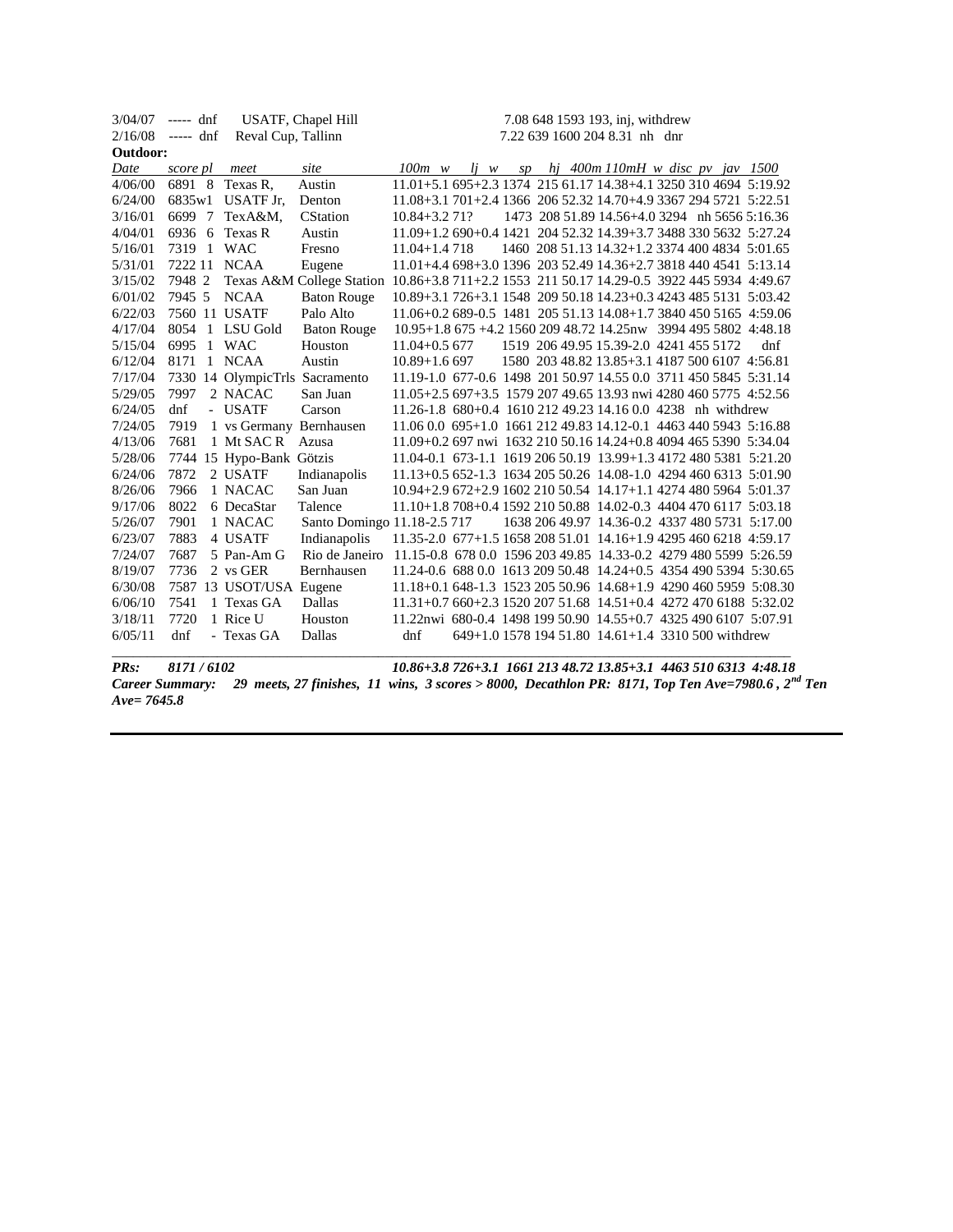### **CHRIS HELWICK**

POB: Ht/Wt: 6-4, 202

DOB: March 18, 1985

Hometown: Greeley, CO High School: Greeley Central HS, CO College: Tennessee '07



2011: 3<sup>rd</sup> at NACAC in Kingston, Jamaica. 2<sup>nd</sup> at Clemson Heptathlon and 3<sup>rd</sup> at USA indoors. **2010:** Won Sea Ray Relays with 7770 score. Tossed PR 73.25m/240- 4 javelin. Injured at USA nationals but then placed  $2<sup>nd</sup>$  at Thorpe Cup (vs Germany).

**2009:** Injured and did not compete. **2008**: After a  $7<sup>th</sup>$  at US Olympic Trials he placed  $4<sup>th</sup>$  vs Germany, both with 8k efforts. His 8017 win at Deacon was significant PR as he became the 61<sup>st</sup> American over 8K. and then won a Panamerican title (formerly NACAC) with 7820. **2007**: Won Sea Ray Relays title with 7731 in April then placed 5<sup>th</sup> at NCAAs with 7633. 2<sup>nd</sup> at SEC indoor heptathlon. 2006- Indoor: 2<sup>nd</sup> place at NCAAs both indoors and out. PR'd with 5917 effort for 2<sup>nd</sup> at NCAA indoor heptathlon. **2006- Outdoor:** Won Sea Ray Relays decathlon (7707) then neared PR again while winning SEC decathlon with 7765 points. **2005-Outdoor-** Won the Volunteer Award (toughest competitor) at team banquet . Won the SEC title, taking fifth at the NCAA championships and adding 490 points to push his career-best score to 7,780, Captured silver at the Sea Ray Relays decathlon (7,341). **2005-Indoor:** Finished 2nd in the SEC heptathlon with PR score of 5,609, and finished eighth with 5,421 points at the NCAA indoor champs. **2004-Outdoor-** Posted season-best score of 7,290 to earn silver honors in a rare, weather-marred three-day decathlon at the SEC outdoor champs. Won USA junior decathlon championship, using junior implements, at Texas A&M with a score of 7,358 points to earn his berth to the world junior meet. Finished eighth at the IAAF world junior decathlon champs with 7,176 points, 2004-Indoor: 9th NCAA indoors. High School: 2<sup>nd</sup> at USA Jr champs (6967). Colorado state high jump champ. Scored 7216 in high school decathlon. **Personal:**  Economics major. Coached by Scott Hall at Wake Forest U where he serves as volunteer coach.

| <b>Career Record</b> |                        |                                                                                         |                                                                  |                           |       |    |    |                   |                                                |  |  |
|----------------------|------------------------|-----------------------------------------------------------------------------------------|------------------------------------------------------------------|---------------------------|-------|----|----|-------------------|------------------------------------------------|--|--|
| Indoor:              |                        |                                                                                         |                                                                  | 60m lj                    |       | SD | hi |                   | 60h <i>py</i> 1000m                            |  |  |
| 2/14/03              | 3445 2                 | Valentine, Golden                                                                       |                                                                  | 9.03 649 1158 196 3:00.16 |       |    |    |                   |                                                |  |  |
| 1/31/04              | 5210 3                 | Clemson Hept, Clemson                                                                   |                                                                  |                           |       |    |    |                   | 7.43 665 1275 196 8.84 450 2:48.39             |  |  |
| 2/29/04              | 5525 3                 | SEC, Lexington                                                                          |                                                                  |                           |       |    |    |                   | 7.32 674 1381 203 8.62 460 2:43.97             |  |  |
| 3/13/04              | 5386 9                 | NCAA I, Fayetteville                                                                    |                                                                  |                           |       |    |    |                   | 7.38 675 1295 196 8.67 460 2:43.22             |  |  |
| 1/28/05              | $dnf -$                | Penn St Open, U Park                                                                    |                                                                  | 7.68                      | $-3f$ |    |    | 1242 183 withdrew |                                                |  |  |
| 2/26/05              | 5609 2                 | SEC, Fayetteville                                                                       |                                                                  |                           |       |    |    |                   | 7.42 691 1410 204 8.75 500 2:47.51             |  |  |
| 3/12/05              | 5421 8                 | NCAA, Fayetteville                                                                      |                                                                  |                           |       |    |    |                   | 7.45 682 1385 198 8.89 490 2:49.85             |  |  |
| 1/29/06              | 5644 2                 | Clemson Invt, Clemson                                                                   |                                                                  |                           |       |    |    |                   | 7.22 668 1365 201 8.50 500 2:45.??             |  |  |
| 2/25/06              | 4881 6                 | SEC, Gainesville                                                                        |                                                                  |                           |       |    |    |                   | 6.74 714 1350 209 7.79 nh 2:42.77 (55m, 55mH)  |  |  |
| 3/11/06              | 5917 2                 | <b>NCAA I, Fayetteville</b>                                                             |                                                                  |                           |       |    |    |                   | 7.26 746 1388 206 8.45 520 2:49.03             |  |  |
| 2/24/07              | 5666 2                 | SEC, Lexington                                                                          |                                                                  |                           |       |    |    |                   | 7.30 670 1411 203 8.44 475 2:40.34             |  |  |
| 3/10/07              | 5595 6                 | NCAA I, Fayetteville                                                                    |                                                                  |                           |       |    |    |                   | 7.30 684 1376 192 8.53 490 2:41.00             |  |  |
| 1/26/08              | 5447 2                 | Wisconsin Elite, Madison                                                                |                                                                  |                           |       |    |    |                   | 7.37 697 1267 197 8.63 460 2:42.72             |  |  |
| 3/09/08              | 5575 5                 | USA, Chapel Hill                                                                        |                                                                  |                           |       |    |    |                   | 7.30 683 1235 201 8.57 490 2:41.40             |  |  |
| 1/30/10              | $dnf -$                | Taylor, Chapel Hill                                                                     |                                                                  | 7.39 nm 1386 nh           |       |    |    |                   |                                                |  |  |
| 1/29/11              | 5452 2                 | Clemson JRF, Clemson                                                                    |                                                                  | 7.35 675 1420 192         |       |    |    |                   | 8.67 470 2:44.52                               |  |  |
| 3/06/11              | 5681 3                 | USA, Bloomington                                                                        |                                                                  | 7.30 691 1447 200         |       |    |    |                   | 8.58 490 2:44.00                               |  |  |
| Outdoor:             |                        |                                                                                         | 100m w                                                           | $li \t w$                 |       | SD |    |                   | hj 400m 110h w disc pv jav 1500m               |  |  |
| 6/19/02              | 6157 7                 | USA Junior, Berkeley, CA                                                                |                                                                  |                           |       |    |    |                   |                                                |  |  |
| 6/20/03              | $6967*2$               | <b>USATF Junior, Palo Alto</b>                                                          | 11.66-0.4 634                                                    |                           |       |    |    |                   | 1243 202 50.85 15.69+2.5 3745 410 4939 4:29.19 |  |  |
| 7/19/03              | $6215*6$               | PanAmJr, Bridgetown, BAR11.68 0.0 620-1.7 1203 199 51.09 15.63-1.6 3520 nh 5196 4:30.33 |                                                                  |                           |       |    |    |                   |                                                |  |  |
| 4/8/04               | 7276 3                 | Sea Ray R, Knoxville                                                                    | 11.43+0.7 688+1.7 1206 191 51.09 15.27+1.7 3872 437 6075 4:36.99 |                           |       |    |    |                   |                                                |  |  |
| 5/15/04              | 7290 2                 | SEC, Oxford                                                                             | 11.45+0.3 647 0.0 1326 199 50.66 15.67 0.0 4099 445 5666 4:39.02 |                           |       |    |    |                   |                                                |  |  |
| 4/14/05              | 7341 2                 | Sea Ray R, Knoxville                                                                    | 11.66+0.4 658 0.0 1295 204 51.96 15.49+2.2 4115 445 6120 4:37.66 |                           |       |    |    |                   |                                                |  |  |
| 5/14/05              | 7780<br>-1             | SEC, Nashville                                                                          | 11.36+0.8 697 0.0 1349 204 49.22 15.06+1.4 4095 475 5908 4:34.00 |                           |       |    |    |                   |                                                |  |  |
| 6/09/05              | 7569 5                 | NCAA I, Sacramento                                                                      | 11.71-1.8 692+3.2 1352 197 50.10 15.70-0.6 4190 480 5840 4:29.66 |                           |       |    |    |                   |                                                |  |  |
| 4/13/06              | 7707 1                 | Sea Ray R, Knoxville                                                                    | 11.17+4.2 695+7.0 1323 202 51.32 15.18+2.7 4491 475 6361 4:52.36 |                           |       |    |    |                   |                                                |  |  |
| 5/12/06              | 7765<br>-1             | SEC, Fayetteville                                                                       | 11.24+1.8 700+3.2 1346 203 51.09 15.02+0.5 4204 480 5954 4:33.96 |                           |       |    |    |                   |                                                |  |  |
| 6/08/06              | 7772<br>$\overline{2}$ | NCAA I, Sacramento                                                                      | 11.43-1.0 678+0.5 1278 204 49.97 15.44-1.3 4305 480 6511 4:29.90 |                           |       |    |    |                   |                                                |  |  |
| 4/12/07              | 7732<br>$\overline{1}$ | Sea Ray R, Knoxville                                                                    | 11.24 0.0 681 0.0 1305 201 50.75 15.04+3.0 4277 475 6512 4:40.51 |                           |       |    |    |                   |                                                |  |  |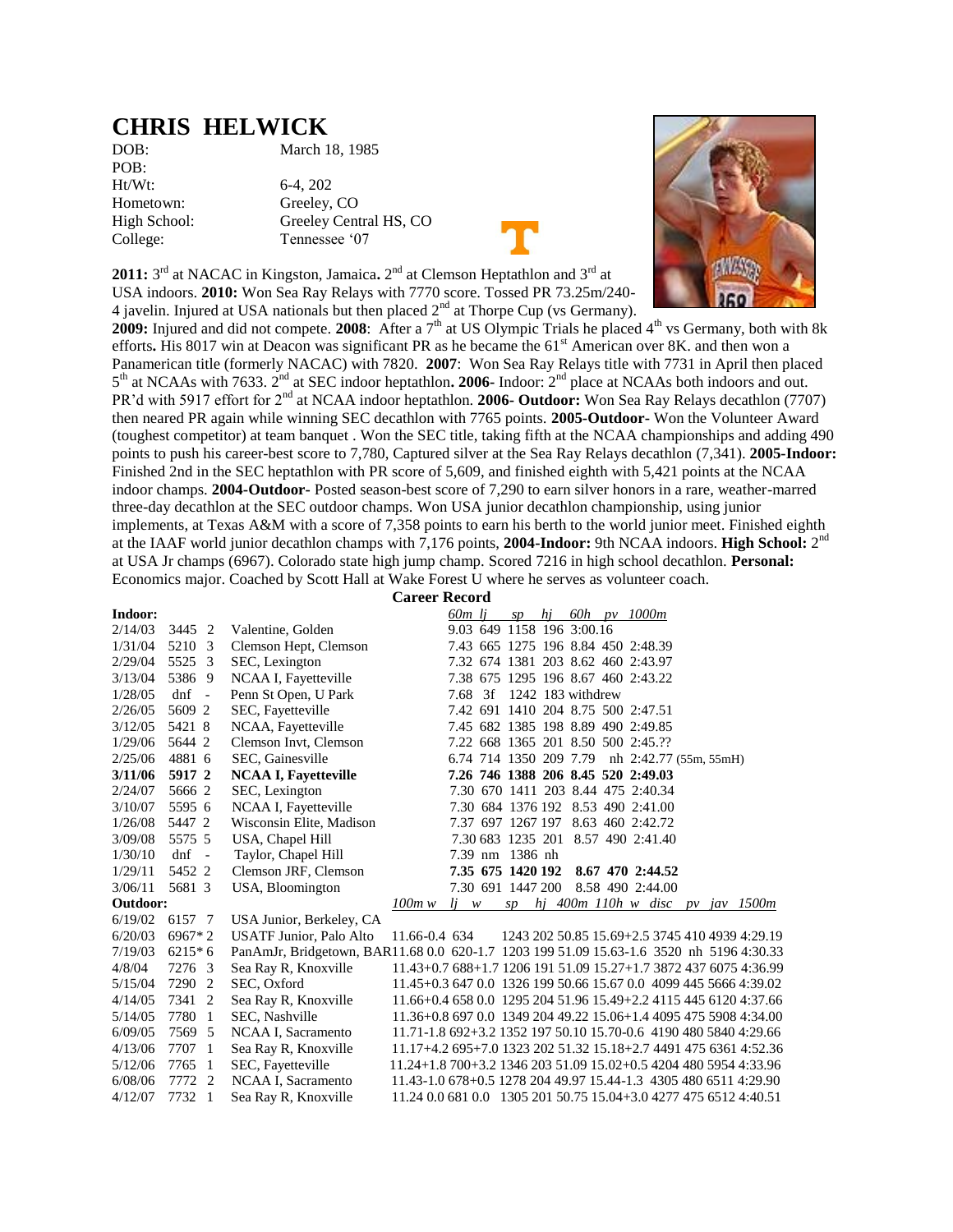| 6/07/07 | 7633 5  |                          | NCAA I, Sacramento                                                                        |                                                                  |     |  | $11.36+1.2671+2.9136119050.0615.13+2.2405546063684:24.30$        |  |                       |
|---------|---------|--------------------------|-------------------------------------------------------------------------------------------|------------------------------------------------------------------|-----|--|------------------------------------------------------------------|--|-----------------------|
| 6/23/07 | 7714 7  |                          | USATF, Indianapolis                                                                       | $11.43+0.3668+1.5134319950.5415.09+1.4409949062804:29.59$        |     |  |                                                                  |  |                       |
| 8/19/07 | 7354 10 |                          | vs. Germany, Bernhausen                                                                   | 11.54-0.1 686 0.0 1397 182 50.54 15.31+0.8 4116 460 5866 4:43.27 |     |  |                                                                  |  |                       |
| 8/26/07 | 7602 3  |                          | Woerden, NED                                                                              | 11.47                                                            | 675 |  | 1331 193 50.24 15.63                                             |  | 3996 470 6466 4:22.82 |
| 4/10/08 | $dnf -$ |                          | Sea Ray R, Knoxville                                                                      |                                                                  |     |  | $11.28 + 0.3678 + 1.0135819950.1415.26 + 1.84582$ nh withdrew    |  |                       |
| 5/16/08 | 8017 1  |                          | Deacon, Winston-Salem                                                                     | 10.94+2.6 713+1.3 1360 201 49.90 15.42+0.6 4369 482 6198 4:21.80 |     |  |                                                                  |  |                       |
| 6/01/08 | 7820 1  |                          | Panamerican, San Dimingo 11.21+2.1 720+3.0 1349 197 50.35 15.12+0.5 4326 480 5498 4:22.60 |                                                                  |     |  |                                                                  |  |                       |
| 6/30/08 | 8010 7  |                          | USOT/USA, Eugene                                                                          | 11.34-0.4 698-0.3 1380 199 50.20 15.26+1.7 4425 490 6735 4:21.44 |     |  |                                                                  |  |                       |
|         |         |                          |                                                                                           |                                                                  |     |  |                                                                  |  |                       |
| 8/03/08 | 8143 4  |                          | vs Germany, Manhattan                                                                     | 11.16+0.6 709+3.5 1368 203 49.94 15.06+1.1 4512 495 6672 4:24.51 |     |  |                                                                  |  |                       |
| 4/08/10 | 7779 1  |                          | SeaRay R, Knoxville                                                                       | $11.12+3.4680+2.1139619850.7314.95+2.0417948061604:34.05$        |     |  |                                                                  |  |                       |
| 5/12/10 | 6294 6  |                          | Deacon, Winston-Salem                                                                     | $11.19+1.5710+0.2133119850.4715.08+2.73650$ nh 7325 dnf          |     |  |                                                                  |  |                       |
| 6/26/10 | dnf     | $\overline{\phantom{a}}$ | USA, Des Moines                                                                           |                                                                  |     |  | 11.13+1.5 717+2.7 1333 196 51.06 dnf, injured, withdrew          |  |                       |
| 8/08/10 | 7799 2  |                          | Thorpe Cup, Marburg                                                                       | 11.43-0.7 721+0.1 1258 200 50.85 15.40-1.8 4318 491 6347 4:30.17 |     |  |                                                                  |  |                       |
| 5/11/11 | dnf     | $\overline{\phantom{a}}$ | Deacon, Winston-Salem                                                                     |                                                                  |     |  | 11.40+1.4 681 0.0 1296 195 50.29 15.38 0.0 withdrew              |  |                       |
| 5/28/11 | 7609 3  |                          | NACAC, Kingston                                                                           |                                                                  |     |  | 11.49-2.0 708+1.4 1352 197 50.26 15.45+0.5 4067 470 5771 4:29.?? |  |                       |

*PRs: 8143 / 5917 10.94+2.6 746i 1420 209 49.22 14.95+2.0 4706 520 7325 4:21.44 Indoor PRs: 60m: 7.26; 60H: 8.44; 1000m: 2:40.34.*

**Summary:** 27 meets, 24 finishes, 7 wins,  $3x > 8000$ , PR score 8143, Top 10 Ave: 7861.7,  $2^{nd}$  ten: 7519.5 \* - junior implements/hurdles, \*\*(rain delay, final 3 events on 15th)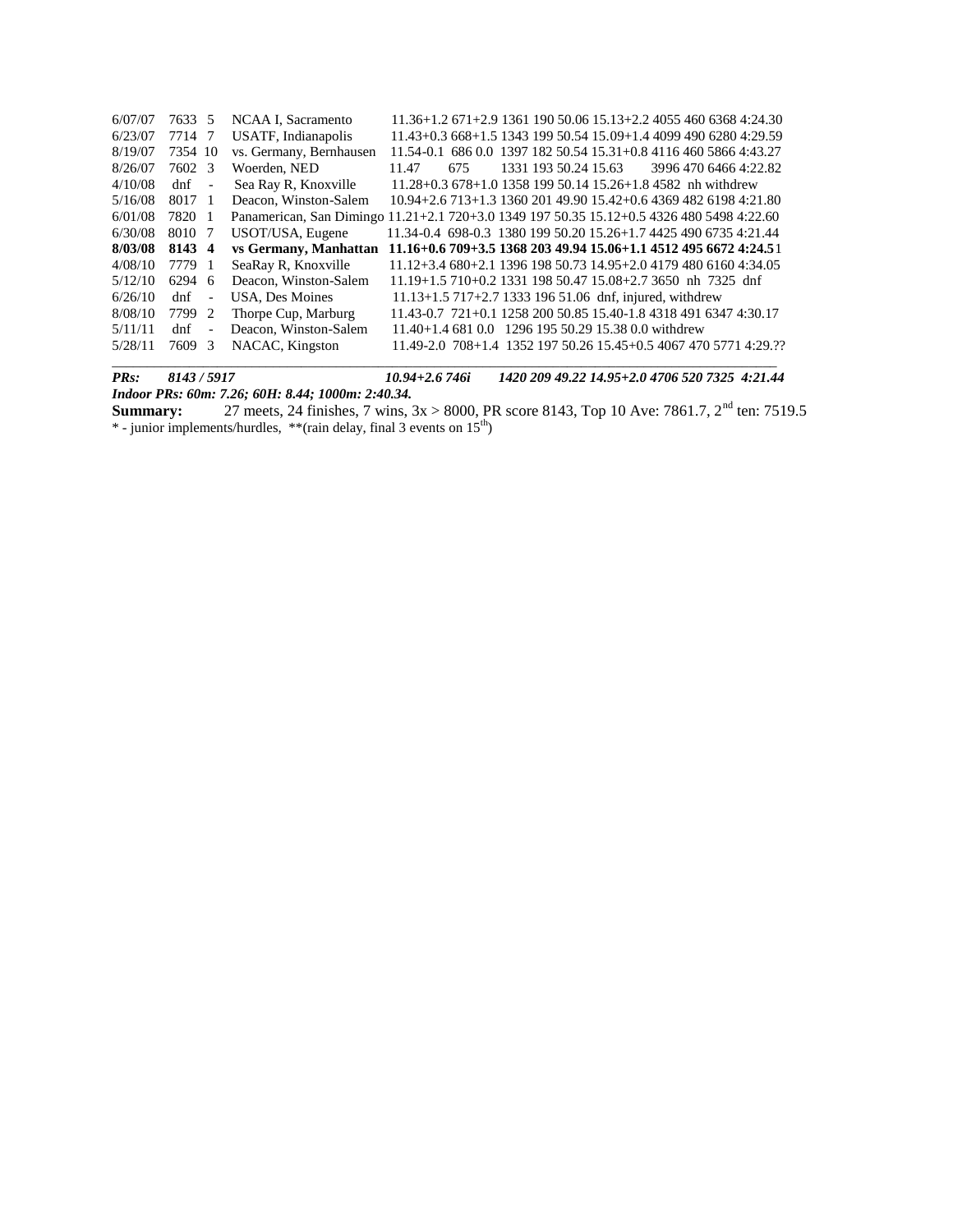#### **GRAY HORN**

DOB: February 18, 1990 POB: Ht/wt: 6-3½, 200 Hometown: Wapakoneta, OH High School: Waynesfield Goshen College: Florida '12





2111: Placed 5<sup>th</sup> at NCAAs with lifetime best marks of 7914. Captured Mt Sac Relays (7771)

and 2nd SEC title (7828) with PR scores**.** Posted 2 major indoor wins including SEC crown (5816) then upped PR to 5890 with 4th place effort at NCAAs. **2010:** Won u23 NACAC crown. 15th at NCAAs. SEC outdoor champion with PR 7652. 2nd at both Texas A&M (5538) and SEC (5653) heptathlons indoors, then dnf'd at NCAAs. **2009**: USA and Pan American Junior runner-upSEC decathlon champ with 7389 score. 11<sup>th</sup> at NCAAs with PR 7490 score. SEC runner-up indoors and 14<sup>th</sup> at NCAAs. 7<sup>th</sup> at Texas Relays decathlon. **High School:** 11 times USATF Junior Olympic medalist. 2008 National Nike indoor pentathlon champ. 6-7 ½ high jump, 15-6 vault. 14.31 110m hurdles. **Personal**: Coached by grandfather Joe Horn.

|               |        |                                           | Career:                                                                       |
|---------------|--------|-------------------------------------------|-------------------------------------------------------------------------------|
| Indoor:       |        |                                           | 60 <sub>m</sub> li<br>hi 60h py 1000m<br>SD                                   |
|               |        | $1/26/08$ 5189 1 Findlay Open, Findlay    | 7.26 652 1203 196 8.50 445 2:57.56                                            |
|               |        |                                           | 1/31/09 5384 3 Texas A&M, College Station 7.19 697 1243 199 8.60 450 2:52.70  |
|               |        | 2/28/09 5586 2 SEC, Lexington             | 7.06.708.1201.200.8.31.455.2:46.53                                            |
|               |        | 3/14/09 4769 14 NCAA, College Station     | 7.16 728 1249 199 8.33 nh 2:53.22                                             |
|               |        | $1/30/10$ 5538 2 Tex A&M, College Station | 7.08 703 1171 201 8.28 436 2:44.66                                            |
|               |        | 2/27/10 5653 2 SEC, Fayetteville          | 6.99 714 1219 200 8.06 460 2:43.30                                            |
| $3/13/10$ dnf |        | - NCAA, Fayetteville                      | 7.03 710 1173 202 10.78 440 dns                                               |
|               |        |                                           | 1/29/11 5747 1 Big12vsSEC, College Station 6.98 726 1341 198 8.27 455 2:45.37 |
|               |        | 2/25/11 5816 1 SEC, Fayetteville          | 6.99 735 1320 194 8.00 480 2:49.28                                            |
|               |        | 3/12/11 5890 4 NCAA I, College Station    | 7.01 729 1289 202 8.12 470 2:39.96                                            |
| Outdoor:      |        |                                           | $1j$ w sp $h$ j 400m 110h w disc pv jav 1500m<br>$100m \ w$                   |
| $6/21/07$ dnf |        | - USA Jr, Indianapolis                    | 11.46+1.4 610 0.0 1230 178 dnf withdrew                                       |
| 4/02/09       |        | 7067 7 Texas R, Austin                    | 10.94-0.7 713+2.7 1236 196 52.09 14.87-1.8 2885 435 4495 4:37.70              |
|               |        | 5/15/09 7389 1 SEC, Gainesville           | 10.99+1.1 682+0.8 1166 198 50.23 14.87+0.2 3902 485 4086 4:29.19              |
|               |        | 6/11/09 7490 11 NCAA, Fayetteville        | 11.05+2.7 732+2.7 1221 202 50.52 14.74+2.0 3754 450 4639 4:32.84              |
|               |        | $6/26/09$ 7114* 2 USA Jr, Eugene          | 11.26+2.3 724+1.3 1297 196 52.05 14.56+1.7 4238 399 4311 4:58.76              |
|               |        | $8/01/09$ 6982* 2 Pan Am Jr, Trinidad     | 11.29 0.0 720+3.9 1238 197 53.12 14.35+3.5 3872 440 4226 5:16.76              |
| 4/15/10       |        | 7566 3 Mt Sac R, Azusa                    | 10.85+2.0 739+3.2 1195 196 50.45 14.59+1.5 3896 450 4775 4:30.36              |
|               |        | 5/14/10 7652 1 SEC, Knoxville             | $10.77+2.6765+2.1125819450.4814.50+0.9380546548884:41.28$                     |
| 6/11/10       |        | 7262 15 NCAA, Eugene                      | $11.33+0.76$ 676+1.8 1279 193 50.58 14.91+1.6 4122 440 5282 4:47.69           |
| 7/10/10       | 7510 1 | NACAC u23, Miramar                        | 11.19-1.4 717-0.5 1287 197 51.13 14.57-0.6 3829 460 5227 4:37.73              |
| 4/14/11       | 7771 1 | Mt Sac R, Azusa                           | $10.83+1.2754+3.5129219449.7814.41+1.7376648052634:37.69$                     |
| 5/13/11       | 7828 1 | SEC, Athens                               | 11.02-0.8 743+0.4 1313 194 49.80 14.25+0.9 4182 480 5188 4:37.29              |
|               |        | 6/09/11 7914 5 NCAA I, Des Moines         | 10.71+2.8 743+1.4 1261 199 49.42 14.32+1.8 3713 490 5232 4:29.45              |

*PRs: 7914 / 5890 10.71+2.86 765+2.1 1341 202 49.42 14.25+0.9 4182 490 5282 4:29.19* 

*Indoor: 60m: 6.98; 60h: 8.00; 1000m: 2:39.96* **\*-Junior implements**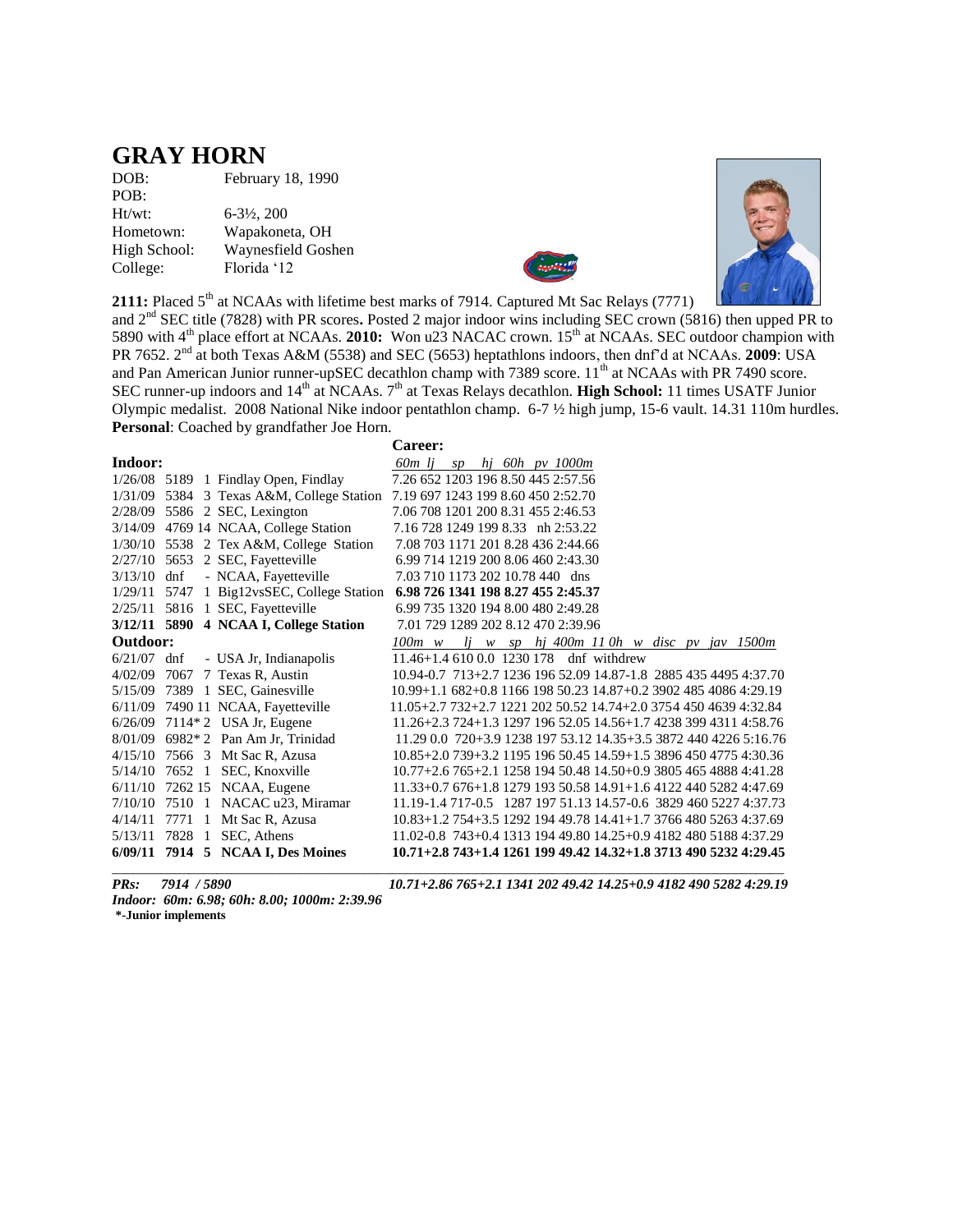### **NICK HUBER**

DOB: POB: Ht/wt:<br>Hometown: Hometown: Leopold, IN<br>High School: Perry Centra Perry Central HS, IN College: Cornell '12





**2011:** 13th at NCAA I decathlon with PRs in final 3 events. Indoor Heptagonal Heptathlon champ. Scored 7593 huge PR at only spring meet. **2010:** Ran 51.91 400m hurdles.  $4<sup>th</sup>$  at IC4A decathlon. **High** School: 3<sup>rd</sup>, Indiana State HS 300m hurdles.Personal: Son of Tim and Susan Huber. Major is Industrial and Labor Relations.

|              |  |                                              | <b>Career:</b>                                                   |    |  |                     |  |  |                                          |
|--------------|--|----------------------------------------------|------------------------------------------------------------------|----|--|---------------------|--|--|------------------------------------------|
| Indoor:      |  |                                              | 60m li<br>SD                                                     | hi |  | 60h <i>py</i> 1000m |  |  |                                          |
| 1/28/09 4353 |  | 6 Upstate Challenge. Ithaca                  |                                                                  |    |  |                     |  |  |                                          |
| 12/5/09 5090 |  | 1 Cornell R, Ithaca                          | 7.20 632 1178 201 8.58 430 2:59.32                               |    |  |                     |  |  |                                          |
| 1/23/10 5191 |  | 1 Cornell U. Itahca                          | 7.15 655 1198 190 8.25 400 2:47.08                               |    |  |                     |  |  |                                          |
|              |  | 12/4/10 5370 1 Cornell R. Ithaca             | 7.22 684 1265 198 8.27 405 2:45.70                               |    |  |                     |  |  |                                          |
|              |  | $2/06/11$ 2011 11 Cornell Pentathlon, Ithaca |                                                                  |    |  |                     |  |  |                                          |
|              |  | $2/27/11$ 5319 1 Heps, NYC Armory            | 7.32 639 1412 202 8.51 460 2:59.58                               |    |  |                     |  |  |                                          |
| Outdoor:     |  |                                              | $100m \ w$                                                       |    |  |                     |  |  | li w sp hi 400m 110h w disc pv jav 1500m |
|              |  | $4/03/10$ 7019 1 Cornell Easter, Ithaca      | 10.94+1.9 675+3.3 1135 202 49.94 14.87+2.3 3842 395 4692 5:04.44 |    |  |                     |  |  |                                          |
|              |  | 5/15/10 7015 4 IC4A, Princeton               | $11.10+0.36540.0121519447.9315.02+0.6362439547374.52.63$         |    |  |                     |  |  |                                          |
|              |  | 4/09/11 7593 1 Cornell Spring, Ithaca        | $11.14+1.5694+2.0132320249.2714.66+1.5419447048604:48.07$        |    |  |                     |  |  |                                          |
|              |  | 6/09/11 7583 13 NCAA I, Des Moines           | $11.12+1.6659+1.9136619648.6814.98+0.5413247048754:28.96$        |    |  |                     |  |  |                                          |

*PRs: 7593 / 5370 10.94+1.9 694+2.0 1412 202 47.93 14.47 4194 470 4860 4:28.96 Indoor: 60m:7.15 ; 60h: 8.24; 1000m: 2:45.70*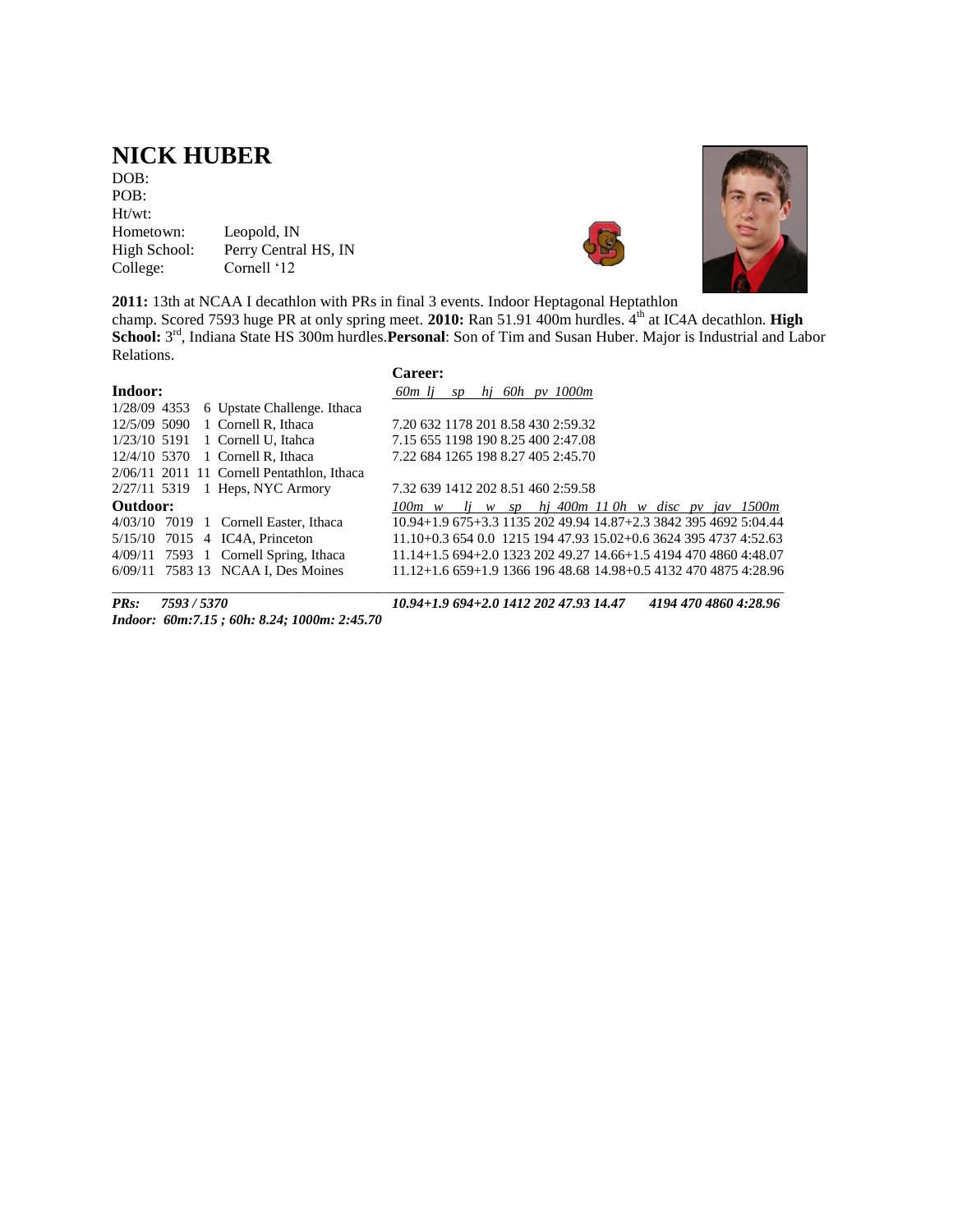### **MARK JELLISON**

| DOB:         | April 25, 1980  |
|--------------|-----------------|
| POB:         |                 |
| Ht/Wt:       | $6-2, 185$      |
| Hometown:    | Reading, MA     |
| High School: |                 |
| College:     | Connecticut '03 |
| Club:        | Golden Bear TC  |
|              |                 |





2011: Runner-up at Claremont Classic. 2020: 7<sup>th</sup> at USA nationals after PR effoprt at Claremeont Classic (7781). Runner-up at U Wash indoor hept with PR 5599. **College**: '03 Connecticut grad where he was '01 Big East indoor winner and '03 Sea Ray Relays winner.

|                         |        |                          |                                                                                           |                                    | Career:                  |  |                            |                                                               |              |  |                       |
|-------------------------|--------|--------------------------|-------------------------------------------------------------------------------------------|------------------------------------|--------------------------|--|----------------------------|---------------------------------------------------------------|--------------|--|-----------------------|
| Indoor:                 |        |                          |                                                                                           |                                    | 60m li                   |  |                            | $sp$ hj 60mH pv 1000m                                         |              |  |                       |
|                         |        |                          | 2/17/01 3830 1 Big East, Syracuse                                                         |                                    |                          |  | 8.12 681 1162 197 2:51.54  |                                                               |              |  |                       |
|                         |        |                          | 3/02/01 3971 2 IC4A, Boston                                                               |                                    |                          |  | 8.10 725 1153 194 2:45.54  |                                                               |              |  |                       |
|                         |        |                          | $1/11/02$ 3977 1 Yale Invt, New Haven                                                     |                                    |                          |  |                            | 7.56 712 1281 200 2:51.02 (55mH)                              |              |  |                       |
| 2/10/02 3812 2 Big East |        |                          |                                                                                           |                                    |                          |  |                            |                                                               |              |  |                       |
|                         |        |                          | 3/02/02 5527 7 USATF, Chapel Hill                                                         |                                    |                          |  |                            | 7.26 705 1233 195 8.28 463 2:45.52                            |              |  |                       |
|                         |        |                          | 1/24/03 4200 1 UConn, Stoors                                                              |                                    | 7.92 743 1250 207 2:50.2 |  |                            |                                                               |              |  |                       |
|                         |        |                          | 3/09/03 5551 6 USATF, Chapel Hill                                                         |                                    |                          |  |                            | 7.23 724 1196 200 8.11 450 2:50.81                            |              |  |                       |
|                         |        |                          | $1/06/06$ dnf - UConn Invt, Stoors                                                        |                                    |                          |  | 7.0h 704 1329 198 withdrew |                                                               |              |  |                       |
|                         |        |                          | 2/02/08 5532 2 Heritage, Boise                                                            |                                    |                          |  |                            | 7.25 700 1351 197 8.29 475 2:56.01                            |              |  |                       |
|                         |        |                          | $1/30/10$ 5599 2 U of Washington, Seattle                                                 |                                    |                          |  |                            | 7.23 723 1417 201 8.35 445 2:53.04                            |              |  |                       |
| Outdoor:                |        |                          |                                                                                           | $100m$ w                           |                          |  |                            | lj w sp hj 400m 110H w disc pv jav 1500m                      |              |  |                       |
| 4/11/02                 |        |                          | 6705 7 Sea Ray R, Knoxville11.17+2.7 741+0.8 1261 203 51.63 14.60-0.5 nm 410 4863 4:46.17 |                                    |                          |  |                            |                                                               |              |  |                       |
| 5/04/02 6437 4          |        |                          | <b>Big East. Stoors</b>                                                                   | 11.29+2.3 711+1.5 1125 198 54.56   |                          |  |                            |                                                               |              |  |                       |
|                         |        |                          | 4/11/03 7198 1 Sea Ray R, Knoxville 11.36                                                 |                                    |                          |  |                            | 709 1187 192 52.05 14.70                                      |              |  | 3575 476 4656 4:38.79 |
|                         |        |                          | 5/03/03 7225 2 Big East, Stoors                                                           |                                    |                          |  |                            | $11.27+1.5712$ 1255 201 51.98 14.69+2.1 3719 470 4885 5:07.51 |              |  |                       |
| 4/22/05 7302            |        |                          | 1 UConn Invt, Stoors 10.8h 765                                                            |                                    |                          |  |                            | 1245 207 53.2h 14.6h 3575 430 4835 4:54.2h                    |              |  |                       |
| 6/04/06                 | dnf    |                          | - Texas GA, Dallas                                                                        | $11.48 + 1.36750.01225184$ dnf dnf |                          |  |                            |                                                               | 3891 nh 4878 |  |                       |
| 3/29/07                 | 6971   |                          | 3 Cal Multis, Berkeley 11.58+1.4 708+3.6 1258 197 53.78 15.05-0.7 3635 440 4759 4:50.20   |                                    |                          |  |                            |                                                               |              |  |                       |
| $3/25/10$ 7414 1        |        |                          | Cal Multis, Berkeley 11.31+1.9 724+0.6 1343 197 52.28 14.82-0.7 3918 470 4943 4:44.82     |                                    |                          |  |                            |                                                               |              |  |                       |
| 5/14/10                 | 7781 1 |                          | CMS, Claremont 11.27+1.3 749+2.4 1401 205 51.17 14.61+2.0 4101 480 5313 4:46.23           |                                    |                          |  |                            |                                                               |              |  |                       |
| $6/26/10$ 7485 7        |        |                          | USA, Des Moines 11.26+1.5 729+3.0 1393 199 52.25 14.51+4.4 3805 460 5148 4:48.12          |                                    |                          |  |                            |                                                               |              |  |                       |
| 8/08/10                 | dnf    | $\overline{\phantom{a}}$ | Thorpe Cup, Marburg 12.51-0.7 555+1.6 1230 170 62.57 withdrew                             |                                    |                          |  |                            |                                                               |              |  |                       |
| 5/13/11 7427            |        | 2                        | CMS, Claremont 11.36+1.2 739+2.5 1348 200 53.58 14.63+3.2 3834 473 5113 4:49.67           |                                    |                          |  |                            |                                                               |              |  |                       |
|                         |        |                          |                                                                                           |                                    |                          |  |                            |                                                               |              |  |                       |

*PRs: 7781 / 5599 11.26+1.5 765 1417 207 51.17 14.51+4.1 4101 480 5313 4:38.79 Indoors: 60m: 7.23; 60mH 8.10; 1000m 2:45.52 Summary: 12 meets, 10 finishes, 4 wins, PR score: 7781***; Top ten Ave: 7194.5.**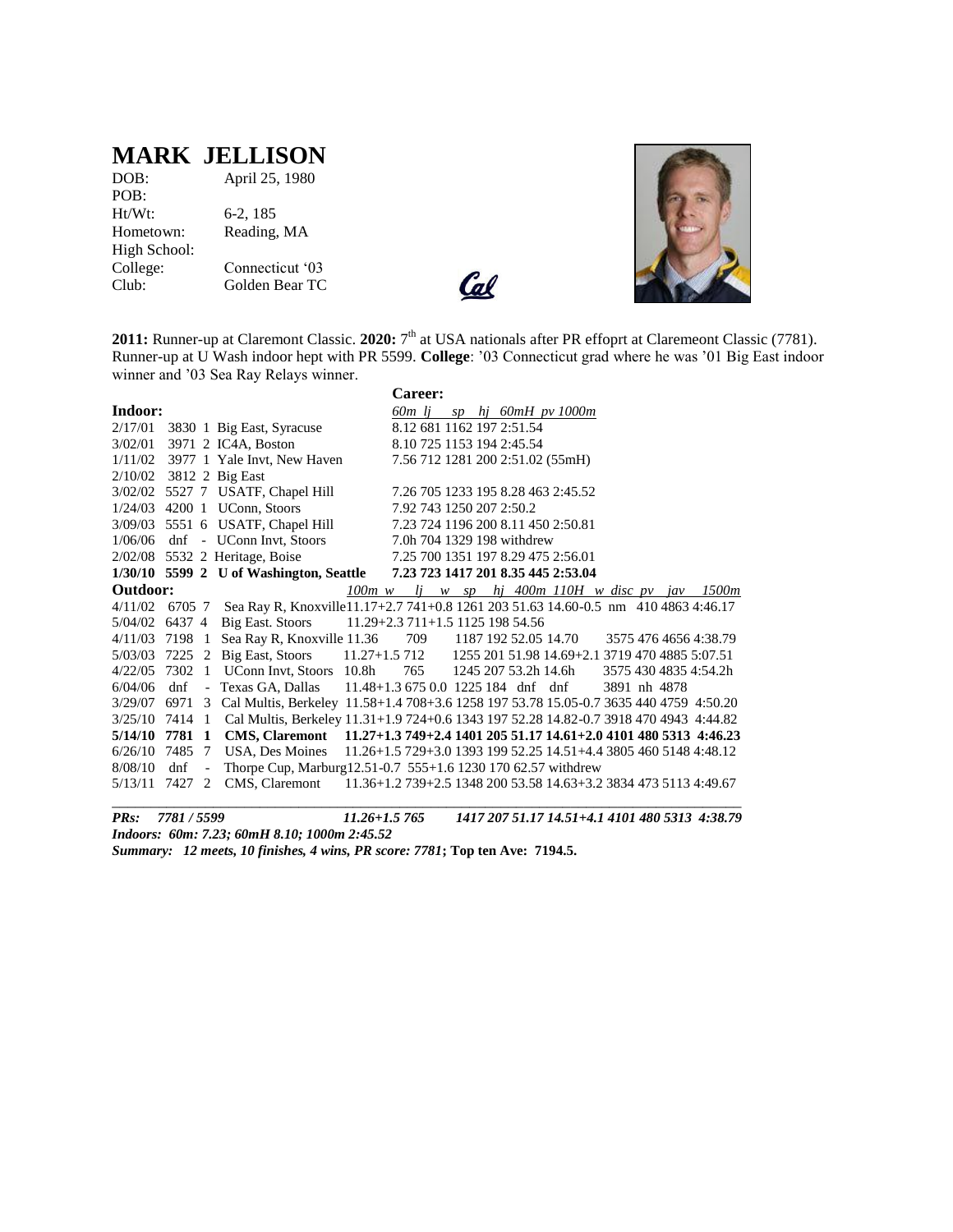### **MATT JOHNSON**

### DOB:

| POB:         |                          |
|--------------|--------------------------|
| Ht/wt:       | $6-2, 185$               |
| Hometown:    | Port Neches, Texas       |
| High School: | Groves HS, TX            |
| College:     | <b>Sam Houston State</b> |
|              |                          |





2011: 14<sup>th</sup> at NCAA nationals. Third at Texas Relays with eye-opening 7686 PR. Southland runner-up indoors. 2010: 5<sup>th</sup> at Southland after vault 'nh.' 3<sup>rd</sup> place in Southland indoor heptathlon (5146). 5<sup>th</sup> at Texas Relays with PR 7266 score. **2009**: 2nd in Southland decathlon (7210). **High School:** District champion in 110m hurdles(14.53) and triple jump (46-6). **Personal**:

|              |                                        | <b>Career:</b>                                                  |
|--------------|----------------------------------------|-----------------------------------------------------------------|
| Indoor:      |                                        | 60m li<br>hi 60h py 1000m<br>SD                                 |
| 1/31/09 4240 |                                        | nh                                                              |
|              | $2/21/09$ 4934 6 Southland, Houston    | 7.33 659 1138 181 8.59 430 2:56.28                              |
|              | 3/27/10 5146 3 Southland, Norman       | 7.10 686 1223 177 8.26 455 3:06.28                              |
|              | $1/29/11$ 5381 1 U Houston, Houston    | 6.99 712 1274 180 8.44 470 2:58.25                              |
|              | $2/26/11$ 5563 2 Southland, Norman     | 6.99 687 1375 188 8.22 480 2:55.51                              |
| Outdoor:     |                                        | $100m \t w$ li w sp hi 400m 110h w disc pv jav 1500m            |
|              | $5/09/09$ 7210 2 Southland, Nagadoches | $11.04+1.7700+0.7113518950.0315.14+1.4411742556244:58.38$       |
|              | $4/01/10$ 7266 5 Texas R, Austin       | $10.92 + 3.4700 + 2.6109117851.7114.79 + 4.5471845059195:08.07$ |
|              | $5/15/10$ 6470 6 Southland, Arlington  | $10.87+1.7703+0.8119018350.7415.01+1.24190$ nh 5791 5:16.56     |
|              | $4/06/11$ 7686w3 Texas R, Austin       | $10.58 + 4.4741 + 5.4123218751.1415.10 + 1.9457748058685:03.55$ |
|              | 6/09/11 7543 14 NCAA I. Des Moines     | $10.67 + 2.8689 + 2.3128418749.6414.99 + 0.5456846053874.5650$  |

*Indoor: 60m: 6.99; 60h:8.10; 1000m: 2:55.51* 

*PRs: 7686 / 5563 10.58+4.4 741+5.4 1375 189 49.64 14.62-1.2 4718 480 6043 4:56.60*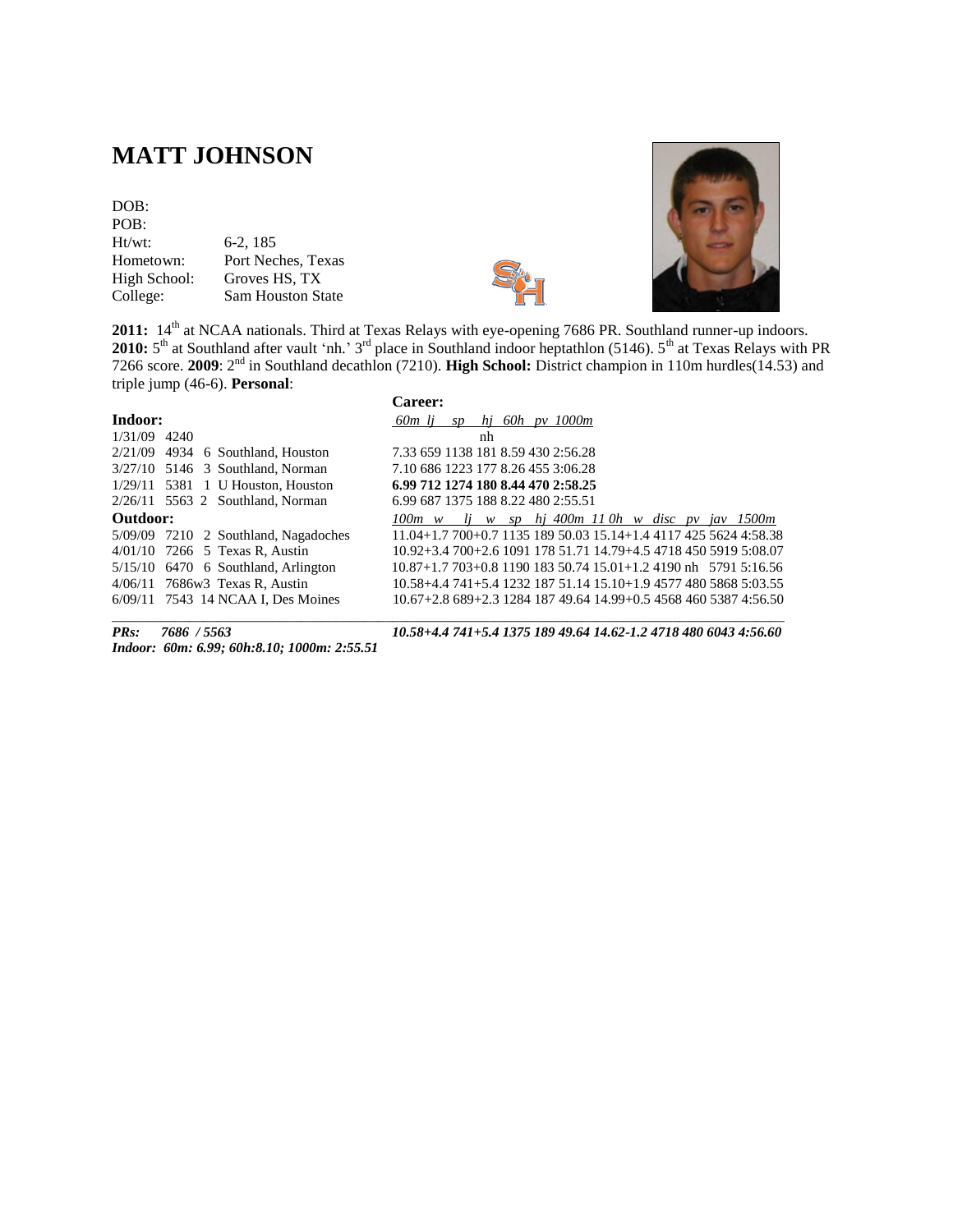#### **DAN KINSEY**

| DOB:         | July 25, 1986          |
|--------------|------------------------|
| POB:         |                        |
| $Ht/wt$ :    | 6-2, 195               |
| Hometown:    | E Liverpool, OH        |
| High School: | <b>Beaver Local HS</b> |
| College:     | Indiana.               |
|              | Akron '10              |





**2011:** Placed 5<sup>th</sup> at USA indoor nationals. Won Ohio Wesleyan pentathlon with PR 3902 score. **2010:** Had 3931 2<sup>nd</sup> day, with 3 PRs, at NCAAs to move from  $22^{nd}$  to ultimately  $6^{th}$ .  $11^{th}$  at USA outdoor nationals. Won MAC title with big 2<sup>nd</sup> day. **2009**: Placed 10<sup>th</sup> at NCAAs with 7563 PR effort. Won Mid-American indoor heptathlon (5490) and outdoor decathlon (7445) crowns. Runner-up at Texas Relays decathlon with then PR 7385. **2007:** played one year of football at Indiana U. **High School:** 2005 Nike indoor pentathlon champion. Set state records for the decathlon (7,248), pentathlon (3,736), javelin (201-10) and discus record (168-0). **Personal**:

|                |  |                                         | Career:                                                   |  |  |                      |  |    |                                                                  |
|----------------|--|-----------------------------------------|-----------------------------------------------------------|--|--|----------------------|--|----|------------------------------------------------------------------|
| Indoor:        |  |                                         | 60m lj                                                    |  |  | $sp$ hj 60h pv 1000m |  |    |                                                                  |
|                |  | $2/25/07$ dnf - Big Ten, Bloomington    |                                                           |  |  |                      |  |    |                                                                  |
|                |  | 3/01/08 5076 1t MAC, Ypsilanti          | 7.48 660 1328 190 8.85 440 2:53.54                        |  |  |                      |  |    |                                                                  |
|                |  | 1/31/09 5163 2 Penn State Open, U Park  | 7.45 654 1474 192 8.89 450 2:57.23                        |  |  |                      |  |    |                                                                  |
|                |  | 2/28/09 5490 1 MAC, Kent                | 7.40 661 1507 199 8.54 470 2:50.17                        |  |  |                      |  |    |                                                                  |
|                |  | $2/13/10$ 5353 2 Akron Open, Akron      | 7.42 682 1416 190 8.64 470 2:51.94                        |  |  |                      |  |    |                                                                  |
|                |  | 2/27/10 5114 2 MAC, E Lansing, MI       | 7.50 670 1507 197 8.67 480 3:27.68                        |  |  |                      |  |    |                                                                  |
|                |  | $1/11/11$ 3547 6 Gladstein, Bloomington | 7.53 644 1272 nh 8.77 nh 2:55.14                          |  |  |                      |  |    |                                                                  |
|                |  | $2/12/11$ 5327 2 Akron Open, Akron      | 7.46 675 1420 190 8.64 470 2:52.00                        |  |  |                      |  |    |                                                                  |
| 2/19/11 3902 1 |  | OWU, Delaware                           | 8.01 683 1508 192 2:49.62 [55mH]                          |  |  |                      |  |    |                                                                  |
|                |  | 3/06/11 5320 5 USA, Bloomington         | 7.47 680 1488 194 8.87 480 2:58.91                        |  |  |                      |  |    |                                                                  |
| Outdoor:       |  |                                         | $100m \t w$ lj w sp hj 400m 110h w disc pv jav 1500m      |  |  |                      |  |    |                                                                  |
|                |  | $5/16/08$ 6112 5 MAC, Bowling Green     |                                                           |  |  |                      |  | nh |                                                                  |
| 4/02/09        |  | 7385 2 Texas R, Austin                  |                                                           |  |  |                      |  |    | 11.59+1.8 668+3.0 1428 196 53.33 15.70-1.8 4682 455 6048 4:46.30 |
| 4/15/09        |  | 7445 1 Mid-American, Akron              |                                                           |  |  |                      |  |    | $11.70+0.9661+0.5152519653.051533+1.9464546559514:49.38$         |
| 6/11/09        |  | 7563 10 NCAA, Fayetteville              |                                                           |  |  |                      |  |    | $11.44+2.8683+2.0150119653.2315.72-1.345964705996438.95$         |
| 6/26/09        |  | 7178 11 USA, Eugene                     | $11.87+0.9660+1.7144819854.7015.57+1.6487546057434:55.95$ |  |  |                      |  |    |                                                                  |
|                |  | 4/15/10 7206 9 Mt Sac R, Azusa          | $11.83+2.0691+3.0147419955.0315.89+1.5430046056544:50.45$ |  |  |                      |  |    |                                                                  |
| 5/14/10        |  | 7313 1 Mid-American, Buffalo            | $11.82+1.5654+1.5144618653.8715.44+1.4486746561744:48.08$ |  |  |                      |  |    |                                                                  |
|                |  | $6/11/10$ 7524 6 NCAA, Eugene           | $11.78+1.0676+2.5138819353.0415.36+2.148894706203438.41$  |  |  |                      |  |    |                                                                  |
|                |  | 6/26/10 6137 11 USA, Des Moines         |                                                           |  |  |                      |  |    | $11.65+1.5704+3.11502$ nh dnf $15.25+3.0499549057955:05.88$      |
|                |  |                                         |                                                           |  |  |                      |  |    |                                                                  |

*Indoor: 60m: 7.40; 60h:8.54; 1000m: 2:49.62*

*PRs: 7563 / 5490 11.44+2.8 704+3.1 1525 199 53.04 15.25+3.0 4995 490 6203 4:38.41*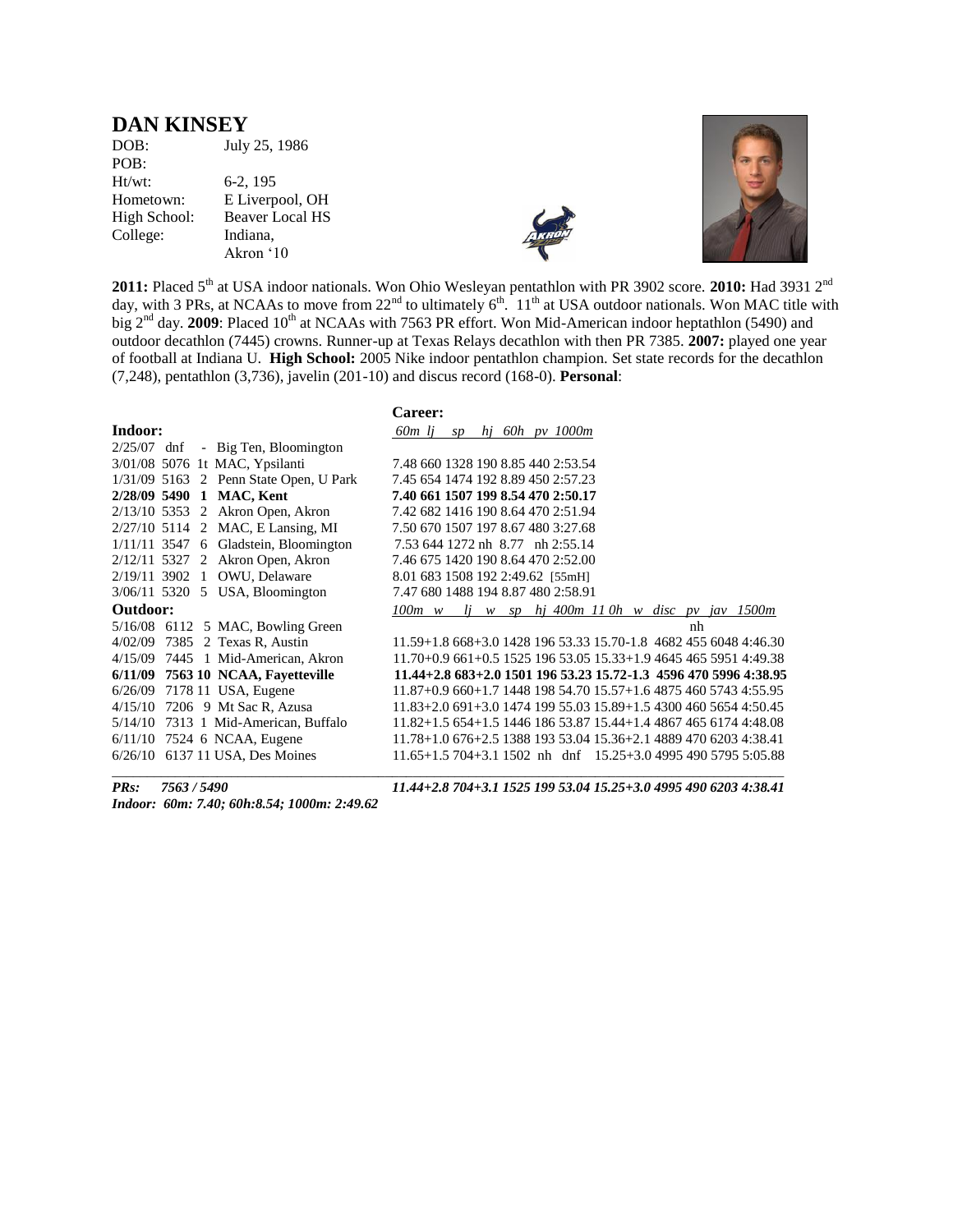### **DAVID KLECH**

DOB: April 29, 1988<br>POB: Walnut, CA Walnut, CA Ht/wt: 6-4, 178 Hometown: San Ramon, CA High School: California HS College: UCLA

Oregon '11





2011: Outdoor season netted 7533 Mt Sac Relays effort and a runner-up 7581 at Pac-10s. Placed 16<sup>th</sup> at NCAAs while using a dazzling 4:06.72 final event. Returned to CEs with whopping heptathlon PR in Seattle in January, 5685 score, then placed 6th at NCAAs indoors with 5831 score.**2010:** Double Pac-10 scorer in 400h and high jump. Specialized in high jump (2.15m/7- ½) and highs (13.82). **2009:** Ran 50.79 for 400m hurdles. **2007:** Competed at UCLA. **High School**. 2006 Gatorade national Athlete of year, 4x national champion, Nike Indoor national pentathlon champion. And meet record holder. **Personal**: Major in Psychology. Pac-10 All Academic 1<sup>st</sup> team.

|          |  |                                                                      | <b>Career:</b>                                                   |  |  |                                    |  |  |  |
|----------|--|----------------------------------------------------------------------|------------------------------------------------------------------|--|--|------------------------------------|--|--|--|
| Indoor:  |  |                                                                      |                                                                  |  |  | $60m$ li sp hi $60h$ pv $1000m$    |  |  |  |
|          |  | 3/11/06 3980 1 Nike HS Nationals, Landover 8.14 669 1048 206 2:35.99 |                                                                  |  |  |                                    |  |  |  |
|          |  | $1/29/11$ 5685 2 U Wash Invt, Seattle                                |                                                                  |  |  | 7.01 742 1048 205 7.99 385 2:31.90 |  |  |  |
|          |  | 4/12/11 5831 6 NCAA, College Station                                 |                                                                  |  |  | 7.08 734 1068 211 7.88 420 2:32.15 |  |  |  |
| Outdoor: |  |                                                                      | $100m$ w lj w sp hj $400m$ 11 0h w disc pv jav 1500m             |  |  |                                    |  |  |  |
|          |  | 4/14/11 7533 4 Mt Sac R, Azusa                                       | 10.93+1.2 746+4.7 1078 209 48.08 13.82+1.7 2935 440 3445 4:12.50 |  |  |                                    |  |  |  |

**5/07/11 7581 2 Pac-10, Tucson 10.88+0.6 751+0.5 1113 211 49.42 13.94+3.9 3516 422 3770 4:19.22**  6/09/11 7469 16 NCAA Des Moines 10.94+2.8 722+1.2 1071 205 48.06 14.11-0.4 3040 430 3750 4:06.72  $\Box$ 

*PRs: 7581 / 5831 10.88+0.6 751+0.5 1113 215 47.64 13.82+1.7 3516 440 3770 4:06.72 Indoor: 60m: 7.01 60h: 7.88 1000m: 2:31.90.*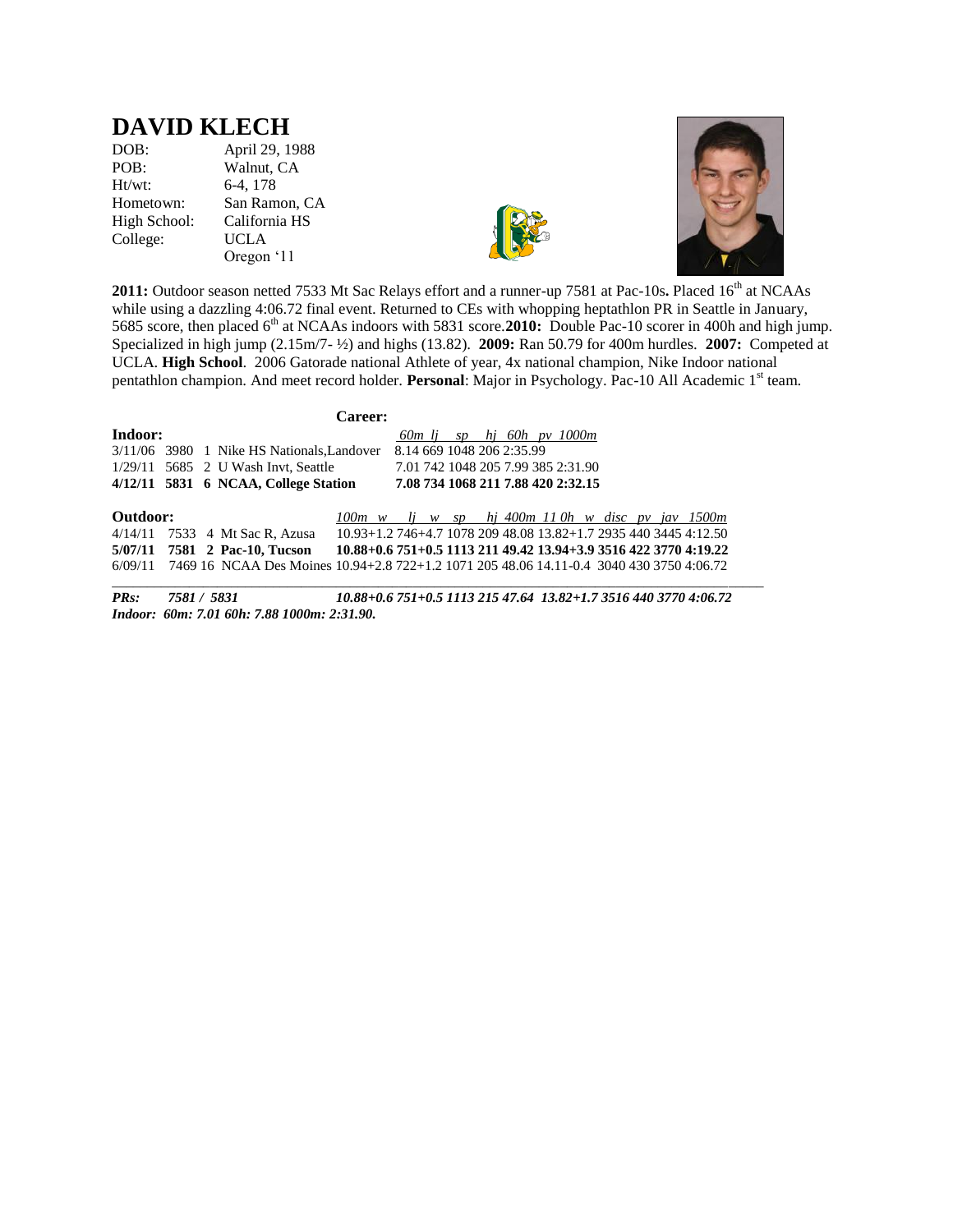### **KEVIN LAZAS**

DOB: January 25, 1992 POB: Ht/wt: 5-10, 185 Hometown: Brentwood, TN High School: Club: Kinder Sport College: U Arkansas '14





**2011**: Placed 10<sup>th</sup> at NCAAs outdoors with 7802 score, but 3 day meet negated it as new American Junior record. Recorded 4 individual event PRs in NCAA meet. Won McDonnell meet (7542), then broke American Junior Record with 7703  $2<sup>nd</sup>$  place at SECs. Runner-up at SEC indoor heptathlon with PR 5674 score, then placed 14<sup>th</sup> at NCAAs. 2010: Runner-up at USA Junior champs and 14<sup>th</sup> at IAAF World junior meet. Runner-up at Arcadia Prep decathlon with 7510 score, #3 all time prep. **2009**: Tennessee State, National AAU Club and national Junior Olympic decathlon champ. Indoor runner-up at Nike Scholastic. **2008:** AAU junior Olympic champs. **Personal**: Club coach is Gary Kinder.

|          |                                                | <b>Career:</b>                                                   |
|----------|------------------------------------------------|------------------------------------------------------------------|
| Indoor:  |                                                | 60 <sub>m</sub> li<br>hi 60h py 1000m<br>$\mathfrak{S}D$         |
|          | 3/17/09 3758 2 Nike Scholastic, Boston         |                                                                  |
| 2/19/10  | 3988 1 Northern Indoor                         | 8.01 695 1561 196 2:51.0 [55mh]                                  |
| 3/13/10  | 3942 2 Nike Scholastic, Boston                 | 8.73 697 1490 197 2:49.69                                        |
|          | 1/29/11 5509 4 Razorback, Fayetteville         | 7.20 733 1284 190 8.80 485 2:49.00                               |
|          | $2/26/11$ 5674 2 SEC, Fayetteville             | 7.11 719 1321 200 8.68 490 2:47.71                               |
|          | 3/12/11 5596 14 NCAA, College Station          | 7.12 714 1328 196 8.59 480 2:49.54                               |
| Outdoor: |                                                | $1j$ w sp $hj$ 400m 110h w disc pv jav 1500m<br>$100m$ w         |
|          | 7404                                           |                                                                  |
|          | 7/27/08 6429hs1 AAU JO, Ypsilanti              |                                                                  |
|          | 4/28/09 7057hs1 Tenn St, Clarksville           | 1381 188 53.22 16.27 4129 442 1374tj 4:42.18<br>11.77<br>678     |
|          | 7/05/09 7213hs1 Nat Club Champs, Orlando       | 11.51+0.3 705nwi 1467 190 51.46 15.85nwi 3709 455 5598 4:53.37   |
|          | 8/02/09 7140hs1 AAU JO, Des Moines             | 11.30+1.0 687nwi 1447 185 51.70 15.83-1.5 4190 425 4844 4:38.73  |
| 4/09/10  | 7510hs2 Arcadia Prep, Arcadia                  | 11.22-0.7 714+0.21451 197 51.70 15.58-0.8 4325 457 5406 4:47.36  |
| 6/24/10  | 7291 jr 2 USA Jr, Des Moines                   | 11.34-1.4 691-3.0 1373 190 50.38 15.31-0.2 3640 450 5578 4:44.69 |
|          | $7/21/10$ $7028$ jr14 IAAF World Jr, New Bru'k | $11.26+1.368+0.1140718952.4615.86+1.4344544053374.4919$          |
|          | 4/23/11 7542 1 McDonnell, Fayetteville         | 10.93+4.9 738+3.6 1345 191 51.57 15.71+0.1 3804 490 5646 4:45.93 |
| 5/13/11  | 7703 2 SEC, Athens                             | 10.94+1.6 712+0.3 1325 197 51.21 15.33+0.7 4154 510 5609 4:45.98 |
| 6/09/11  | 7802 10 NCAA, Des Moines                       | 10.96+1.6 739+1.7 1315 196 50.58 15.29 0.0 4046 490 5878 4:36.34 |

*Indoor: 60m 7.11; 60h: 8.58; 1000m: 2:47.71*

*PRs: 7802 / 5674 10.94+1.6 739+1.7 1345 200 50.38 15.29 0.0 4124 510 5878 4:36.34*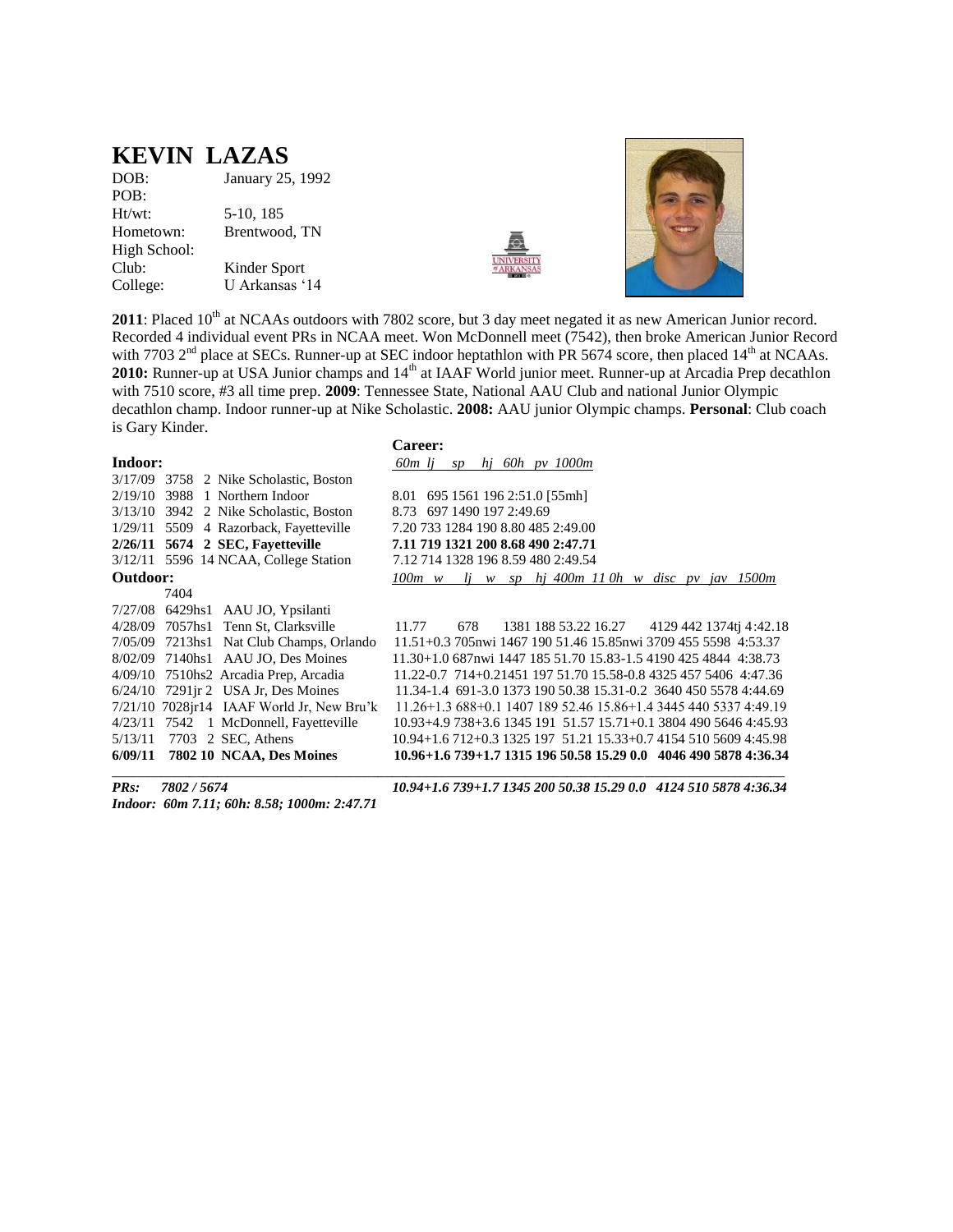### **MIKE MORRISON**

POB: Ht/Wt: 6-0, 170

DOB: March 18, 1988

Hometown: Chesapeake, VA High School: Great Bridge HS, VA College: Florida '10



**2011:** Became Cal's 4th NCAA winner with PR 8118 victory in Des Moines**.** Won Texas Relays with windy 7921 effort. Qualified for NCAA indoor Nationals with 5694

win at Mountain Pacific Conf meet in Seattle then PR'd with 5<sup>th</sup> place score at NCAAs.2010: Runner-up at NCAAs with near PR 7801 score. 4<sup>th</sup> at Pac-10 meet. Opened outdoor campaign with 7557 PR effort at Texas Relays. U of Washington and Mountain Pacific hept winner. Placed 3<sup>rd</sup> at NCAAs with PR 5826. **2009:** Injured, transferred from Florida to California. 2008: Won Mt Sac Relays with significant PR of 7803 but elbow surgery truncated season. 3<sup>rd</sup> at NCAA indoors (5791) after runner-up at SEC heptathlon with PR 5704. **2007**: Vault nd'd at NCAAs. SEC decathlon runner-up with PR 7316 score. Placed 3<sup>rd</sup> at SEC indoor heptathlon with 5652 pts. **Pre Florida:** Won Nike Outdoor HS nationals in vault at 17-3. Won 2005 USA Jr vault title and had nation's top mark with 17-6½. 3<sup>rd</sup> at 2005 USA Jr decathlon. Also played high school football and volleyball.

**Career:**

| Indoor:  |             |                          |                                | $sp$ hi 60h pv 1000m<br>60m li                                                    |
|----------|-------------|--------------------------|--------------------------------|-----------------------------------------------------------------------------------|
| 1/27/07  | 5478        | 2                        | Clemson Multis, Clemson        | 7.19 714 1117 194 8.37 505 2:57.09                                                |
| 2/24/07  | 5652        | 3                        | SEC, Lexington                 | 7.16 711 1244 194 8.37 515 2:50.94                                                |
| 3/10/07  | dnf         | $\overline{\phantom{0}}$ | NCAA I, Fayetteville           | 7.16 727 1122 183 withdrew                                                        |
| 2/02/08  | dnf         | $\blacksquare$           | Boise Heritage, Nampa          | 7.28 717 1153 191 withdrew                                                        |
| 3/01/08  | 5704        | 2                        | SEC, Fayetteville              | 7.19 720 1250 202 8.48 504 2:48.71                                                |
| 3/15/08  | 5791        | 3                        | NCAA, Fayetteville             | 7.13 731 1210 199 8.39 515 2:45.05                                                |
| 1/30/10  | 5710        | 1                        | U of Washington, Seattle       | 7.07 732 1221 195 8.38 495 2:46.63                                                |
| 2/27/10  | 5655        | 1                        | Mtn Pacific SF, Seattle        | 7.05 729 1298 192 8.42 490 2:51.42                                                |
| 3/13/10  | 5826        | 3                        | NCAA, Fayetteville             | 7.03 735 1277 193 8.23 500 2:44.15                                                |
| 1/29/11  | 5490        | 3                        | U Washington, Seattle          | 7.11 715 1322 187 8.37 425 2:42.24                                                |
| 2/26/11  | 5694        | 1                        | Mtn Pacific, Seattle           | 7.04 720 1259 198 8.29 467 2:45.17                                                |
| 3/12/11  | 5872        | 5                        | <b>NCAA I, College Station</b> | 7.09 735 1283 196 8.32 510 2:41.69                                                |
| Outdoor: |             |                          |                                | $400m$ 110H w disc pv<br>hj<br>1500m<br>$100m \quad w \quad li$<br>iav<br>W<br>sp |
| 7/28/04  | $6308**1$   |                          | <b>USATF</b> Intermediate      | $11.62 + 0.7627$ nwi<br>1052 180 53.87 16.03+0.9 3435 455 4644 5:01.07            |
| 6/26/05  | $6952*3$    |                          | USA Jr, Carson                 | 11.14+2.4 695+1.5 990 184 51.60 15.24+0.7 3170 495 5120 4:50.32                   |
| 7/14/05  | $58?? * 10$ |                          | World Youth, Marrakech 11.31   | 689<br>1219<br>51.88 14.44 189<br>5245 3:00.56                                    |
| 4/11/07  | $---$       |                          | Mt SAC R, Azusa                | $11.19 + 1.4702$ nwi 1102 nh 49.64 withdrew                                       |
| 5/11/07  | 7316        | 2                        | SEC, Tuscaloosa                | 11.17-0.1 718-0.3 1213 194 50.01 15.01+0.2 3540 475 5487 5:02.80                  |
| 6/07/07  | 6226 24     |                          | NCAA I, Sacramento             | 11.19+2.0 705+2.2 1025 187 51.93 15.31+0.9 3598 nh 5507 4:52.11                   |
| 4/17/08  | 7803        | -1                       | Mt Sac R, Azusa                | 11.14-1.3 740+1.8 1257 200 49.51 14.99+1.8 3985 515 5970 4:56.76                  |
| 4/01/10  | 7557        | 2                        | Texas R, Austin                | 10.79+3.4 729+2.7 1245 196 49.25 14.92+4.9 3766 460 5365 4:51.93                  |
| 5/09/10  | 7218        | $\overline{4}$           | Pac-10, Berkeley               | 11.23-0.5 735+1.3 1189 191 49.74 16.49-1.0 3697 455 5623 4:49.49                  |
| 6/11/10  | 7801        | 2                        | NCAA, Eugene                   | 11.00+0.5 724+0.8 1200 199 48.63 14.93+1.2 3973 490 5887 4:41.39                  |
| 4/06/11  | 7921w 1     |                          | Texas R, Austin                | 10.65+4.4 741+2.9 1240 199 49.84 14.72+2.1 3911 510 5936 4:49.38                  |
| 6/09/11  | 8118 1      |                          | <b>NCAA. Des Moines</b>        | 10.66+2.8 752+0.8 1300 187 48.06 14.48+1.8 4182 500 6047 4:35.35                  |

*PRs: 8118 / 5872 10.65+4.4 752+0.8 1322 202 48.06 14.35+1.6 4182 525 6311 4:35.35*

*Indoor: 60m: 7.03; 60H: 8.23 1000m: 2:41.69*

**Summary**: 11 meets, 10 finishes, 4 wins, PR score: 8118, \*-Junior implements, \*\* intermediate boys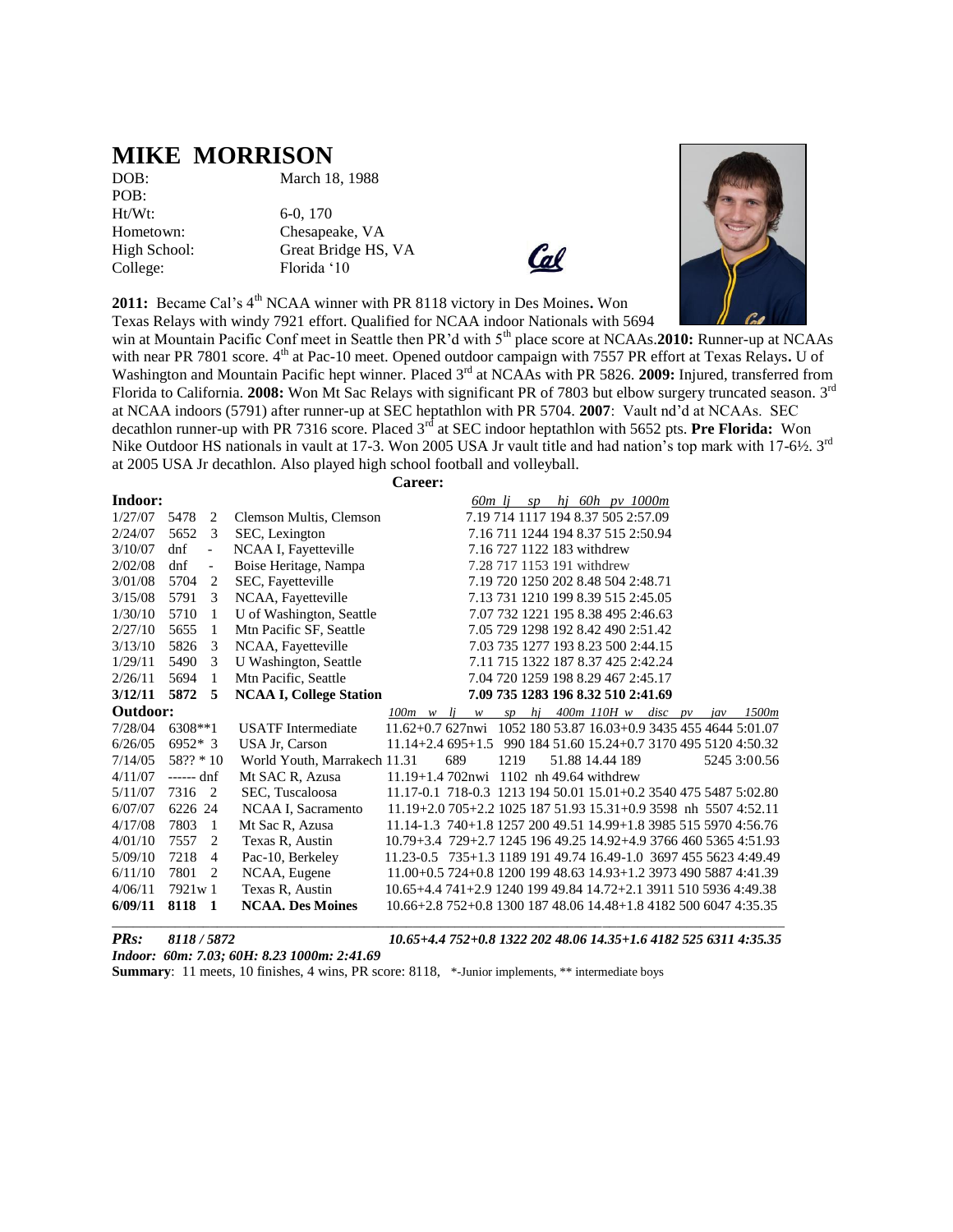### **MILLER MOSS**

Ht/wt: 6-4, 190

DOB: March 14, 1988 POB: Lafayette, LA Hometown: Sumter, SC High School: Wilson Hall HS, SC '06 College: Clemson '11





2011: 3<sup>rd</sup> place at NCAAs with PR just 4 points shy of 8000. Was ACC outdoor runner-up with 7706 effort. Captured NCAA indoor heptathlon with 5986 effort. Opened indoor season with breakthrough 5903 heptathlon win at Clemson, then won ACC title with 5881 score. 2010: 4<sup>th</sup> at USA nationals and 6<sup>th</sup> vs Germany in initial i9nternational. 20<sup>th</sup> (nm discus) at NCAAs. Atlantic Coast Conf runner-up with PR 7628 score. Won JRF heptathlon at Clemson with PR (5653), then raised it with a  $2<sup>nd</sup>$  place showing at the ACC champs (5699). **2009:**  $5<sup>th</sup>$  ACC indoor champs decathlon. Runner-up at Wake Forest Deacon decathlon with 7323 PR. 2008: 5<sup>th</sup> at ACC indoor champs heptathlon. ACC decathlon runner-up with 6991 PR. 2007: as red-shirt freshman placed 7<sup>th</sup> at USA Jr champs. **High School**: 2x state meet MVP

|          |                                 | Career:                                                                           |
|----------|---------------------------------|-----------------------------------------------------------------------------------|
| Indoor:  |                                 | 60 <sub>m</sub> lj<br>hj 60h pv $1000m$<br>SD                                     |
| 1/27/07  | 12 JRF, Clemson<br>3956         |                                                                                   |
| 1/26/08  | 5184<br>1<br>JRF, Clemson       | 7.11 691 1185 188 8.95 430 2:47.14                                                |
| 3/29/08  | 5 ACC, Chapel Hill<br>5206      | 6.62 651 1230 197 8.26 427 2:48.83 [55m,55H]                                      |
| 1/31/09  | JRF, Clemson<br>5459<br>2       | 6.97 704 1306 189 8.82 450 2:44.76                                                |
| 2/27/09  | 5 ACC, Blacksburg<br>5468       | 7.06 692 1328 194 8.85 455 2:44.43                                                |
| 1/30/10  | JRF, Clemson<br>5653<br>-1      | 6.96 711 1313 196 8.28 460 2:49.48                                                |
| 2/26/10  | 2 ACC, Blacksburg<br>5699       | 6.97 693 1317 198 8.11 460 2:42.41                                                |
| 3/13/10  | 8 NCAA, Fayetteville<br>5638    | 7.00 693 1252 193 8.15 450 2:39.68                                                |
| 1/29/11  | JRF, Clemson<br>5903<br>1       | 6.93 731 1332 201 7.99 470 2:46.24                                                |
| 2/26/11  | ACC, Blacksburg<br>5881<br>1    | 7.00 699 1329 204 8.04 480 2:42.87                                                |
| 3/12/11  | 1 NCAA, College Station<br>5986 | 6.91 716 1358 202 7.94 490 2:45.15                                                |
| Outdoor: |                                 | hj 400m 110H w<br>1500m<br>$100m \quad w \quad li$<br>$disc$ pv<br>sp<br>iav<br>W |
| 5/08/07  | 6476 1 Invt, Clemson            |                                                                                   |
| 6/21/07  | 6774*7 USA Jr., Indianapolis    | 11.29+0.7 636+1.4 1244 187 49.23 15.89+2.5 3821 410 4140 4:43.05                  |
| 3/22/08  | 6819 3 Clemson R, Clemson       | 662<br>1237 179 48.91 15.85<br>3146 430 4647 4:40.25<br>11.19                     |
| 4/18/08  | 6991 2 ACC, Atlanta             | $11.00+1.0647+0.5124918948.2515.68+0.6361740545064.37.19$                         |
| 5/13/09  | 7323 2 Deacon, W-Salem          | 10.98+1.3 710 0.0 1278 186 47.78 15.08+3.5 3525 432 4518 4:31.90                  |
| 6/11/09  | dnf - NCAA, Fayetteville        | $11.55+2.7$ inj, withdrew                                                         |
| 4/16/10  | 7628 2 ACC, Clemson             | 10.70+1.0 699-1.1 1300 193 47.15 14.42+0.8 3573 475 4664 4:40.73                  |
| 6/11/10  | 6936 20 NCAA, Eugene            | $10.78 + 0.5713 - 0.2133019647.9614.62 + 1.0nm$ 450 4674 4:49.80                  |
| 6/26/10  | 7614 4 USA, Des Moines          | 10.81+3.3 716+2.5 1263 199 47.90 14.56+4.4 3562 440 5170 4:39.66                  |
| 8/08/10  | 7606 6 vs Germany, Marburg      | 10.97+1.7 715+1.6 1303 194 47.52 14.79-1.2 3745 441 4828 4:32.17                  |
| 4/22/11  | 7706 2 ACC, Durham              | 10.86+1.0 692+1.0 1381 200 47.85 14.38-1.6 3501 460 4919 4:32.80                  |
| 6/09/11  | 7996 3 NCAA I, Des Moines       | 10.58+2.8 724+1.6 1359 199 47.23 14.10-0.4 3908 490 4981 4:44.71                  |
|          |                                 |                                                                                   |

*PRs: 7996 / 5986 10.58+2.8 734+0.2 1381 204 47.15 13.81 3991 490 5170 4:31.90 Indoor: 60m: 6.91; 60H: 7.94; 1000m: 2:39.68 \*-Junior implements Summary: 12 meets, 11 finishes, PR: 7996 Top Ten Ave: 7309 .6*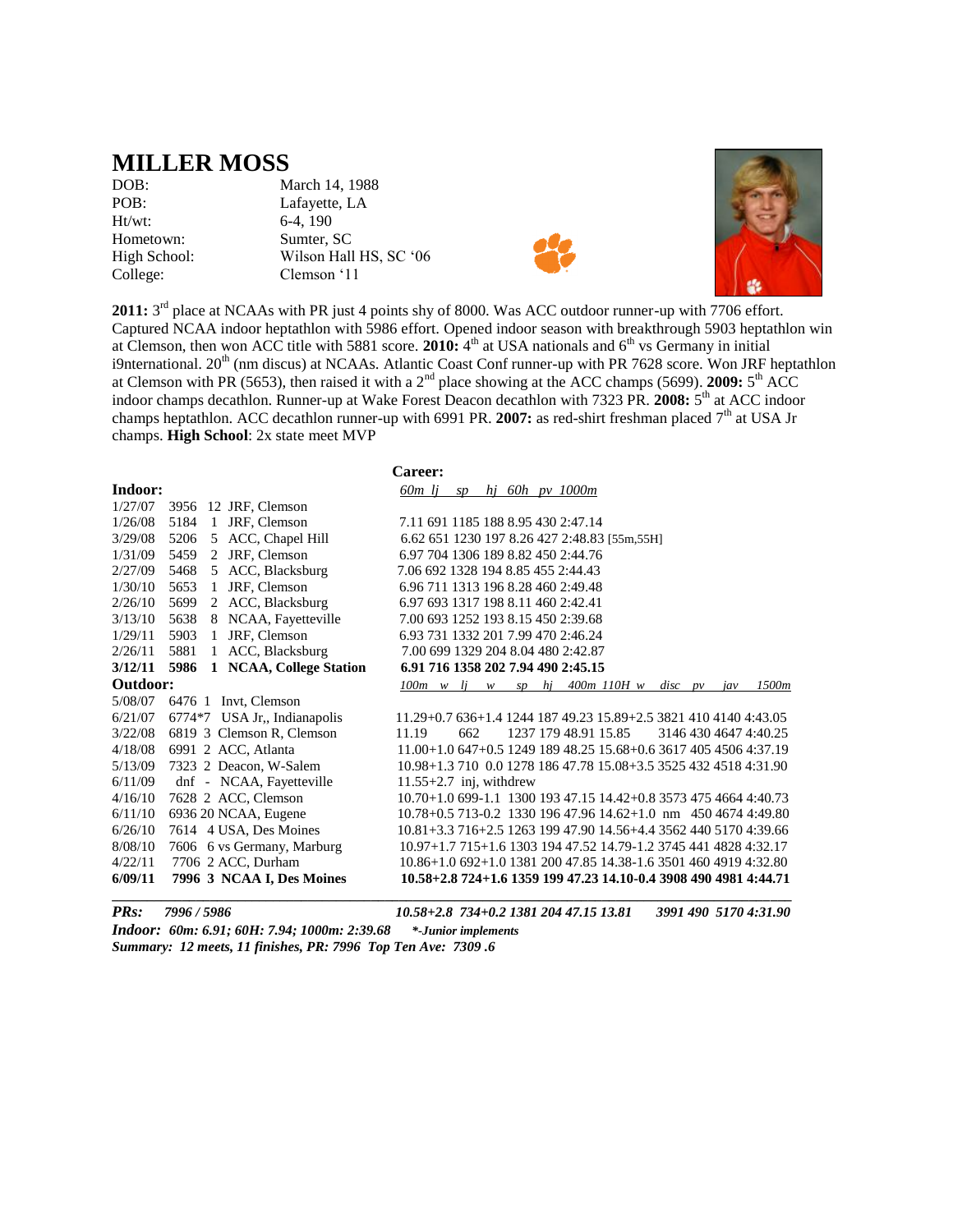## **ISAAC MURPHY**

DOB: POB: Ht/Wt: 6-2, 182 Hometown: Fort Hood, TX High School: Harker Hts HS College: Texas '13





**2011:** Ninth at NCAAs with PR 7806 score and 5 individual event PRs. Placed 4<sup>th</sup> at Big 12 conference meet (7535). Had PRs indoors (5515) and out (7691), the latter coming as a  $4<sup>th</sup>$  place finish at Texas Relays. 6<sup>th</sup> at Big 12 indoor heptathlon. **2010**: 6th at Big 12 decathlon in spite of hurdle disqualification**. Personal:** Son of Kenney and Naomi Murphy. 1

|          |                  |                                           |                                                                  |        | Career: |  |                                    |             |     |                                                                   |
|----------|------------------|-------------------------------------------|------------------------------------------------------------------|--------|---------|--|------------------------------------|-------------|-----|-------------------------------------------------------------------|
| Indoor:  |                  |                                           |                                                                  | 60m li |         |  | $sp$ hi 60h pv 1000m               |             |     |                                                                   |
|          |                  | $1/31/09$ 4306 6 A&M Challenge, C Station |                                                                  |        |         |  | 7.20 638 1123 nh 9.12 460 2:51.18  |             |     |                                                                   |
|          |                  | 1/30/10 5127 4 A&M Challenge, C Station   |                                                                  |        |         |  | 6.99 636 1175 174 8.64 476 2:52.17 |             |     |                                                                   |
|          |                  | $2/27/10$ 5273 8 Big 12, Lincoln          |                                                                  |        |         |  | 7.02 664 1239 174 8.58 460 2:43.88 |             |     |                                                                   |
|          |                  | 1/28/11 5515 2 Razorback, Favetteville    |                                                                  |        |         |  | 7.04 707 1278 184 8.49 495 2:51.98 |             |     |                                                                   |
|          |                  | $2/26/11$ 5390 6 Big 12, Lincoln          |                                                                  |        |         |  | 7.04 675 1275 179 8.46 490 2:51.76 |             |     |                                                                   |
| Outdoor: |                  |                                           | $100m \quad w \quad li$                                          |        |         |  | w sp hj 400m 110H w                | $disc$ $pv$ | iav | 1500m                                                             |
|          |                  | $5/$ /08 $565511$ Great SW Albuquerque    |                                                                  |        |         |  |                                    |             |     |                                                                   |
|          |                  | 4/02/09 6485 15 Texas R. Austin           | 11.07+1.1 610+3.1 1130 169 49.67 16.52+3.4 3851 415 4416 4:47.94 |        |         |  |                                    |             |     |                                                                   |
|          |                  | $4/02/10$ 7010 9 Texas R. Austin          | 10.65+3.9 682+3.3 1234 178 50.45 15.16+5.6 3346 460 4372 4:49.97 |        |         |  |                                    |             |     |                                                                   |
|          | $5/15/10$ 6355 6 | Big 12, Columbia                          | $10.90 + 1.66780.0121217749.36$ dsq 3968 480 4935 4:59.34        |        |         |  |                                    |             |     |                                                                   |
|          |                  | $4/06/11$ 7681w4 Texas R, Austin          | 10.47+3.6 707+3.5 1216 181 49.38 14.90+1.9 4492 490 5013 4:40.68 |        |         |  |                                    |             |     |                                                                   |
|          | 5/14/11 7535 4   | Big 12, Norman                            |                                                                  |        |         |  |                                    |             |     | $10.74+2.9670+1.6127918748.7414.86-1.6419046350184.37.21$         |
|          | $6/09/11$ 7806 9 | <b>NCAA I. Des Moines</b>                 |                                                                  |        |         |  |                                    |             |     | $10.57+2.8722+1.0$ 1254 184 48.28 14.65+1.0 4218 460 5253 4:26.49 |

*PRs: 7806 / 5515 10.47+3.6 722+1.0 1279 187 48.28 14.65+1.0 4492 495 5253 4:26.49 Indoor: 60m: 6.99; 60mH: 8.46; 1000m 2:43.88. Summary: 7 meets, 7 finishes, PR score: 7806*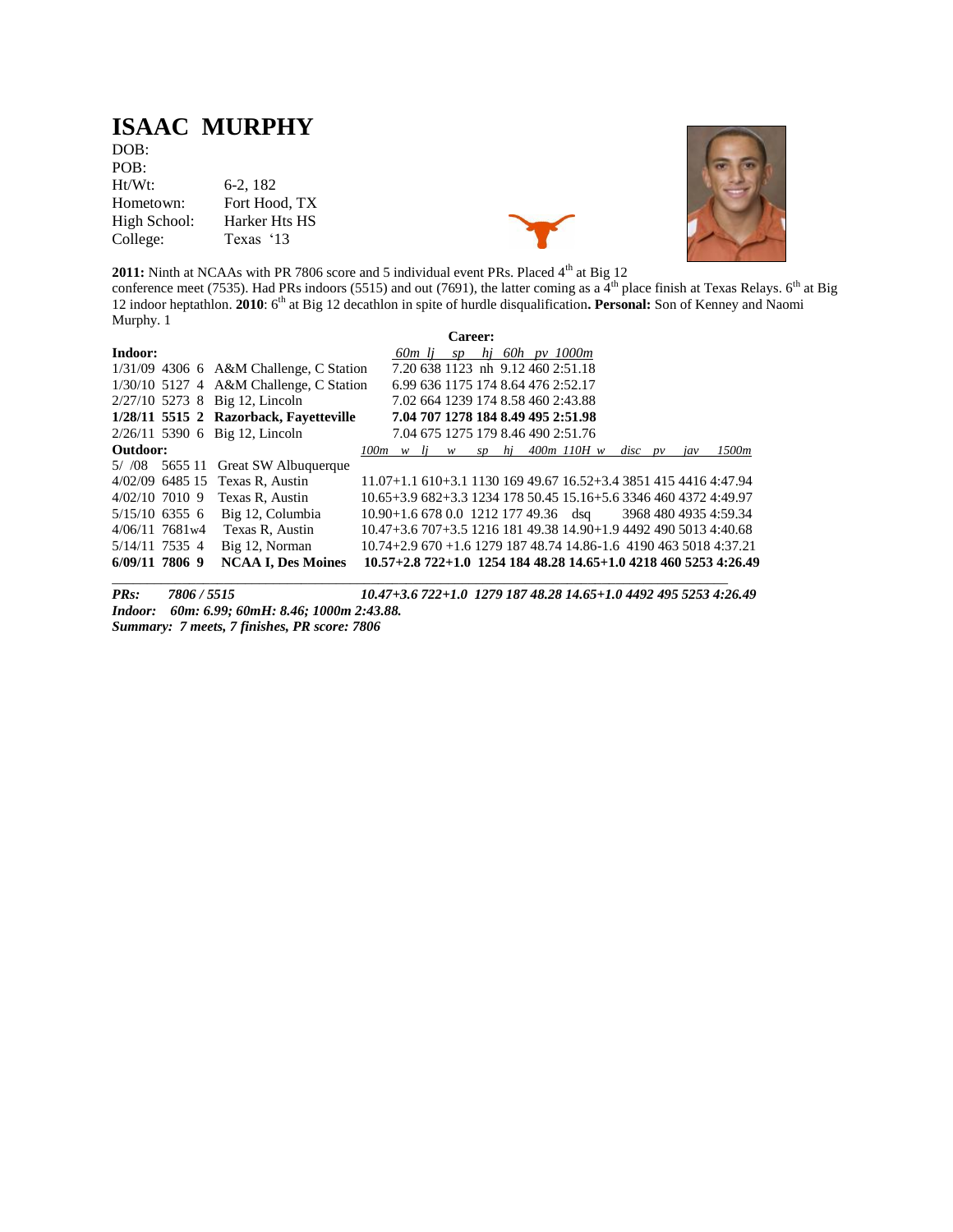### **CHRIS RANDOLPH**

#### **Progression:**

| 2003 | SPU f             | 6287 | (x,x,     |            |
|------|-------------------|------|-----------|------------|
| 2004 | SPU <sub>so</sub> | 7030 |           | (x, x, 65) |
| 2005 | SPU j             | 7309 |           | (x,x,27)   |
| 2006 | SPU <sub>s</sub>  | 7872 | (x, x, 6) |            |
| 2007 | unat              | 7798 |           |            |
| 2008 | <b>CNW</b>        | 8066 |           |            |
| 2009 | VS Ath            | 7766 |           | $\lambda$  |
| 2010 | did not compete   |      |           |            |
|      |                   |      |           |            |

2011 SLO Wellness 7814

Christopher James Randolph DOB: April 25, 1984 POB: Lompoc, CA Ht: 6-3; Wt: 197 Lone Tree, CO (Denver Christian Seattle Pacific U '06 Club NW/VS Athletics SLOWellness



2011: After 3<sup>rd</sup> at Mt Sac Relays and a victory (7814) at Claremont Classic, placed 4<sup>th</sup> at NACAC in Kingston, Jamaica. **2009:** Placed 4<sup>th</sup> at USA Sr Champs and 9<sup>th</sup>. Won Mt Sac Relays with 7636 score. **2008:** 10th at US Olympic Trials. Placed 3<sup>rd</sup> at Pan American meet in Santo Domingo and came back in two weeks to score 1<sup>st</sup> 8000 at George Fox meet. **2007:** Runner-up at Mt SAC Relays with 7798 score. **2006**: Won 2<sup>nd</sup> NCAA II title with highest score since 1988. (7872) after placing  $3^{rd}$  at Mount SAC R (7621) Injured and 'dnf'd' at USATF in Indianapolis.  $5^{th}$ at USATF indoor hep with 5452 points. Named NCAA II field athlete of year and GNAC T&F athlete of the year for 3rd time. Won conference 400m (48.27) title. **2005:** NCAA II decathlon champ. 2004 3rd at NCAA II decathlon after qualifying just weeks before. 2003 Placed 4<sup>th</sup> at USATF Jr decathlon in Palo Alto.

**Career:**

#### **Indoor:**

|               |          |                          |                            |                                                | 60m li                    |        | $sp$ hi 60H pv 1000m       |                                                          |        |           |     |                                                                         |
|---------------|----------|--------------------------|----------------------------|------------------------------------------------|---------------------------|--------|----------------------------|----------------------------------------------------------|--------|-----------|-----|-------------------------------------------------------------------------|
| 1/29/05       | 5141     | 2                        | Athletes.com Boise         |                                                |                           |        |                            |                                                          |        |           |     |                                                                         |
| 1/28/06       | 5508     | 1                        | <b>UW</b> Invt             | <b>Seattle</b>                                 |                           |        |                            | 7.26 698 1279 197 8.39 455 2:45.27                       |        |           |     |                                                                         |
| 3/05/06       | 5452     | 5                        | <b>USA</b>                 | Chapel Hill 7.23 665 1284 196 8.49 452 2:40.69 |                           |        |                            |                                                          |        |           |     |                                                                         |
| 1/31/09       | dnf      | $\equiv$                 | <b>UWashington Seattle</b> |                                                |                           |        | 7.34 678 1323 197 withdrew |                                                          |        |           |     |                                                                         |
| 3/07/10       | dnf      |                          | <b>USA</b>                 | Bloomington 7.41 653 1342 nh withdrew          |                           |        |                            |                                                          |        |           |     |                                                                         |
| Outdoor:      |          |                          |                            |                                                | 100                       | w li w | $sp$ hi                    | 400                                                      | 110H w | $disc$ pv | jav | 1500                                                                    |
| $\frac{2}{2}$ | 5994     |                          |                            |                                                |                           |        |                            |                                                          |        |           |     |                                                                         |
| 4/25/03       | 6075     | -3                       | <b>GNAC</b>                | Monmouth                                       |                           |        |                            |                                                          |        |           |     |                                                                         |
| 5/10/03       | 6287     | 1                        | Ken Foreman                | Seattle                                        |                           |        |                            |                                                          |        |           |     |                                                                         |
| 6/20/03       | $6533*4$ |                          | USA Jr                     | Palo Alto                                      | 11.88-0.4 658             |        |                            |                                                          |        |           |     | 1108 196 50.75 16.17+0.6 3274 380 4918 4:41.21                          |
| 5/??/04       | 6881     | -1                       | Oualifier                  | Seattle                                        |                           |        |                            |                                                          |        |           |     |                                                                         |
| 5/28/04       | 7030     | 3                        | NCAA II                    | Walnut                                         | $11.45 + 0.861$           |        |                            |                                                          |        |           |     | 1106 201 50.85 15.58+0.6 4032 410 5038 4:34.51                          |
| 3/24/05       | 6996     | 2                        | Cal Multis                 | Berkeley                                       |                           |        |                            | 11.59+0.8 637-0.4 1073 194 50.06 15.62+0.6 4521 410 5086 |        |           |     | 4:35.39                                                                 |
| 5/27/05       | 7309     | 1                        | <b>NCAA II</b>             | Abilene                                        |                           |        |                            | 11.30+4.1 681+3.9 1142 196 49.82 15.53-1.0 4211 435 5268 |        |           |     | 4:29.88                                                                 |
| 4/13/06       | 7621     | 3                        | Mt SAC R                   | Azusa                                          | 11.35 0.0 667             |        |                            | 1283 198 48.95 14.82+0.8 4192 455 5566                   |        |           |     | 4:25.83                                                                 |
| 5/26/06       | 7872     | -1                       | <b>NCAAII</b>              | Emporia                                        | $11.19 + 2.0731$ nwi      |        |                            | 1288 204 49.27 15.35-1.2 4600 470 5825                   |        |           |     | 4:38.47                                                                 |
| 6/24/06       | dnf      | $\overline{\phantom{a}}$ | <b>USATF</b>               | Indianapolis 11.40-0.4 674-0.7                 |                           |        |                            | 1306 nh withdrew                                         |        |           |     |                                                                         |
| 8/06/06       | dnf      | $\overline{\phantom{a}}$ | vs Germany                 | Manhattan 11.06+1.5 652+1.4                    |                           |        |                            | 1187 203 50.80 15.70-0.3 4118 inj withdrew               |        |           |     |                                                                         |
| 4/12/07       | 7798 2   |                          | Mt SAC R                   | Azusa                                          | $11.45 + 1.4700$ nwi      |        |                            |                                                          |        |           |     | 1316 207 49.62 14.79+3.7 4147 486 5474 4:29.47                          |
| 6/01/08       | 7747 3   |                          | Panamerican,               | S Domingo 11.26+1.9 706+0.3                    |                           |        |                            |                                                          |        |           |     | 1400 197 49.44 15.48+1.7 4254 460 5883 4:28.88                          |
| 6/13/08       | 8066 1   |                          | <b>George Fox</b>          | <b>Newberg</b>                                 | $11.26 + 2.3735 + 0.5$    |        |                            |                                                          |        |           |     | 1373 207 48.61 14.36+2.2 4550 490 5640 4:47.44                          |
| 6/30/08       | 7660 10  |                          | USOT/USA                   | Eugene                                         | 11.38-0.4 663-0.8         |        |                            |                                                          |        |           |     | 1372 202 49.08 14.81+0.8 4217 450 5826 4:35.28                          |
| 4/16/09       | 7636     | $\overline{1}$           | Mt SAC R                   | Azusa                                          | $11.47 + 3.4690 + 6.3$    |        |                            |                                                          |        |           |     | 1329 200 49.99 15.02+1.2 4323 480 5452 4:36.61                          |
| 6/26/09       | 7766     | $\overline{4}$           | USA Sr.                    | Eugene                                         |                           |        |                            |                                                          |        |           |     | 11.33+0.9 721+1.8 1376 202 49.38 14.88+0.9 3936 490 5501 4:40.78        |
| 8/09/09       | 7434     | 9                        | vs Germany                 | Marburg                                        |                           |        |                            |                                                          |        |           |     | $11.35+1.6665+1.9$ 1290 192 48.94 15.10+0.6 3628 495 5456 4:39.27       |
| 3/24/11       | dnf      | $\overline{\phantom{a}}$ | Cal Multis                 | Berkeley                                       | $11.48 + 2.0759 + 2.2$    |        |                            | 1325 200 51.47 meet cancelled                            |        |           |     |                                                                         |
| 5/28/11       | 7358     | $\overline{4}$           | <b>NACAC</b>               | Kingston                                       | $11.64 - 2.0$ $704 + 2.5$ |        |                            |                                                          |        |           |     | 1354 194 50.52 15.17+0.5 4342 420 5568 4:42.??                          |
| 4/14/11       | 7664     | 3                        | Mt Sac R                   | Azusa                                          |                           |        |                            |                                                          |        |           |     | $11.21 + 3.3719 + 2.7$ 1364 188 49.96 14.88 + 1.1 4463 480 5602 4:49.34 |
| 5/13/11       | 7814     | 1                        | Classic                    | Claremont                                      |                           |        |                            |                                                          |        |           |     | 11.25+1.2 699+3.3 1332 194 50.48 14.88+3.2 4606 473 6154 4:32.79        |
|               |          |                          |                            |                                                |                           |        |                            |                                                          |        |           |     |                                                                         |

*Decathlon PRs: 8066 / 5508 11.19+2.0 759+2.2 1400 207 48.27 14.36+2.2 4930 495 6154 4:25.83 Indoor: 60m: 7.23; 60H: 8.39; 1000m: 2:40.69* \*- International Junior implements **Summary:** 23 career meets, 20 finishes, 7 wins, PR score: 8066, Top Ten Ave= 7764.8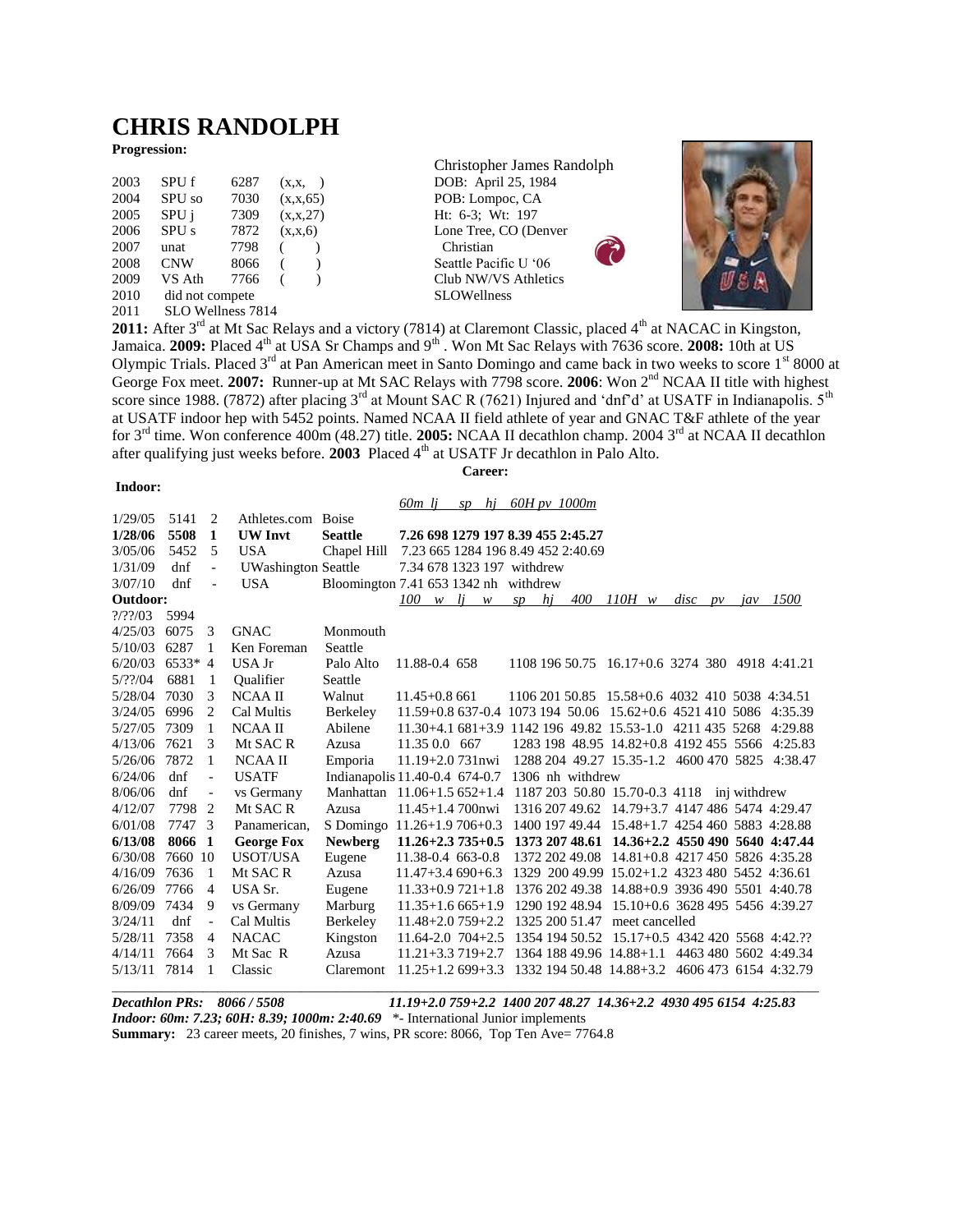# **NICK TRUBACHIK**<br>DOB:

POB: Ht/wt: 6-3, 200 College: Portland St '10

June 24, 1988

Hometown: Estacada, OR High School: Estacada HS





**2011:** 9<sup>th</sup> at Mt Sac Relays. **2010:** NACAC reuuner-up. 4 PRs and 5 near PRs propelled him at NCAAs (PR score 7510). Won Big Sky title with big PR (7390). **2009:** Big Sky indoor heptathlon champ indoors and decathlon runner-up outdoors. 12th at Texas Relays.**2008:** Big Sky Conference decathlon champ (7058), **2007:** 7 th & 8th at Big Sky multis indoor and out. **High School**: Oregon state #A javelin winner. **Personal**: Parents are Paul

**Career:**

and Susan Trubachik. Major is secondary education.

| Indoor:        |      |                                        |                                                                                       |
|----------------|------|----------------------------------------|---------------------------------------------------------------------------------------|
|                |      | $1/27/07$ 4693 8 U Washington, Seattle | 7.72 626 1303 195 9.04 365 2:54.39                                                    |
|                |      | 2/24/07 4704 7 Big Sky, Bozeman        | 7.08 615 1273 193 8.53 410 3:02.01 [55m, 55H]                                         |
|                |      | 2/02/08 4278 13 U Washington, Seattle  | 7.59 603 1309 196 8.82 nh 2:49.07                                                     |
| 3/01/08        |      | 5037 4 Big Sky, Pocatello              | 7.40 636 1291 199 8.70 390 2:49.87                                                    |
|                |      | 12/6/08 5136 2 Jackson, Nampa          | 7.43 665 1385 206 8.83 395 2:56.09                                                    |
| 1/31/09        |      | 5166 7 U Washington, Seattle           | 7.46 646 1340 197 8.72 437 2:51.20                                                    |
| 2/28/09 5261 1 |      | Big Sky, Flagstaff                     | 7.39 661 1384 202<br>435 2:57.54                                                      |
| 12/5/09        | 5001 | 4 Jackson Open, Nampa                  | 7.45 644 1308 196 8.82 420 2:57.42                                                    |
| 1/30/10        |      | 5307 6 UWash, Seattle                  | 7.37 643 1416 198 8.60 445 2:50.04                                                    |
|                |      | $2/27/10$ 5432 1 Big Sky, Bozeman      | 6.77 681 1325 201 7.88 440 2:45.76 [55m, 55H]                                         |
|                |      | 1/29/11 5268 6 U Wash, Seattle         | 7.37 678 1378 199 8.68 415 2:50.02                                                    |
| Outdoor:       |      |                                        | $100m \t w \t lj \t w \t sp \t hj \t 400m \t 110H \t w \t disc \t pv \t jav$<br>1500m |
| 4/12/07 6265   |      | 6 Cal Invt, Azusa                      | 11.86+1.7 633nwi 1268 197 55.14 16.41+0.8 3241 364 5551 5:06.78                       |
| 5/10/07 6426   |      | 8 Big Sky, Pocatello                   | 11.64+0.1 600nwi 1294 200 54.56 16.59+1.4 3686 375 5656 5:05.54                       |
|                |      | $4/11/08$ 6824w 5 LSU CE, Baton Rouge  | 11.48+4.6 637+5.2 1315 191 51.98 15.76+4.9 3172 395 6055 4:42.14                      |
| 5/15/08        | 7058 | 1 Big Sky, Sacramento                  | $11.63+1.9651+5.3136720451.3515.61+2.8306141560444:40.73$                             |
|                |      | 4/02/09 6872 12 Texas R, Austin        | $11.67 - 0.7$ 627 + 2.7 1327 193 53.24 15.47 + 6.0 3436 405 6066 4:38.43              |
|                |      | 5/14/09 7236 2 Big Sky, Missoula       | 11.47 hwi 644 hwi 1351 193 51.33 15.69 hwi 4147 425 6184 4:39.25                      |
| 4/15/10        |      | 7240 8 Mt Sac R, Azusa                 | 11.56-0.5 669+2.9 1316 199 51.03 15.00+2.5 3790 410 6120 4:45.33                      |
| 5/13/10        |      | 7390 1 Big Sky, Ogden                  | 11.44 0.0 694+0.4 1366 205 51.49 14.97 0.0 3981 425 6059 4:57.85                      |
| 6/11/10        |      | 7510 8 NCAA I, Eugene                  | $11.41+1.0667+1.3136120250.0315.12+1.9391944062454:40.92$                             |
| 6/26/10        |      | 7434 8 USA, Des Moines                 | $11.20+1.5674+2.4138419351.3115.05+3.0408643058784:40.31$                             |
| 7/10/10        |      | 7497 2 NACAC u 23, Miramar             | 11.40-1.4 656+1.7 1365 203 50.62 15.26-0.6 3975 450 6040 4:35.94                      |
| 3/24/11        |      | dnf - Cal Multis, Berkeley             | 11.32+2.7 681+1.2 1346 194 52.13, meet cancelled, weather                             |
| 4/14/11        |      | 7281 9 Mt Sac R, Azusa                 | $11.37+1.2660+2.8140220051.9415.37+1.1401145055394:49.83$                             |

*PRs: 7510 / 5432 11.20+1.5 694+0.4 1402 206 50.03 14.97 0.0 4147 450 6245 4:35.94*

*Indoor: 60m: 7.37; 60H: 8.60, 1000m: 2:45.76 Summary: 13 meets, 12 finishes, 2 wins, Top Ten Ave: 7234.2*